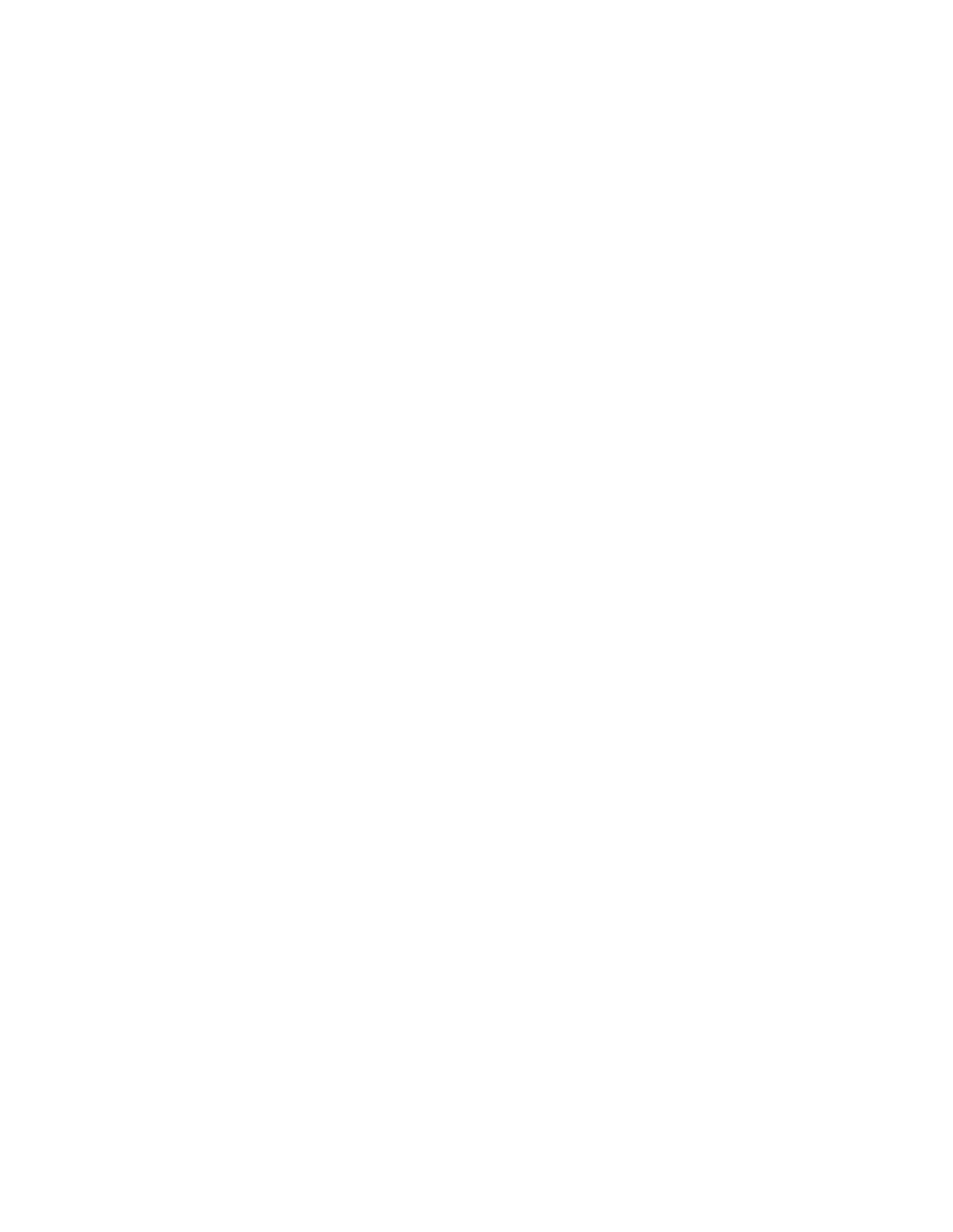# **Table of Contents**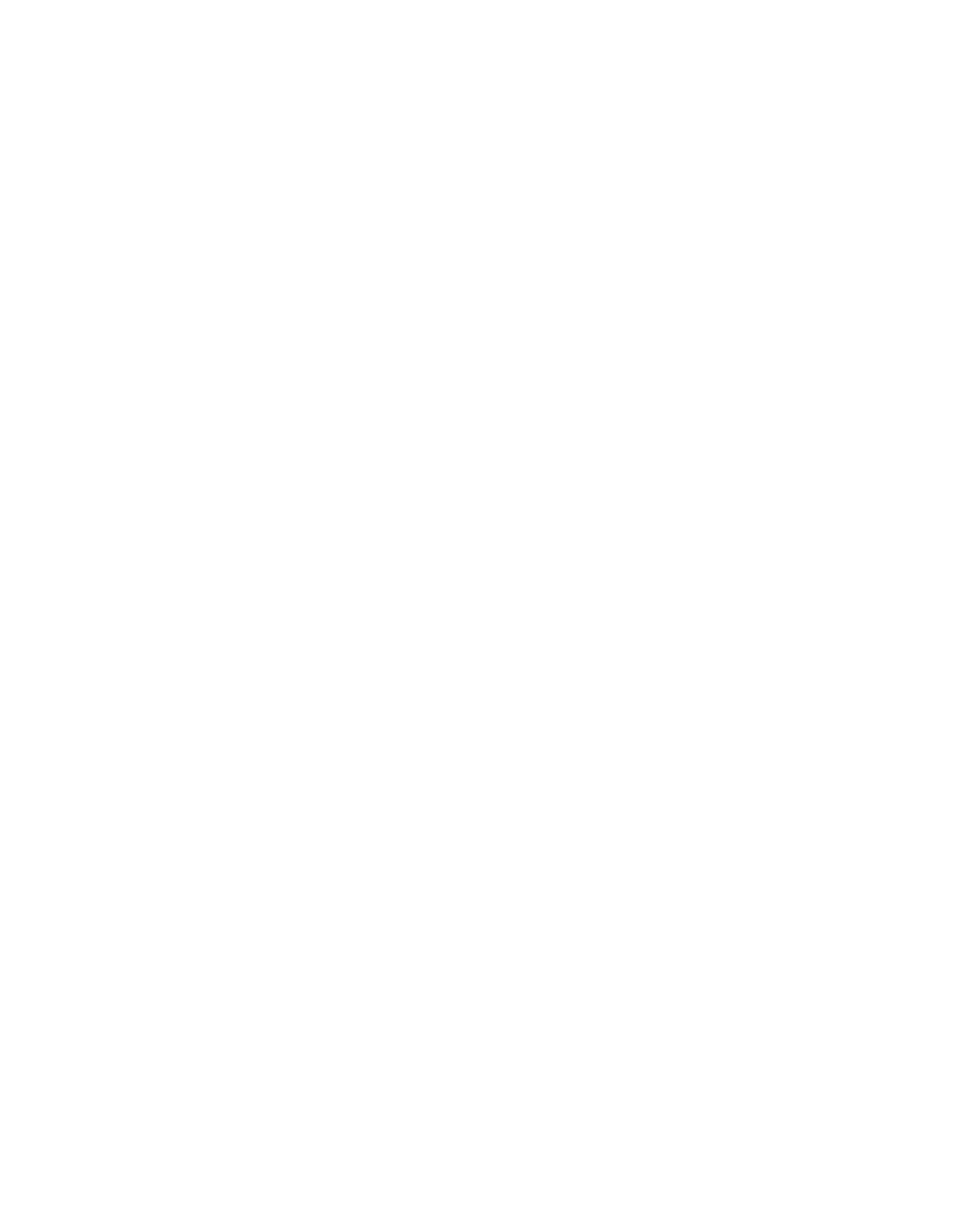# **1. Introduction**

This manual provides maintenance instructions for the Spectrum Master Model MS2711D Spectrum Analyzer. It describes the product and provides performance verification procedures, parts replacement procedures, and a replaceable parts list.

# **2. Description**

The Spectrum Master MS2711D is a handheld spectrum analyzer with optional power meter (Option 29) and transmission measurement (Option 21) capabilities.

The following sections contain tests that can be used to verify the performance of the Spectrum Master Model MS2711D.

# **3. Spectrum Analyzer Frequency Accuracy**

The following test can be used to verify the CW frequency accuracy of the Spectrum Master.

## **a.** *Equipment Required:*

- Anritsu MG3692A Synthesized Signal Source, with option 15A or equivalent
- Anritsu 34RSN50 50 ohm adapter or equivalent
- Anritsu 15NNF50-1.5C RF Coaxial Cable or equivalent
- 10 MHz Reference Standard
- BNC male to BNC male coaxial cable

#### **b.** *Procedure:*

- 1. Connect the 10 MHz reference source to the Anritsu MG3692A Synthesized Signal Source.
- 2. Connect the output of the source to the RF Input of the Spectrum Master.
- 3. Connect the external power supply (Anritsu part number 40-168) to the Spectrum Master.
- 4. Press and hold the **ESCAPE/CLEAR** key, then press the **ON/OFF** key to turn on the Spectrum Master. (This sets the instrument to the factory preset state.)
- 5. Turn on the 10 MHz reference source and the Anritsu MG3692A Synthesized Signal Source.
- 6. Set the MG3692A output to 2000 MHz CW, with an RF output level of 0 dBm.

*NOTE: Before continuing, allow a 30-minute warm up for the internal circuitry to stabilize.*

- 7. Press the **AMPLITUDE** key and the Ref Level soft key.
- 8. Enter 20 and press the **ENTER** key to set the Reference Level to 20 dBm.
- 9. Press the **FREQ/SPAN** key and the Center soft key.
- 10. Enter 2000 and press **ENTER** to set the center frequency to 2000 MHz.
- 11. Press the Span soft key, enter 20, and press the kHz soft key to set the span to 20 kHz.
- 12. Confirm that the RBW is 100 Hz, and the VBW is 30 Hz. If adjustment of the RBW and VBW are required:
	- (a) Press the **BW/SWEEP** key and the Bandwidth soft key.
	- (b) Press the RBW Manual soft key and use the Up/Down arrow key to select 100 Hz. Press **ENTER** to set the resolution bandwidth to 100 Hz.
	- (c) Press the VBW Manual soft key and use the Up/Down arrow key to select 30 Hz. Press **ENTER** to set the video bandwidth to 30 Hz.
- 13. Press the **MARKER** key, then the M1 soft key.
- 14. Select the Edit soft key and use the Up/Down arrow key to center the marker on the waveform. Verify that the marker frequency is 2000 MHz  $\pm$  4 kHz.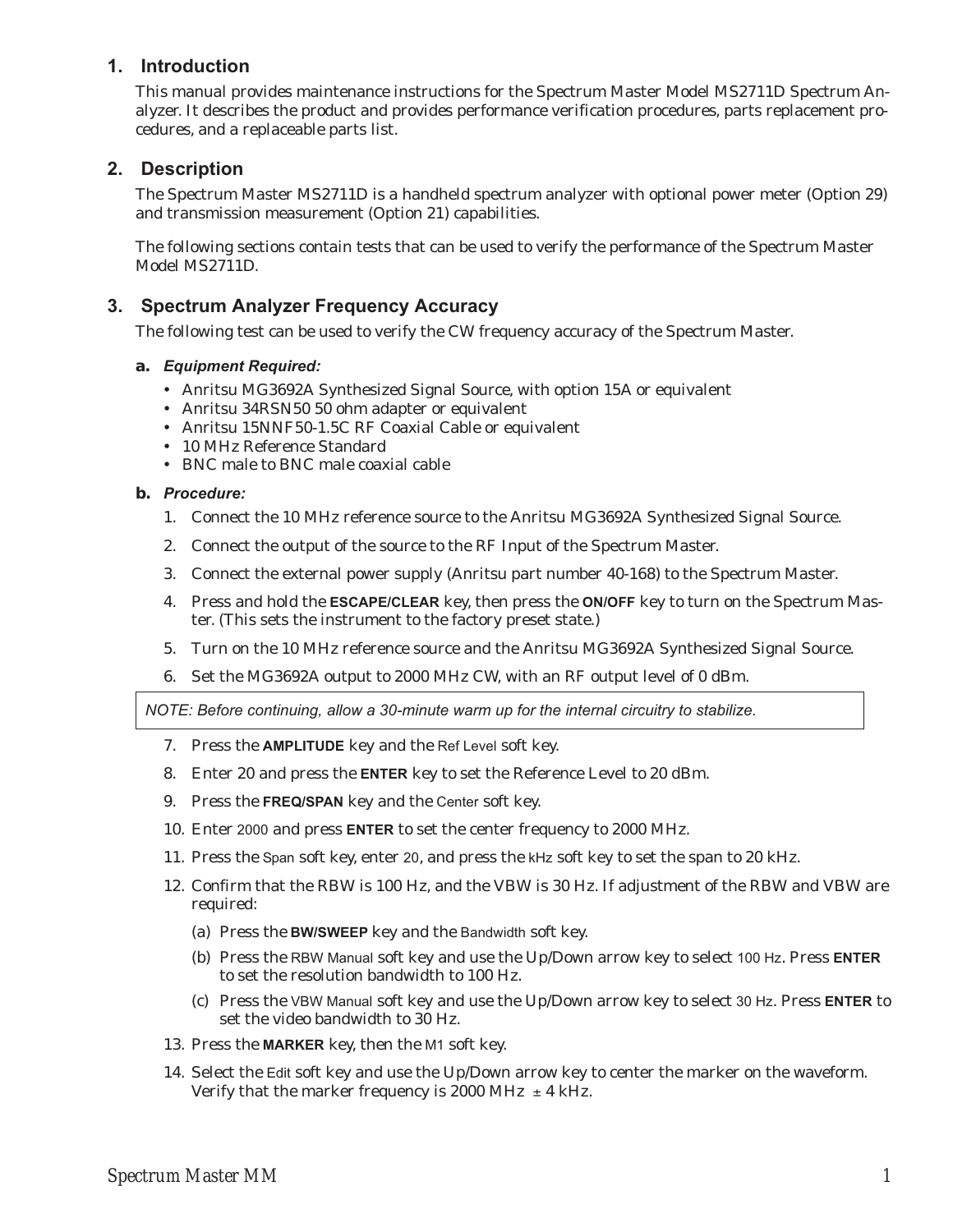# **4. Spectrum Analyzer Phase Noise Verification**

This test can be used to verify the phase noise of the Spectrum Master.

## **a.** *Equipment Required:*

- Anritsu MG3692A Synthesized Signal Source, with options 2A, 4 and 15A, or equivalent
- Anritsu 34RSN50 50 ohm adapter or equivalent
- Anritsu 15NNF50-1.5C RF Coaxial Cable or equivalent

# **b.** *Procedure:*

- 1. Connect the output of the source to the Spectrum Master RF Input.
- 2. Connect the external power supply (Anritsu part number 40-168) to the Spectrum Master.
- 3. Press and hold the **ESCAPE/CLEAR** key, then press the **ON/OFF** key to turn on the Spectrum Master. (This sets the instrument to the factory preset state.)

*NOTE: Before continuing, allow a 30-minute warm up for the internal circuitry to stabilize.*

- 4. Set the MG3692A output to 1000 MHz CW, with an RF output level of –30 dBm.
- 5. Press the **BW/SWEEP** key and the Bandwidth soft key.
- 6. Press the RBW Manual soft key and use the Up/Down arrow key to select 1 kHz. Press **ENTER** to set the resolution bandwidth to 1 kHz.
- 7. Press the VBW Manual soft key and use the Up/Down arrow key to select 30 Hz. Press **ENTER** to set the video bandwidth to 30 Hz.
- 8. Press the **FREQ/SPAN** key and the CENTER soft key.
- 9. Enter 1000 and press the **ENTER** key to set the center frequency to 1000 MHz.
- 10. Press the **SPAN** soft key and enter 0.1. Press the **ENTER** key to set the span to 0.100 MHz.
- 11. Press the **AMPLITUDE** key.
- 12. Press the REF LEVEL soft key and enter –27. Press **ENTER** to set the reference level to –27 dBm.
- 13. Press the **MARKER** key, then the M1 soft key.
- 14. Press EDIT and enter 1000. Press **ENTER** to set the M1 marker frequency to 1000 MHz.
- 15. Press the BACK soft key and the M2 soft key.
- 16. Press EDIT and enter 1000.03. Press **ENTER** to set the M2 marker frequency to 1000.03 MHz (30 kHz higher than the center frequency).
- 17. Press the DELTA (M2–M1) soft key.
- 18. Press the **SINGLE/CONT** key and read and record the  $\Delta$  2 reading
- 19. Press the **SINGLE/CONT** key to read and record five values, then calculate the average of the five recorded values.
- 20. Subtract 30 dB from the average value and verify that the result is  $\leq -75$  dBc/Hz. (For example:  $-45$  dBc measured  $-30$  dB =  $-75$  dBc/Hz.)

*NOTE: The measured value is converted to dBc/Hz using the following formula: dBc | Hz* = –  $\left|$  *measured dBc* $\left| -\left[ 10_{\log} \left( \frac{RBW}{1Hz} \right) \right] \right|$ *At 1 kHz RBW,*  $10_{log}$  $\left(\frac{RBW}{1Hz}\right)$  = 30 , so dBc / Hz = –  $|measured$  dBc $|-30$ .

- 21. Press the **BACK** soft key and the M3 soft key.
- 22. Press the EDIT key and enter 999.97. Press MHz to set the M3 marker frequency to 999.97 MHz (30 kHz lower than the center frequency).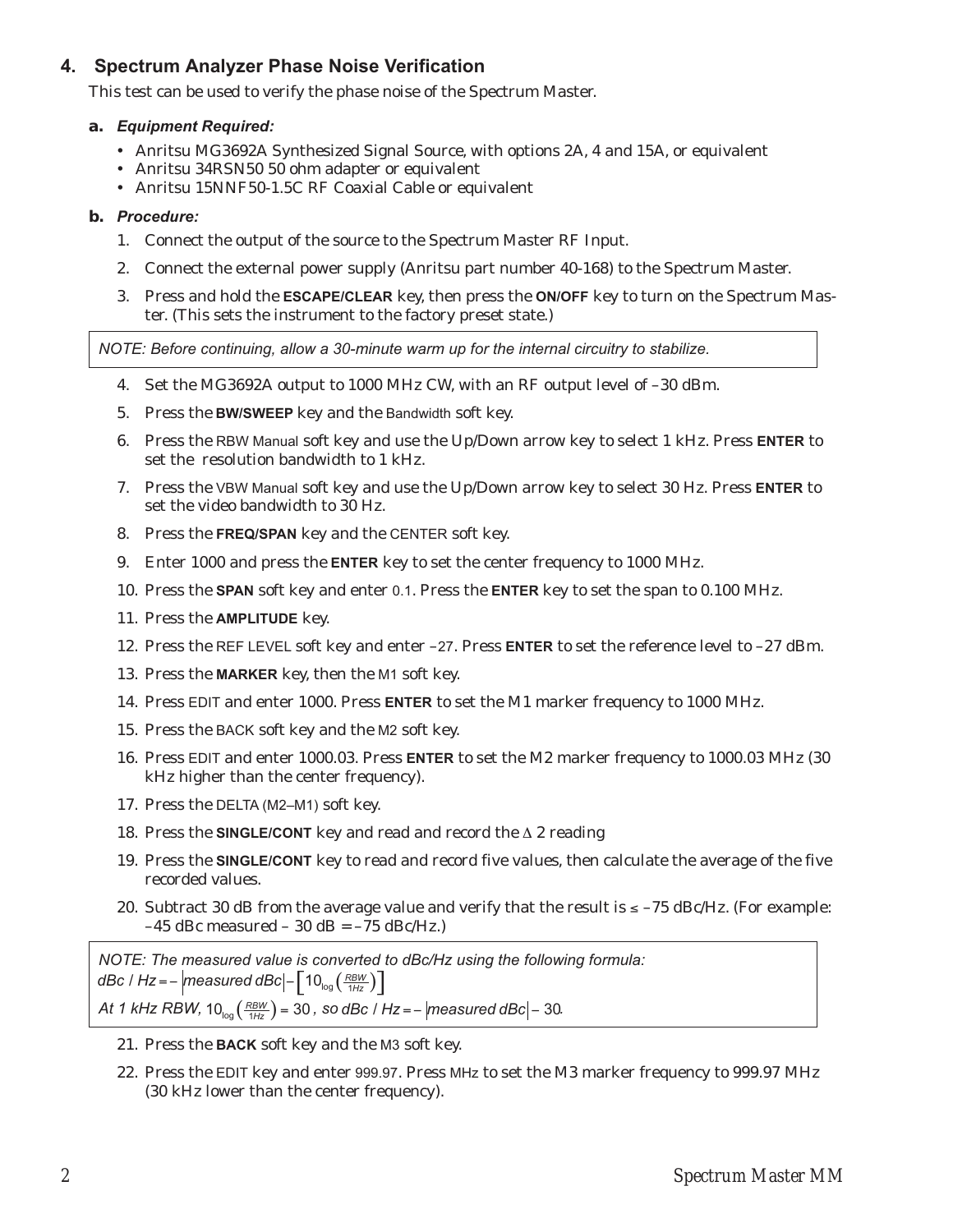- 23. Press the DELTA (M3-M1) soft key.
- 24. Press the **SINGLE/CONT** key. Read and record the  $\triangle 3$  reading.
- 25. Press the **SINGLE/CONT** key to read and record five values, then calculate the average of the five recorded values.
- 26. Subtract 30 dB from the average value and verify that the result is  $\le -75$  dBc/Hz. (For example:  $-45$  dBc measured  $-30$  dB =  $-75$  dBc/Hz.)

# **5. Spectrum Analyzer Second Harmonic Distortion Test**

The following test can be used to verify the input related spurious response of the Spectrum Master.

#### **a.** *Equipment Required:*

- Anritsu MG3692A Synthesized Signal Source with options 2A, 4 and 15A, or equivalent
- Anritsu 34RSN50 50 ohm adapter or equivalent
- Anritsu 15NNF50-1.5C RF Coaxial Cable or equivalent
- 10 MHz Reference Standard
- 50 MHz Low Pass Filter (Anritsu part number 1030-96)
- BNC male to BNC male coaxial cable

#### **b.** *Procedure:*

- 1. Connect the 10 MHz reference source to the Anritsu MG3692A Synthesized Signal Source.
- 2. Connect one end of the 50 MHz Low Pass Filter to the output of the source and the other end to the Spectrum Master RF Input with the coaxial cable.
- 3. Connect the external power supply (Anritsu part number 40-168) to the Spectrum Master.
- 4. On the Spectrum Master, press and hold the **ESCAPE/CLEAR** key, then press the **ON/OFF** key to turn on the Spectrum Master. (This sets the instrument to the factory preset state.)
- 5. Turn on the 10 MHz reference source and the Anritsu MG3692A Synthesized Signal Source.
- 6. Set the MG3692A output to 40 MHz CW, with an RF output level of –30 dBm.

*NOTE: Before continuing, allow a 30-minute warm up for the internal circuitry to stabilize.*

- 7. Press the **AMPLITUDE** key and the Ref Level soft key.
- 8. Enter –27 and press the **ENTER** key to set the Reference Level to –27 dBm.
- 9. Press the Scale soft key and enter 7 then press **ENTER**.
- 10. Press the Atten/Preamp soft key and then the Manual soft key.
- 11. Enter 0 and press **ENTER** to set the attenuation to 0 dB.
- 12. Press the **FREQ/SPAN** key and then the Center soft key.
- 13. Enter 40 and press the MHz soft key to set the center frequency to 40 MHz.
- 14. Press the Span soft key and enter 0.2. Press the MHz soft key to set the span to 0.200 MHz.
- 15. Press the **BW/SWEEP** key and the Bandwidth soft key.
- 16. Press the RBW Manual soft key and use the Up/Down arrow key to select 10 kHz. Press **ENTER** to set the resolution bandwidth to 10 kHz.
- 17. Press the VBW Manual soft key and use the Up/Down arrow key to select 3 kHz. Press **ENTER** to set the video bandwidth to 3 kHz.
- 18. Press the **MARKER** key, then the M1 soft key.
- 19. Select the Edit soft key, then enter 40. Press the MHz soft key to set M1 to 40 MHz .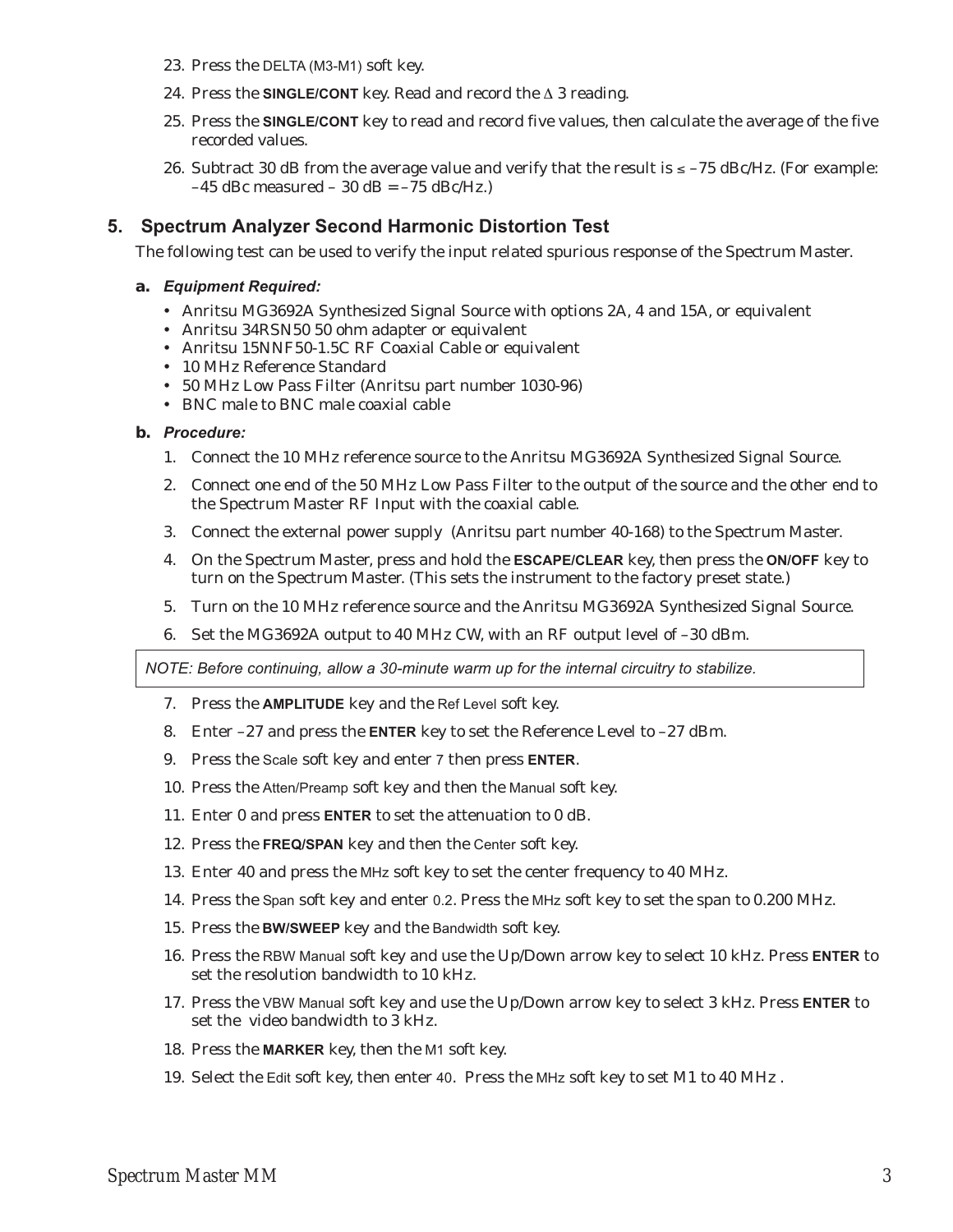- 20. On the MG3692A Synthesized Signal Source, adjust the output level so that the M1 reading of Spectrum Master is –30 dBm at 40 MHz.
- 21. On the Spectrum Master, press the **FREQ/SPAN** key and then the Center soft key.
- 22. Enter 80 and press the MHz soft key to set the center frequency to 80 MHz.
- 23. Press the **MARKER** key and the M1 soft key.
- 24. Select the Edit soft key, then enter 80. Press the MHz soft key to set M1 to 80 MHz .
- 25. Record the amplitude of the signal at M1 80 MHz:

Second Harmonic Level @ 80 MHz = \_\_\_\_\_\_\_\_ dBm

26. Convert this measured value to dBc using the following formula: Input Related Spurious Response (dBc) = [Second Harmonic Level @ 80 MHz]  $+ 30$  dBm =  $dBc$ 

Specifications for this measurement are  $-45$  dBc with  $-30$  dBm into the first mixer.

# **6. Spectrum Analyzer Residual Spurious Response Test**

The following test can be used to verify the residual spurious response of the Spectrum Master. This test is performed using the positive peak detection mode.

- **a.** *Equipment Required:*
	- Anritsu 28N50-2 or SM/PL 50 ohm Termination or equivalent
- **b.** *Procedure:*
	- 1. Connect the 50 ohm termination to the Spectrum Master RF Input.
	- 2. On the Spectrum Master, press and hold the **ESCAPE/CLEAR** key, then press the **ON/OFF** key to turn on the Spectrum Master. (This sets the instrument to the factory preset state.)

*NOTE: Before continuing, allow a 30-minute warm up for the internal circuitry to stabilize.*

- 3. Press the **AMPLITUDE** key and the Ref Level soft key.
- 4. Enter –75 and press the **ENTER** key to set the Reference Level to –75 dBm.
- 5. Press the Scale soft key and enter 5, then press **ENTER**.
- 6. Press the **BW/SWEEP** key and the Bandwidth soft key.
- 7. Press the RBW Manual soft key and use the Up/Down arrow key to select 10 kHz. Press **ENTER** to set the resolution bandwidth to 10 kHz.
- 8. Press the VBW Manual soft key and use the Up/Down arrow key to select 3 kHz and press **ENTER** to set the video bandwidth to 3 kHz.
- 9. Press the **FREQ/SPAN** key and the Start soft key.
- 10. Enter 100 and press the kHz soft key to set the start frequency to 100 kHz.
- 11. Press the Stop soft key and enter 10, then press the MHz soft key to set the stop frequency to 10 MHz.
- 12. Wait till one full sweep is complete.
- 13. Press the **MARKER** key and then the M1 soft key.
- 14. Press the Marker To Peak soft key.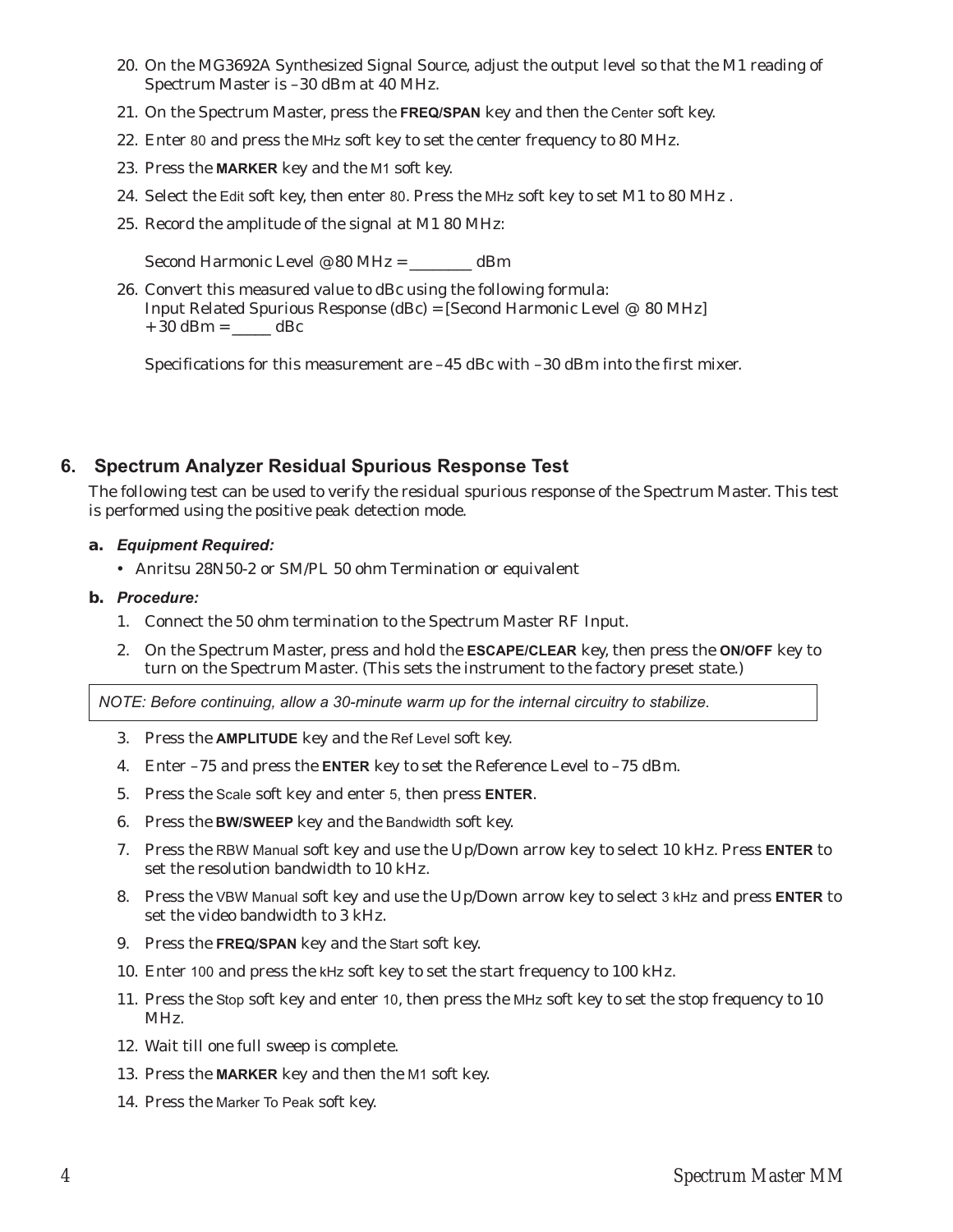15. Record the M1 amplitude reading and verify whether it is less than or equal to –90 dBm.

*NOTE: If a spur with an amplitude larger than –80 dBm occurs, wait another full sweep and observe whether the spur occurs at the same point on the second sweep. If the spur does not occur at the same point on the second sweep, then the spur on the first sweep was not real.*

- 16. Press the **FREQ/SPAN** key and the Start soft key.
- 17. Enter 10 and press the MHz soft key to set the start frequency to 10 MHz.
- 18. Press the Stop soft key and enter 1000, then press the MHz soft key to set the stop frequency to 1000 MHz.
- 19. Wait until one full sweep is complete.
- 20. Press the MARKER key and record the M1 amplitude reading and verify it is  $\leq -90$  dBm.

*NOTE: If a spur with an amplitude larger than –90 dBm occurs, wait another full sweep and observe whether the spur occurs at the same point on the second sweep. If the spur does not occur at the same point on the second sweep, then the spur on the first sweep was not real.*

- 21. Press the **FREQ/SPAN** key and the Start soft key.
- 22. Enter 1000 and press the MHz soft key to set the start frequency to 1000 MHz.
- 23. Press the Stop soft key and enter 2000, then press the MHz soft key to set the stop frequency to 2000 MHz.
- 24. Wait until one full sweep is complete.
- 25. Press the MARKER key and record the M1 amplitude reading and verify it is  $\leq -90$  dBm.

*NOTE: If a spur with an amplitude larger than –90 dBm occurs, wait another full sweep and observe whether the spur occurs at the same point on the second sweep. If the spur does not occur at the same point on the second sweep, then the spur on the first sweep was not real.*

- 26. Press the **FREQ/SPAN** key and the Start soft key.
- 27. Enter 2000 and press the MHz soft key to set the start frequency to 2000 MHz.
- 28. Press the Stop soft key and enter 3000, then press the MHz soft key to set the stop frequency to 3000 MHz.
- 29. Wait until one full sweep is complete.
- 30. Press the MARKER key and record the M1 amplitude reading and verify it is  $\leq -90$  dBm.

*NOTE: If a spur with an amplitude larger than –90 dBm occurs, wait another full sweep and observe whether the spur occurs at the same point on the second sweep. If the spur does not occur at the same point on the second sweep, then the spur on the first sweep was not real.*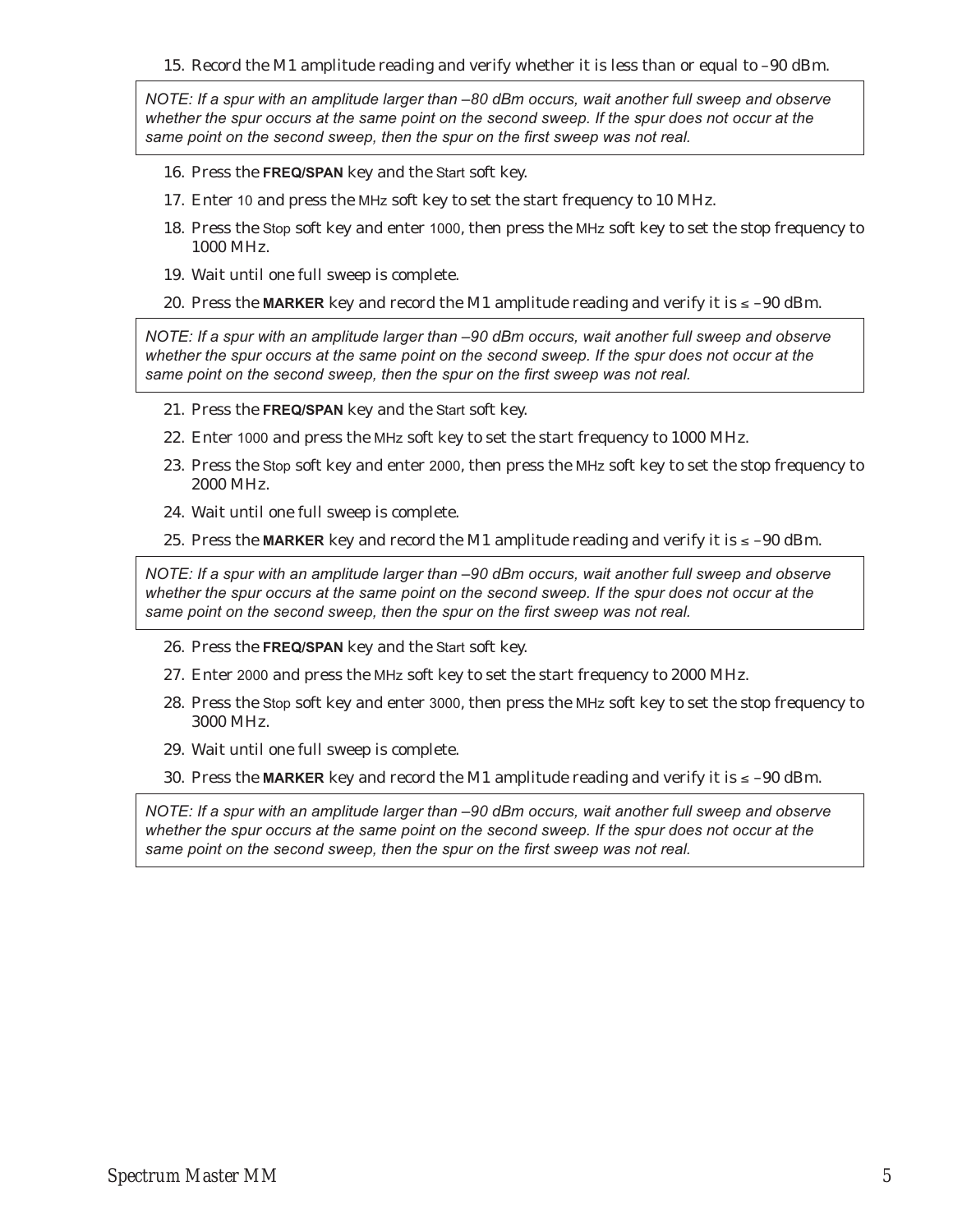# **7. Spectrum Analyzer Resolution Bandwidth Accuracy Test**

The following test can be used to verify the resolution bandwidth accuracy of the Spectrum Master at different frequencies.

## **a.** *Equipment Required:*

- Anritsu MG3692A Synthesized Signal Source with options 2A, 4 and 15, or equivalent
- Anritsu 34RSN50 50 ohm adapter or equivalent
- Anritsu 15NNF50-1.5C RF Coaxial Cable or equivalent
- 10 MHz Reference Standard
- BNC male to BNC male coaxial cable

## **b.** *Procedure:*

- 1. Connect the 10 MHz reference source to the Anritsu MG3692A Synthesized Signal Source.
- 2. Connect the output of the Anritsu MG3692A Synthesized Signal Source to the Spectrum Master RF Input.
- 3. On the Spectrum Master, press and hold the **ESCAPE/CLEAR** key, then press the **On/Off** key to turn on the Spectrum Master. (This sets the instrument to the factory preset state.)

*NOTE: Before continuing, allow a 30-minute warm up for the internal circuitry to stabilize.*

- 4. Set the MG3692A output to 1 GHz, with an RF output level of –30 dBm.
- 5. Press the **AMPLITUDE** key and the Ref Level soft key.
- 6. Enter –27 and press the **ENTER** key to set the Reference Level to –27 dBm.
- 7. Press the Scale soft key and enter 3, then press **ENTER**.
- 8. Press the **FREQ/SPAN** key and the Center soft key.
- 9. Enter 1 and press the GHz soft key to set the center frequency to 1 GHz.

*NOTE: The Measured Occupied BW value for each RBW setting can be recorded in Table 1, page 8.*

## **1 MHz RBW Test**

- 10. Press the Span soft key, enter 1.5 and press the MHz soft key to set the span to 1.5 MHz.
- 11. Press the **BW/SWEEP** key and the Bandwidth soft key.
- 12. Press the RBW Manual soft key and use the Up/Down arrow key to select 1 MHz. Press **ENTER** to set the resolution bandwidth to 1 MHz.
- 13. Press the VBW Manual soft key and use the Up/Down arrow key to select 3 kHz and press **ENTER** to set the video bandwidth to 3 kHz and select BACK.
- 14. Press the **MEAS** key, the OBW soft key, the dBc soft key, and then the **ENTER** key.
- 15. Press the **MEAS** key, then the **MARKER** key. Press the M2 soft key and then the Delta (M2–M1) soft key. The displayed  $\Delta 2$  frequency should be  $\pm$  5% of the RBW.

## **300 kHz RBW Test**

- 16. Press the **FREQ/SPAN** key.
- 17. Press the Span soft key, enter 450 and press the kHz soft key to set the span to 450 kHz.
- 18. Press the **BW/SWEEP** key and the Bandwidth soft key.
- 19. Press the RBW Manual soft key and use the Up/Down arrow key to select 300 kHz. Press **ENTER** to set the resolution bandwidth to 300 kHz and select BACK.
- 20. Press the **MEAS** key and then the **MARKER** key.
- 21. Press the M2 soft key. The displayed  $\Delta$ 2 frequency should be  $\pm$  5% of the RBW.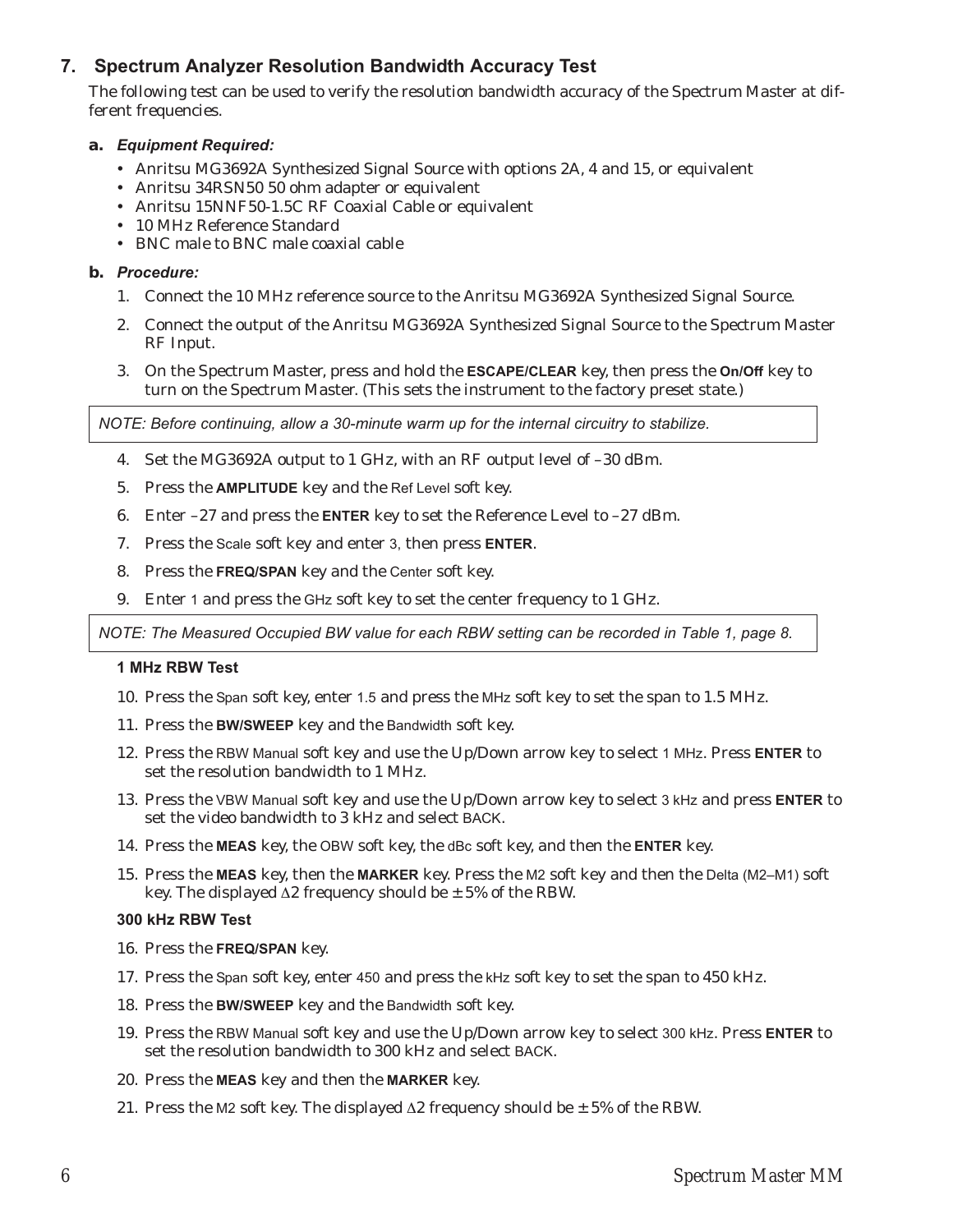#### **100 kHz RBW Test**

- 22. Press the **FREQ/SPAN** key.
- 23. Press the Span soft key, enter 150 and press the kHz soft key to set the span to 150 kHz.
- 24. Press the **BW/SWEEP** key and the Bandwidth soft key.
- 25. Press the RBW Manual soft key and use the Up/Down arrow key to select 100 kHz. Press **ENTER** to set the resolution bandwidth to 100 kHz and select BACK.
- 26. Press the **MEAS** key and then the **MARKER** key.
- 27. Press the M2 soft key. The displayed  $\Delta 2$  frequency should be  $\pm$  5% of the RBW.

#### **30 kHz RBW Test**

- 28. Press the **FREQ/SPAN** key.
- 29. Press the Span soft key, enter 45 and press the kHz soft key to set the span to 45 kHz.
- 30. Press the **BW/SWEEP** key and the Bandwidth soft key.
- 31. Press the RBW Manual soft key and use the Up/Down arrow key to select 30 kHz. Press **ENTER** to set the resolution bandwidth to 30 kHz and select BACK.
- 32. Press the **MEAS** key to measure the bandwidth, then press the **MARKER** key.
- 33. Press the M2 soft key. The displayed  $\Delta 2$  frequency should be  $\pm$  5% of the RBW.

#### **10 kHz RBW Test**

- 34. Press the **FREQ/SPAN** key.
- 35. Press the Span soft key, enter 15 and press the kHz soft key to set the span to 15 kHz.
- 36. Press the **BW/SWEEP** key and the Bandwidth soft key.
- 37. Press the RBW Manual soft key and use the Up/Down arrow key to select 10 kHz. Press **ENTER** to set the resolution bandwidth to 10 kHz and select BACK.
- 38. Press the VBW Manual soft key and use the Up/Down arrow key to select 30 Hz. Press **ENTER** to set the video bandwidth to 30 Hz and select BACK.
- 39. Press the **MEAS** key, then the **MARKER** key.
- 40. Press the M2 soft key. The displayed  $\Delta 2$  frequency should be  $\pm$  5% of the RBW.

#### **3 kHz RBW Test**

- 41. Press the **FREQ/SPAN** key.
- 42. Press the Span soft key, enter 4.5 and press the kHz soft key to set the span to 4.5 kHz.
- 43. Press the **BW/SWEEP** key and the Bandwidth soft key.
- 44. Press the RBW Manual soft key and use the Up/Down arrow key to select 3 kHz. Press **ENTER** to set the resolution bandwidth to 3 kHz and select BACK.
- 45. Press the **MEAS** key to measure the bandwidth, then press the **MARKER** key.
- 46. Press the M2 soft key. The displayed  $\Delta$ 2 frequency should be  $\pm$  5% of the RBW.

#### **1 kHz RBW Test**

- 47. Press the **FREQ/SPAN** key.
- 48. Press the Span soft key, enter 1.5 and press the kHz soft key to set the span to 1.5 kHz.
- 49. Press the **BW/SWEEP** key and the Bandwidth soft key.
- 50. Press the RBW Manual soft key and use the Up/Down arrow key to select 1 kHz. Press **ENTER** to set the resolution bandwidth to 1 kHz and select BACK.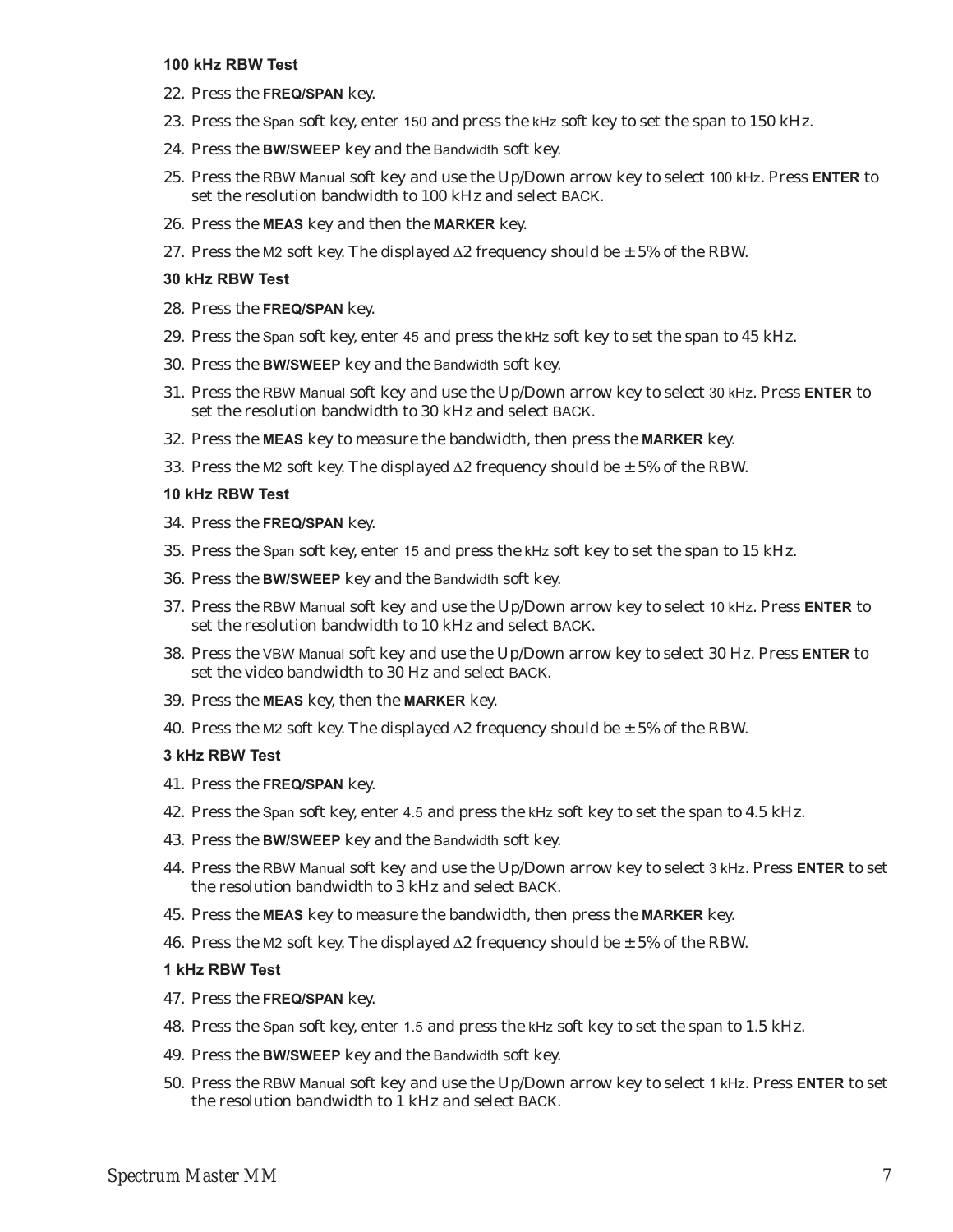- 51. Press the **MEAS** key then the **MARKER** key.
- 52. Press the M2 soft key. The displayed  $\Delta 2$  frequency should be  $\pm$  5% of the RBW.

# **300 Hz RBW Test**

- 53. Press the **FREQ/SPAN** key.
- 54. Press the Span soft key, enter 450 and press the Hz soft key to set the span to 450 Hz.
- 55. Press the **BW/SWEEP** key and the Bandwidth soft key.
- 56. Press the RBW Manual soft key and use the Up/Down arrow key to select 1 kHz. Press **ENTER** to set the resolution bandwidth to 300 Hz and select BACK.
- 57. Press the **MEAS** key then the **MARKER** key.
- 58. Press the M2 soft key. The displayed  $\Delta$ 2 frequency should be  $\pm$  5% of the RBW.

## **100 Hz RBW Test**

- 59. Press the **FREQ/SPAN** key.
- 60. Press the Span soft key, enter 150 and press the Hz soft key to set the span to 150 Hz.
- 61. Press the **BW/SWEEP** key and the Bandwidth soft key.
- 62. Press the RBW Manual soft key and use the Up/Down arrow key to select 100 Hz. Press **ENTER** to set the resolution bandwidth to 100 Hz and select BACK.
- 63. Press the **MEAS** key then the **MARKER** key.
- 64. Press the M2 soft key. The displayed  $\Delta$ 2 frequency should be  $\pm$  5% of the RBW.

| <b>RBW Setting</b> | <b>Lower Limit</b> | <b>Measured Value</b> | <b>Upper Limit</b> |
|--------------------|--------------------|-----------------------|--------------------|
| 1 MHz              | $0.95$ MHz         |                       | 1.05 MHz           |
| 300 kHz            | 285 kHz            |                       | 315 kHz            |
| 100 kHz            | 95 kHz             |                       | 105 kHz            |
| 30 kHz             | 28.5 kHz           |                       | 31.5 kHz           |
| $10$ kHz           | 9.5 kHz            |                       | 10.5 kHz           |
| 3 kHz              | 2.85 kHz           |                       | 3.15 kHz           |
| 1 kHz              | $0.95$ kHz         |                       | 1.05 kHz           |
| 300 Hz             | 285 Hz             |                       | 315 Hz             |
| 100 Hz             | 95 Hz              |                       | 105 Hz             |

#### *Table 1. RBW Check*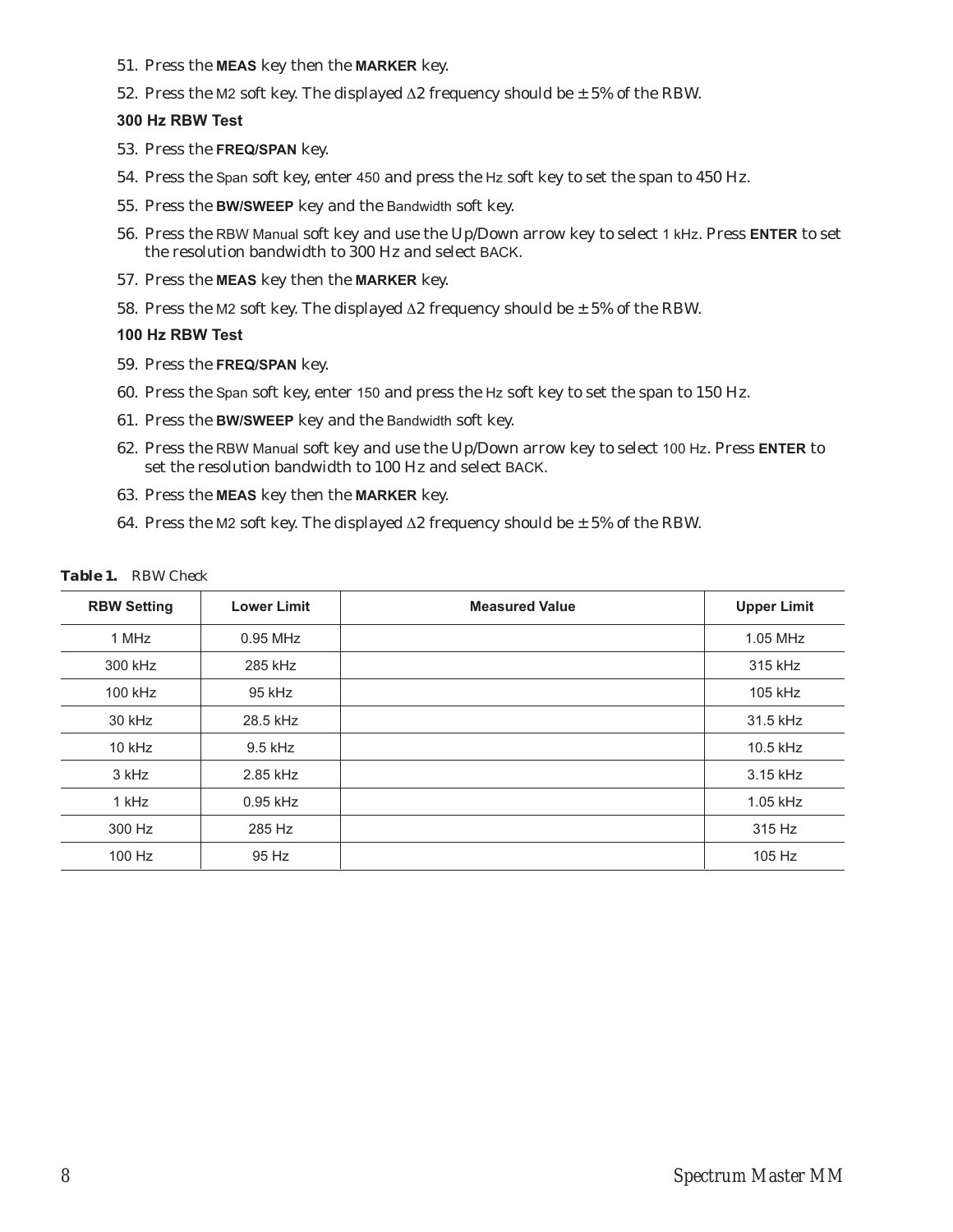# **8. Spectrum Analyzer Measurement Accuracy Verification**

The tests in this section verify the level accuracy of the Spectrum Master. There are two parts to this test:

- Level Accuracy with Frequency Test
- Level Accuracy with Power Test

# **Level Accuracy with Frequency Test**

#### **a.** *Equipment Required:*

- Anritsu MG3692A Synthesized Signal Source, with options 2A, 4 and 15A<br>• Anritsu ML2438A Dual Channel Power Meter or equivalent
- 
- Anritsu ML2438A Dual Channel Power Meter or equivalent<br>• Anritsu MA2442A High Accuracy Power Sensors or equivale Anritsu MA2442A High Accuracy Power Sensors or equivalent (2) -
- Anritsu N241A50 Power Splitter or equivalent
- -
- Anritsu 34RSN50 50 ohm adapter or equivalent Anritsu 34RSN50 50 ohm adapter or equivalent - Anritsu 34RKNF50 50 ohm adapter or equivalent
- 
- -Anritsu 15NNF50-1.5C RF Coaxial Cable or equivalent
- Weinschel 1-10 10 dB Fixed Attenuator

#### **b.** *Procedure*

1. Turn on the power meter and signal source.

*NOTE: Before continuing, allow a 30-minute warm up for the internal circuitry to stabilize.*

- 2. On the power meter, press the Channel key, the Setup soft key and then the CHANNEL soft key to display Channel 2 setup menu. Press the INPUT key twice to set the Input Configuration to B. Press the Sensor key to display both Sensor A and Sensor B readings.
- 3. Connect the power sensors to the power meter and calibrate the sensors.
- 4. Set the MG3692A output power level to 5 dBm.
- 5. Set the MG3692A output to 30 MHz CW.
- 6. On the power meter, press the Sensor key, the Cal Factor soft key, and then the FREQ soft key. Use the keypad to enter 30 MHz as the input signal frequency, which sets the power meter to the proper power sensor cal factor. Press the SENSOR key on the power meter to display the power reading.
- 7. Connect Sensor A to the MG3692A output, measure the output power level and record the value in column A of Table 2.
- 8. Disconnect Sensor A from the MG3692A output.
- 9. Connect the power splitter to the MG3692A output and Sensor B to one of the power splitter outputs. Install the 10 dB Fixed Attenuator to the other power splitter output and then connect Sensor A to the end of the Attenuator. Refer to Figure 1.
- 10. Record the new sensor A reading in column B of Table 2.
- 11. Record the Sensor B reading in column D of Table 2.
- 12. Calculate the Splitter/Attenuator Combined Loss using the following formula and record the result in column C of Table 2:  $C = A - B$
- 13. Calculate the Sensor B path Power Splitter Loss using the following formula and record the result in column E of Table 2:  $E = A - D$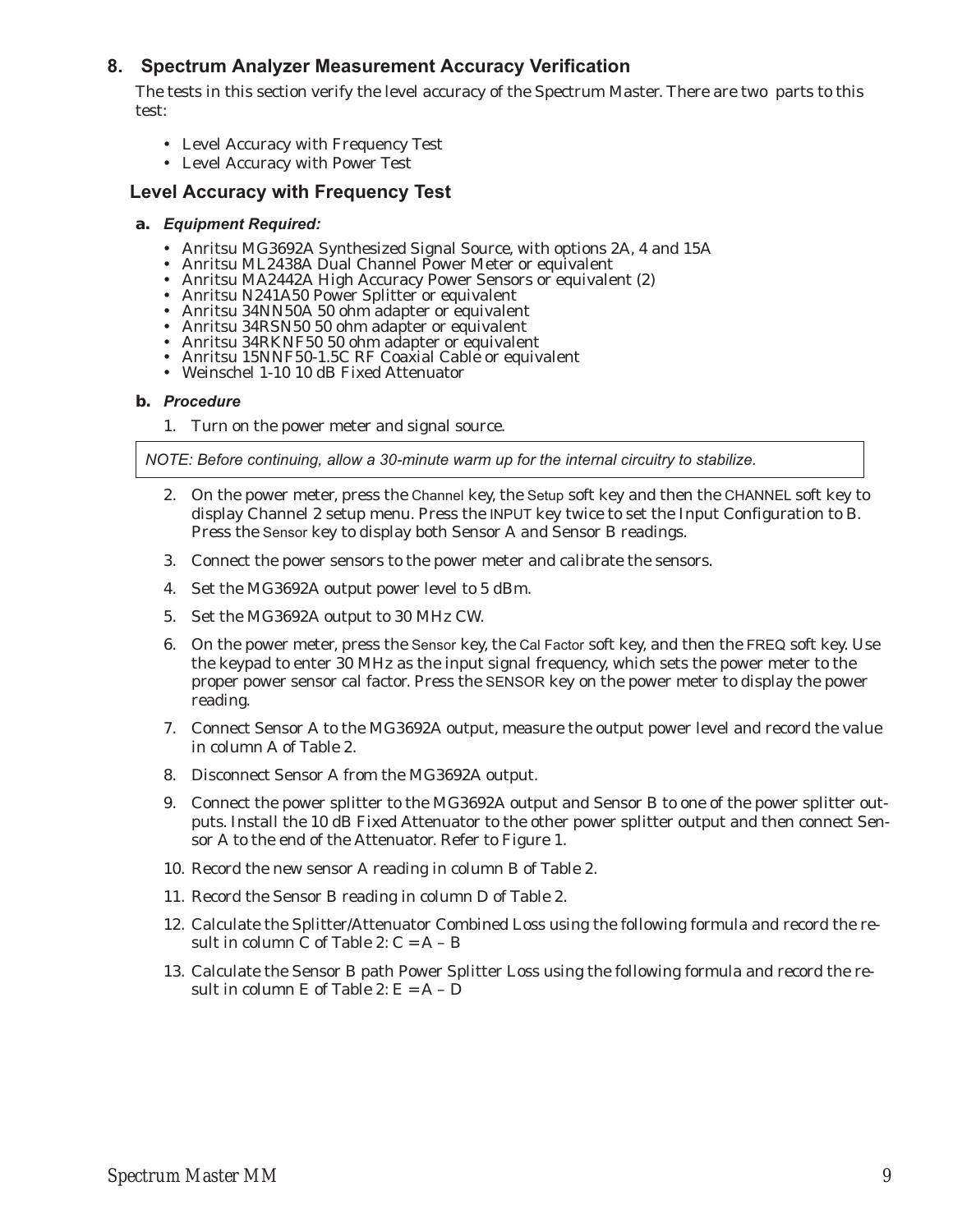14. Repeat steps 5 through 13 for 50 MHz, 550 MHz, 1000 MHz, 1244 MHz, 1411 MHz, 2000 MHz, 2512 MHz, 2850 MHz and 2925 MHz.



*Figure 1. Level Accuracy with Frequency Test Setup*

#### *Table 2. Output Power Level*

|               | A                    | B                                                          | C                                                  | D                            | Е                                                              |
|---------------|----------------------|------------------------------------------------------------|----------------------------------------------------|------------------------------|----------------------------------------------------------------|
| Freq<br>(MHz) | <b>Source Output</b> | Sensor A Reading @ Sensor A Reading @<br>end of Attenuator | <b>Splitter/Attenuator</b><br><b>Combined Loss</b> | <b>Power Splitter Output</b> | Sensor B Reading @ Sensor B Path Power<br><b>Splitter Loss</b> |
| 30            |                      |                                                            |                                                    |                              |                                                                |
| 50            |                      |                                                            |                                                    |                              |                                                                |
| 550           |                      |                                                            |                                                    |                              |                                                                |
| 1000          |                      |                                                            |                                                    |                              |                                                                |
| 1244          |                      |                                                            |                                                    |                              |                                                                |
| 1411          |                      |                                                            |                                                    |                              |                                                                |
| 2000          |                      |                                                            |                                                    |                              |                                                                |
| 2512          |                      |                                                            |                                                    |                              |                                                                |
| 2850          |                      |                                                            |                                                    |                              |                                                                |
| 2925          |                      |                                                            |                                                    |                              |                                                                |

15. Calculate the desired Sensor B reading for 0 dBm and -39 dBm Test Power Level using the following formula: Desired Sensor B reading = Desired Test Power Level + C - E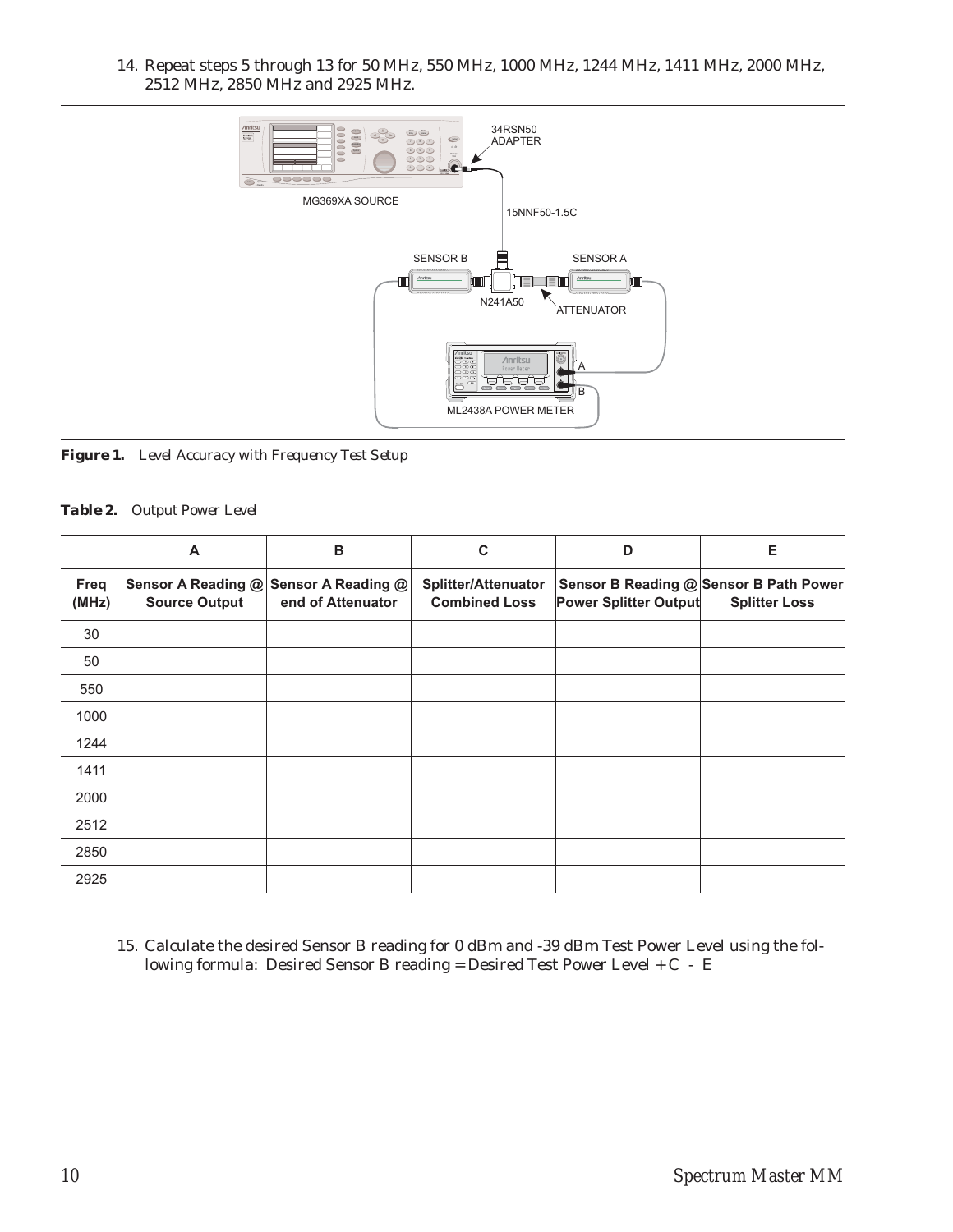## 16. Record the calculated results in Table 3.

|  | Table 3. Level Accuracy with Frequency Test Setting |  |  |  |
|--|-----------------------------------------------------|--|--|--|
|--|-----------------------------------------------------|--|--|--|

| Freq<br>(MHz) | <b>Desired Sensor B reading for</b><br>0 dBm @ Attenuator output | <b>Desired Sensor B reading for</b><br>-39 dBm @ Attenuator output |
|---------------|------------------------------------------------------------------|--------------------------------------------------------------------|
| 30            |                                                                  |                                                                    |
| 550           |                                                                  |                                                                    |
| 1000          |                                                                  |                                                                    |
| 1244          |                                                                  |                                                                    |
| 1411          |                                                                  |                                                                    |
| 2000          |                                                                  |                                                                    |
| 2512          |                                                                  |                                                                    |
| 2850          |                                                                  |                                                                    |
| 2925          |                                                                  |                                                                    |

17. Using the power splitter, coaxial cable, adapters and fixed attenuator, connect the Spectrum Master to the signal source and the power sensor as shown in Figure 2.



*Figure 2. Level Accuracy Test Setup*

- 18. Connect the external power supply (Anritsu part number 40-168) to the Spectrum Master.
- 19. On the Spectrum Master, press and hold the **ESCAPE/CLEAR** key, then press the **ON/OFF** key to turn on the Spectrum Master. (This sets the instrument to the factory preset state.)
- 20. Press the **BW/SWEEP** key and the Bandwidth soft key.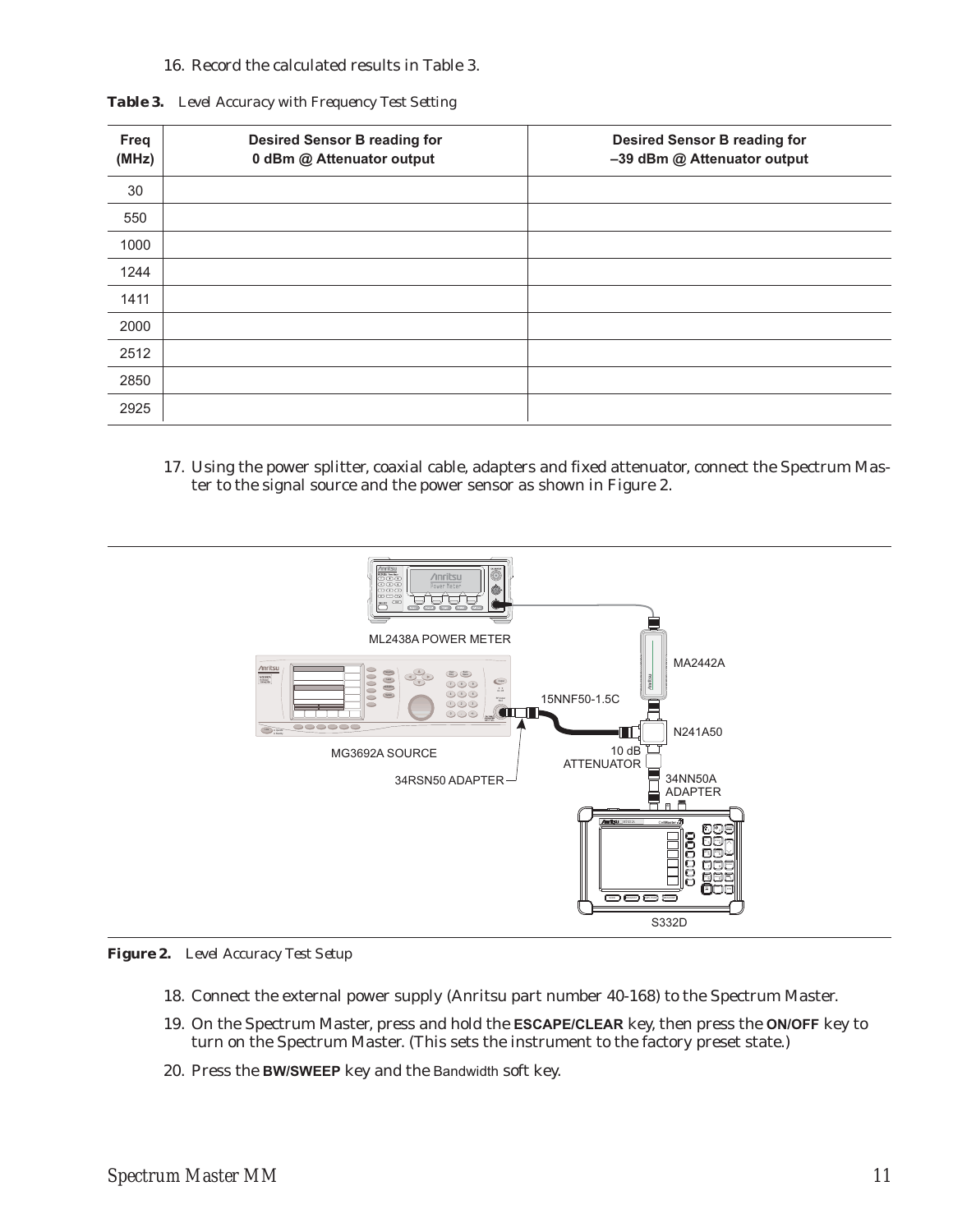- 21. Press the RBW Manual soft key and use the Up/Down arrow key to select 1 kHz. Press **ENTER** to set the resolution bandwidth to 1 kHz.
- 22. Press the VBW Manual soft key and use the Up/Down arrow key to select 100 Hz. Press **ENTER** to set the video bandwidth to 100 Hz.
- 23. Press the **FREQ/SPAN** key.
- 24. Press the Span soft key and enter .10, then press the MHz key to set the span to 0.10 MHz.
- 25. Press the **AMPLITUDE** key.
- 26. Press the Ref Level soft key, enter 10 and press the **ENTER** key to set the reference level to +10 dBm.
- 27. Press the **FREQ/SPAN** key and the Center soft key.
- 28. Enter 30 and press the MHz soft key to set the center frequency to 30 MHz.
- 29. On the Power Meter, press the Sensor key and then the CalFactor soft key. Select the FREQ soft key and enter 30 MHz for the Input Signal Frequency. This sets the power meter to the proper power sensor cal factor. Press the Sensor key to display the power reading.
- 30. Set the MG3692A output to 30 MHz CW. Adjust the source power level so that the power meter displays the corresponding desired Sensor B reading for 0 dBm (as recorded in Table 3).
- 31. On the Spectrum Master, press the **MARKER** key, then the M1 soft key.
- 32. Select the Marker To Peak soft key to position the marker at the center of the response for the test frequency.
- 33. Verify that the M1 reading is within the specification as shown in Table 4.
- 34. Repeat steps 27 to 33 for 550 MHz, 1000 MHz, 1244 MHz, 1411 MHz, 2000 MHz, 2512 MHz, and 2925 MHz.
- 35. Repeat steps 27 to 34 for a power level of –39 dBm.

*NOTE: Change the reference level to –30 dBm.*

| Freq<br>(MHz) | @ 0 dBm | @-39 dBm | <b>Specification</b> |
|---------------|---------|----------|----------------------|
| 30            |         |          | $±1.5$ dB*           |
| 550           |         |          | $±1.5$ dB*           |
| 1000          |         |          | $±1.5$ dB*           |
| 1244          |         |          | $±1.5$ dB*           |
| 1411          |         |          | $±1.5$ dB*           |
| 2000          |         |          | $±1.5$ dB*           |
| 2512          |         |          | $±1.5$ dB            |
| 2925          |         |          | $±1.5$ dB            |
|               |         |          |                      |

*Table 4. Level Accuracy with Frequency*

 $\pm$ 1 dB for units with serial number 405039 and below.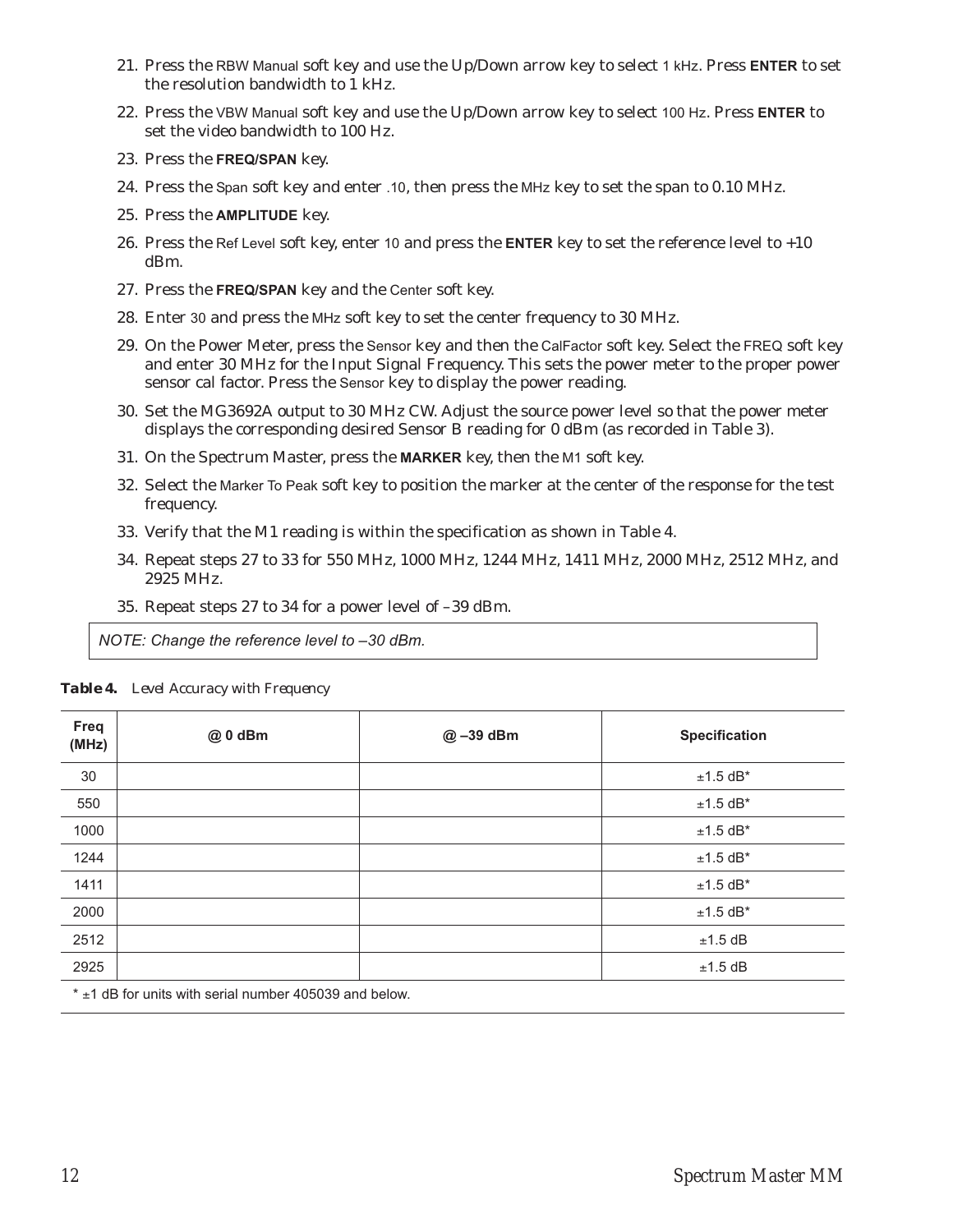# **Level Accuracy with Power Test**

## **c.** *Equipment Required:*

- Anritsu MG3692A Synthesized Signal Source, with options 2A, 4 and 15A
- Anritsu ML2438A Dual Channel Power Meter or equivalent
- Anritsu MA2442A High Accuracy Power Sensor or equivalent (Two each)
- Anritsu N241A50 Power Splitter or equivalent
- Anritsu 34NN50A 50 ohm adapter or equivalent
- Anritsu 34RSN50 50 ohm adapter or equivalent
- Anritsu 34RKNF50 50 ohm adapter or equivalent
- Anritsu 15NNF50-1.5C RF Coaxial Cable or equivalent
- Weinschel 1-10 10 dB Fixed Attenuator
- Weinschel 1-30 30 dB Fixed Attenuator

## **d.** *Procedure:*

- 1. Use the recorded values for 50 MHz in Table 5, calculate the desired Sensor B Reading for Test Power Level > –50 dBm at 50 MHz using the following formulas: Desired Sensor B Reading = Test Power Level +  $C - \overline{E}$
- 2. Record the calculated results in Table 5.

*Table 5. Level Accuracy with Power Test Setting*

| Test Power Level (dBm) @ 50 MHz | Desired Sensor B Reading |
|---------------------------------|--------------------------|
| $+3$                            |                          |
| $\mathbf 0$                     |                          |
| $-11$                           |                          |
| $-13$                           |                          |
| $-19$                           |                          |
| $-27$                           |                          |
| $-32$                           |                          |
| $-39$                           |                          |
| $-49$                           |                          |
| $-51$                           |                          |
| $-53$                           |                          |
| $-60$                           |                          |
|                                 |                          |

- 3. Using the power splitter, coaxial cable, adapters and fixed attenuator, connect the Spectrum Master to the signal source and the power sensor as shown in Figure 2.
- 4. On the power meter, press the Sensor key and then the CalFactor soft key. Select the FREQ soft key and enter 50 MHz for the Input Signal Frequency. This sets the power meter to the proper power sensor cal factor. Press the Sensor key to display the power reading.
- 5. Connect the external power supply (Anritsu part number 40-168) to the Spectrum Master.
- 6. On the Spectrum Master, press and hold the **ESCAPE/CLEAR** key, then press the **ON/OFF** key to turn on the Spectrum Master. (This sets the instrument to the factory preset state.)
- 7. Press the **BW/SWEEP** key and the Bandwidth soft key.
- 8. Press the RBW Manual soft key and use the Up/Down arrow key to select 1 kHz. Press **ENTER** to set the resolution bandwidth to 1 kHz.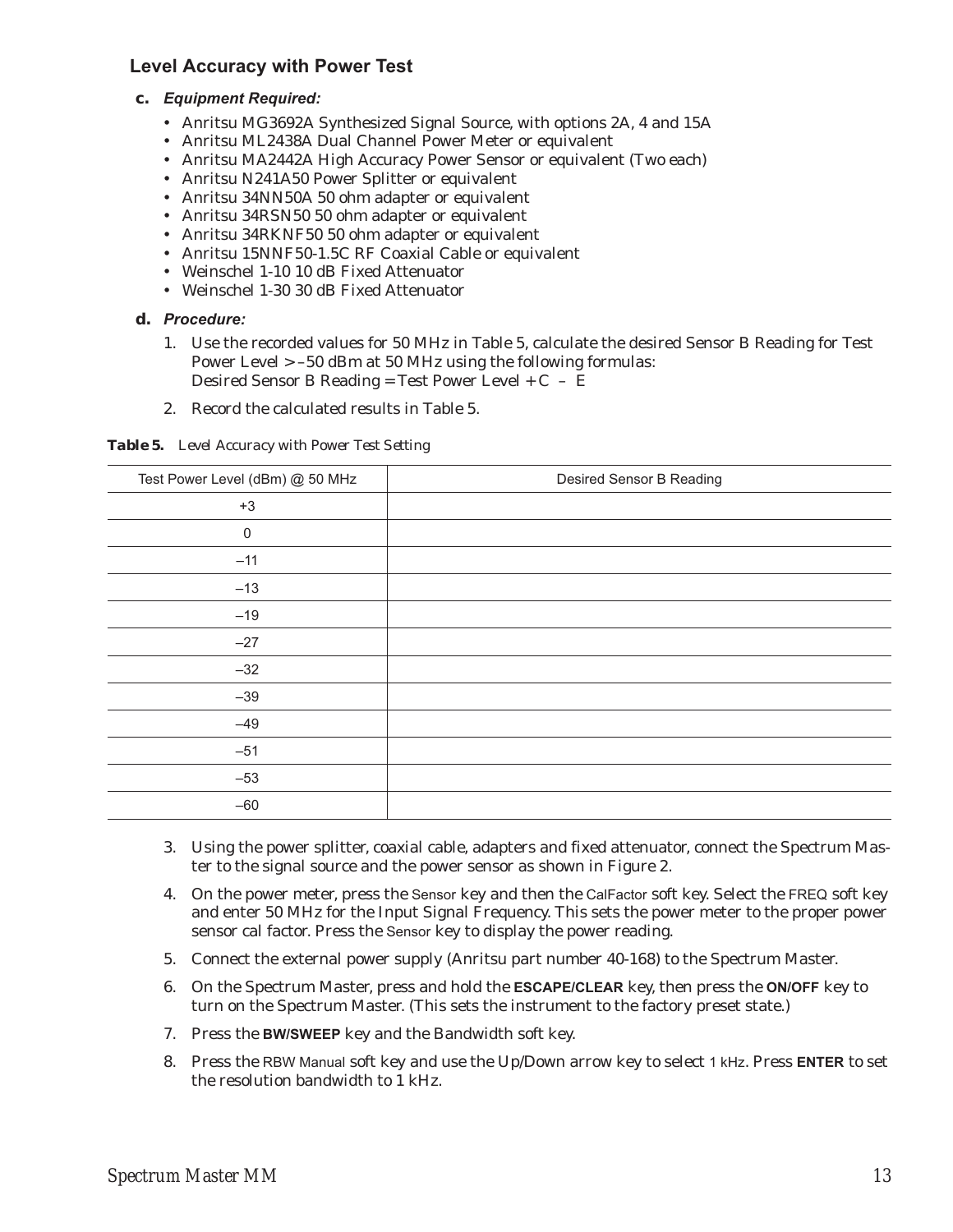- 9. Press the VBW Manual soft key and use the Up/Down arrow key to select 100 Hz. Press **ENTER** to set the video bandwidth to 100 Hz.
- 10. Press the **FREQ/SPAN** key.
- 11. Press the Span soft key and enter .10, then press the MHz soft key to set the span to 0.10 MHz.
- 12. Press the **AMPLITUDE** key.
- 13. Press the Ref Level soft key, enter 10 and press the **ENTER** key to set the reference level to +10 dBm.
- 14. Press the **FREQ/SPAN** key and the Center soft key.
- 15. Enter 50 and press the MHz soft key to set the center frequency to 50 MHz.
- 16. Set the MG3692A output to 50 MHz CW. Adjust the source power so that the power meter displays the corresponding desired Sensor B Reading for +3 dBm (as recorded in Table 5).
- 17. Press the **MARKER** key, then the M1 soft key.
- 18. Select the Marker To Peak soft key to position the marker at the center of the response for the test frequency.
- 19. Verify that the M1 reading is within the specification from the input signal as shown in Table 7.
- 20. Repeat steps 15 through 20 for input levels of 0 dBm, –11 dBm, –13 dBm, –19 dBm, –27 dBm, –32 dBm, –39 dBm and –49 dBm.

*NOTE: Change the reference level as indicated in Table 7 for the corresponding test power level.*

- 21. Disconnect the power splitter and attenuator from the Spectrum Master.
- 22. Set the MG3692A output power level to 5 dBm.
- 23. Connect sensor A to the MG3692A output, measure the output power level and record the value in column A of Table 6.

*Table 6. Output Power Level*

| Frea<br>(MHz) | <b>Source Output</b> | Sensor A Reading @ Sensor A Reading @ $ $<br><b>End of Attenuator</b> | <b>Splitter/Attenuator</b><br><b>Combined Loss</b> | <b>Sensor B Reading <math>@ </math></b><br><b>Pwr Splitter Output</b> | <b>Sensor B Path</b><br>Power Splitter Loss |
|---------------|----------------------|-----------------------------------------------------------------------|----------------------------------------------------|-----------------------------------------------------------------------|---------------------------------------------|
| 50            |                      |                                                                       |                                                    |                                                                       |                                             |

- 24. Disconnect sensor A from the MG3692A output.
- 25. Connect the power splitter to the MG3692A output and connect Sensor B to one of the power splitter outputs. Install the 30 dB fixed attenuator to the other power splitter output, and connect Sensor A to the attenuator. Refer to Figure 1.
- 26. Record the new sensor A reading in column B of Table 6.
- 27. Record the Sensor B reading in column D of Table 6.
- 28. Calculate the Splitter/Attenuator Combined Loss using the following formula and record the result in column C of Table 6:  $C = A - B$
- 29. Calculate the Sensor B path Power Splitter Loss using the following formula and record the result in column E of Table 6:  $E = A - D$
- 30. Calculate the desired Sensor B Reading for Test Power Level < –50 dBm using the following formulas: Desired Sensor B Reading = Test Power Level +  $C$  –  $E$
- 31. Record the calculated results in Table 5.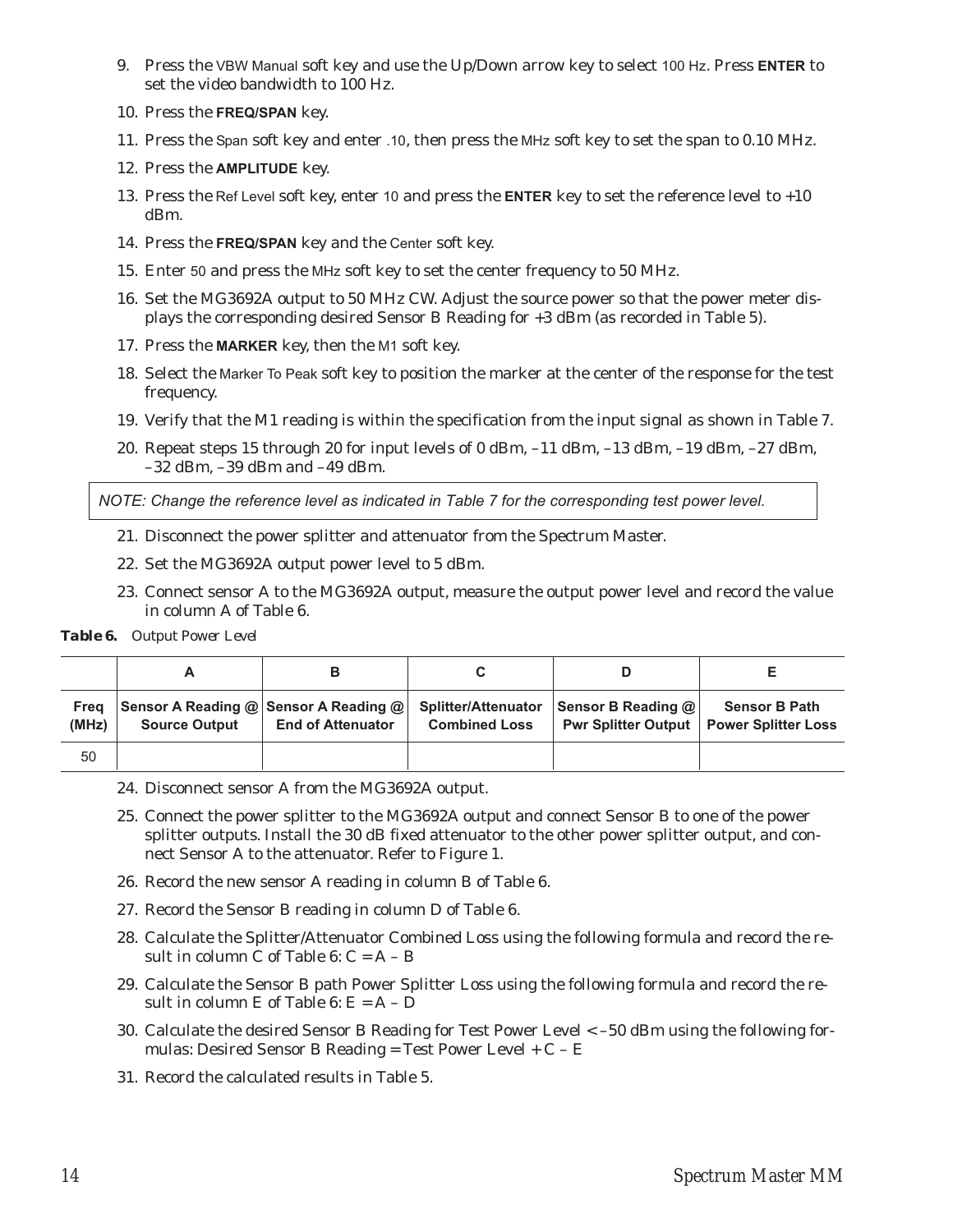32. Using the power splitter, coaxial cable, adapters and 30 dB fixed attenuator, connect the Spectrum Master to the signal source and the power sensor as shown in Figure 3.



*Figure 3. Level Accuracy Setup, 30 dB Attenuator*

- 33. Adjust the MG3692A output power level so that the power meter displays the corresponding desired Sensor B reading for –51 dBm (as recorded in Table 5).
- 34. Press the **MARKER** key, then the M1 soft key.
- 35. Select the Marker To Peak soft key to position the marker at the center of the response for the test frequency.
- 36. Verify that the M1 reading is within the specification from the input signal as shown in Table 7.
- 37. Repeat steps 34 to 37 for Test Power Levels of –53 dBm and –60 dBm.

*NOTE: Change the reference level as indicated in Table 7 for the corresponding test power level.*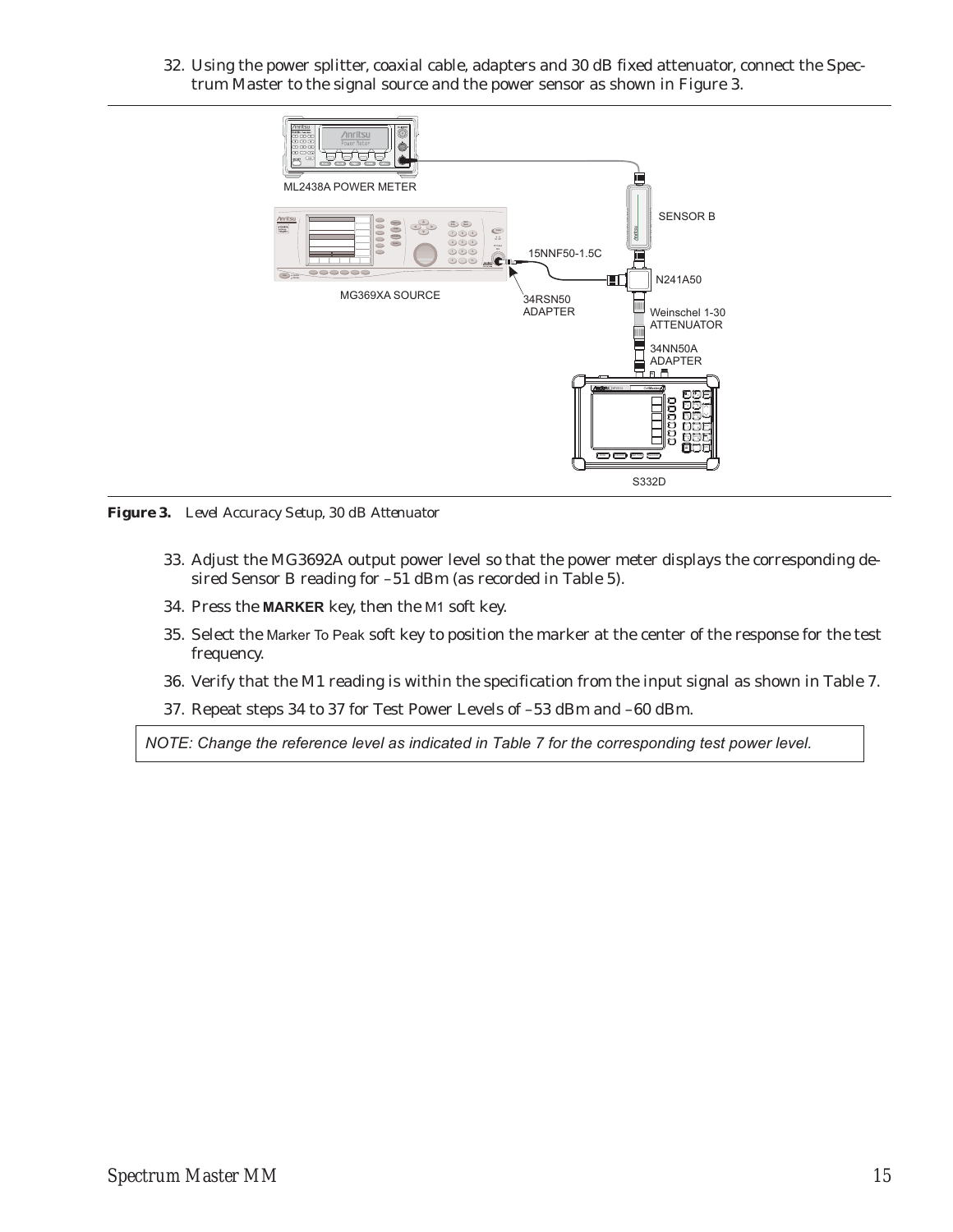| <b>Input Power Level</b><br>(dBm) | <b>Reference Level</b><br>(dBm) | <b>Specification</b><br>$(dB)^*$ | <b>Marker Reading</b><br>(dBm) |  |  |  |
|-----------------------------------|---------------------------------|----------------------------------|--------------------------------|--|--|--|
| $+3$                              | $+10$                           | ±1.5                             |                                |  |  |  |
| $\mathbf 0$                       | $+10$                           | ±1.5                             |                                |  |  |  |
| $-11$                             | $-10$                           | ±1.5                             |                                |  |  |  |
| $-13$                             | $-10$                           | ±1.5                             |                                |  |  |  |
| $-19$                             | $-10$                           | ±1.5                             |                                |  |  |  |
| $-27$                             | $-20$                           | ±1.5                             |                                |  |  |  |
| $-32$                             | $-30$                           | ±1.5                             |                                |  |  |  |
| $-39$                             | $-30$                           | ±1.5                             |                                |  |  |  |
| $-49$                             | $-40$                           | $\pm 1.5$                        |                                |  |  |  |
| $-51$                             | $-40$                           | ±1.5                             |                                |  |  |  |
| $-53$                             | $-50$                           | ±1.5                             |                                |  |  |  |
| $-60$                             | $-50$                           | ±1.5                             |                                |  |  |  |
|                                   |                                 |                                  |                                |  |  |  |

## *Table 7. Level Accuracy with Power*

 $*$  ±1 dB for units with serial number 405039 and below.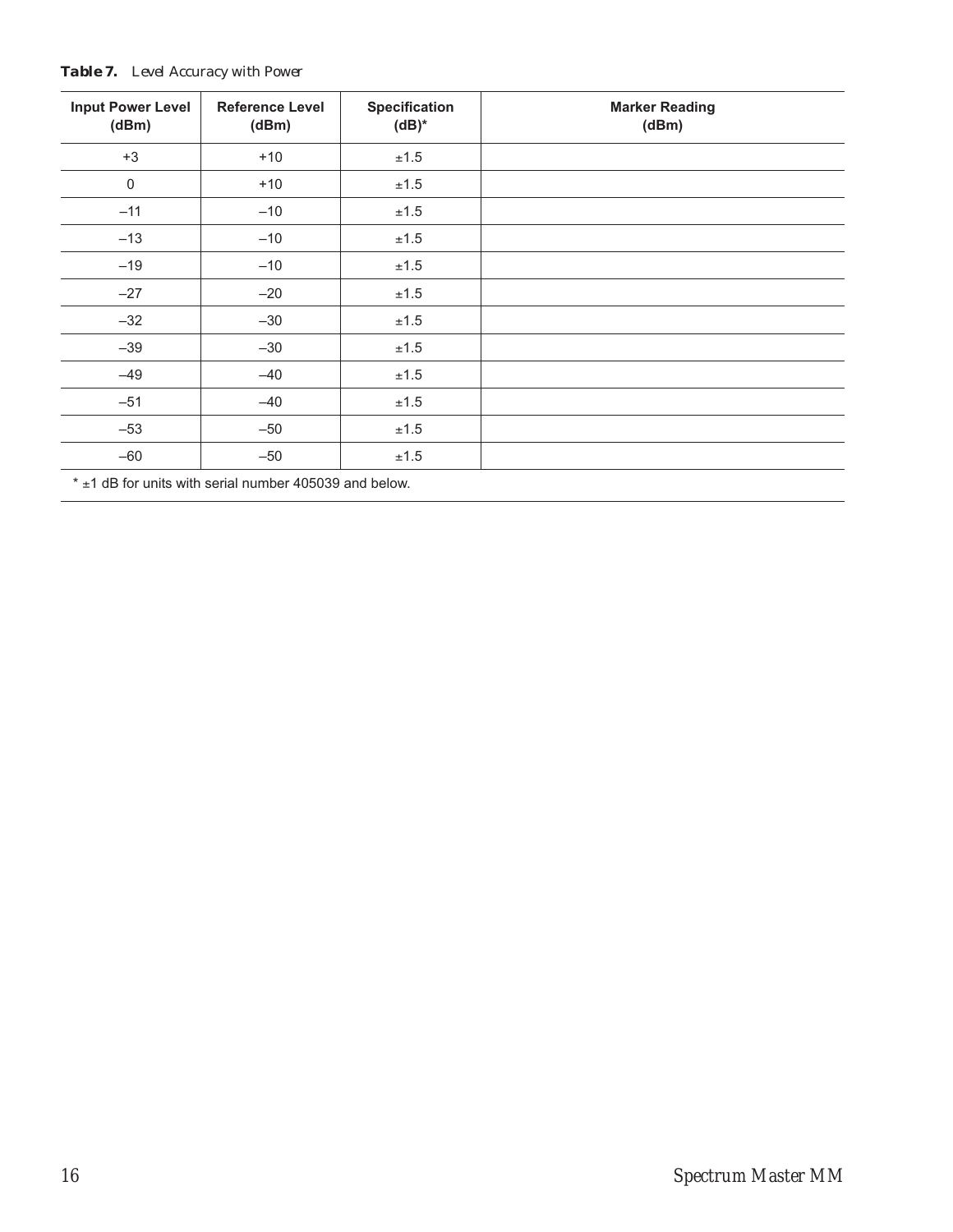# **9. Power Monitor Verification (Option 5)**

The following test can be used to verify the accuracy of the power monitor function.

#### **a.** *Equipment Required:*

- Anritsu MG3692A Synthesized Signal Source, with options 2A, 4 and 15A
- Anritsu ML2438A Dual Channel Power Meter or equivalent
- Anritsu MA2442D High Accuracy Power Sensor or equivalent
- Anritsu 34NN50A 50 Ohm adapter or equivalent
- Anritsu 34RKNF50 50 Ohm adapter or equivalent
- Anritsu 15NN50-1.5C RF Coaxial Cable or equivalent
- Anritsu 560-7N50B N Type RF Detector
- Aeroflex/Weinschel 1870A Power Splitter

## **b.** *Procedure:*

1. Turn on the power meter and signal source.

*NOTE: Before continuing, allow a five minute warm up for the internal circuitry to stabilize.*

- 2. Set the MG3692A output power level to 5 dBm.
- 3. Set the MG3692A output to 1 GHz CW.
- 4. Connect the power sensors to the power meter and calibrate the sensors.
- 5. On the power meter, press the Sensor key, the Cal Factor soft key, and then the FREQ soft key. Use the keypad to enter 1 GHz as the input signal frequency, which sets the power meter to the proper power sensor cal factor. Press the SENSOR key on the power meter to display the power reading.
- 6. Connect MG3692A, power meter, RF detector, Power Splitter and Power Sensor as shown in



*Figure 4. Power Monitor Verification Setup*

7. Connect the external power supply (Anritsu part number 40-168) to the Spectrum Master.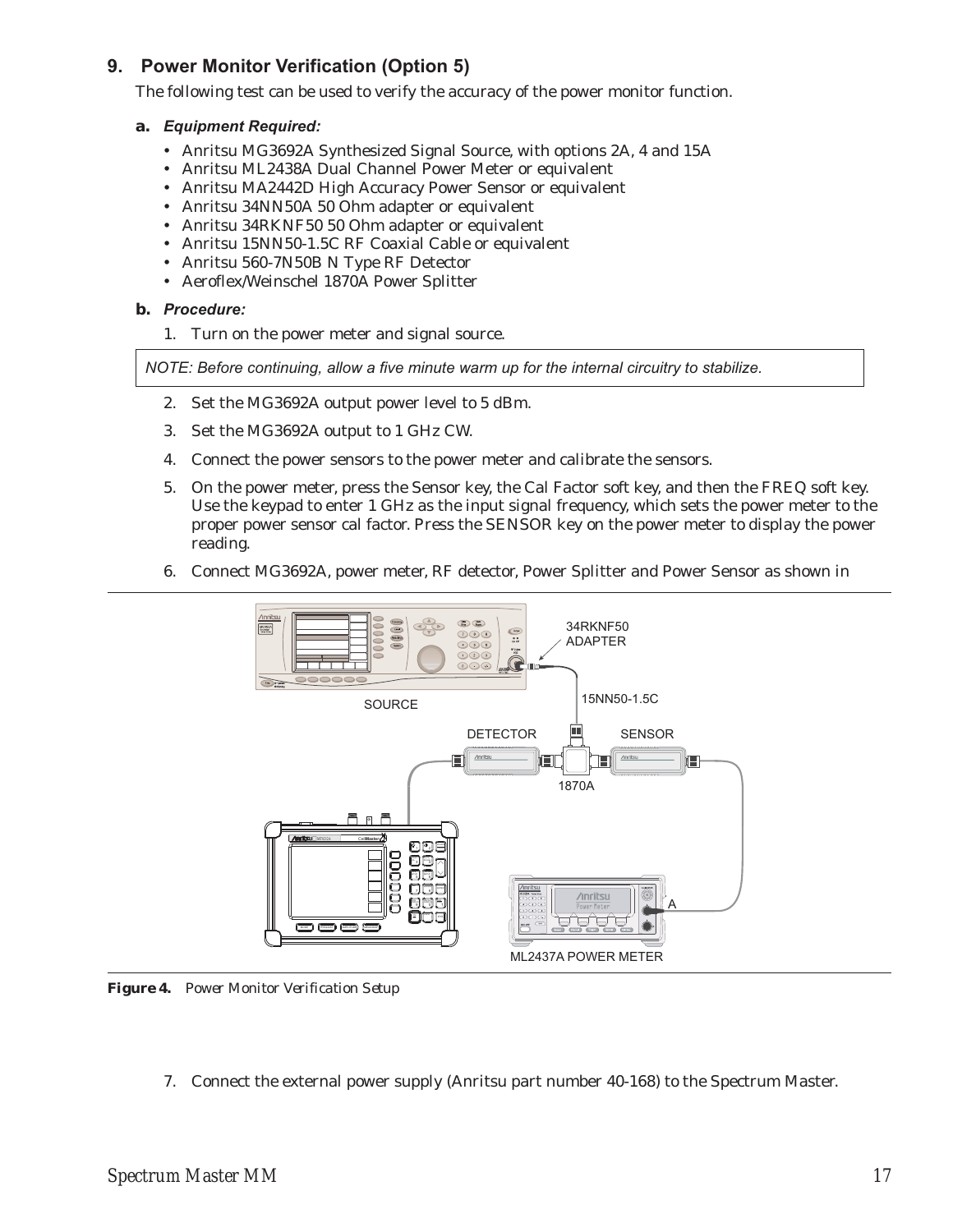- 8. On the Spectrum Master, press and hold the **ESCAPE/CLEAR** key, then press the **ON/OFF** key to turn on the Spectrum Master. (This sets the instrument to the factory preset state.)
- 9. Press the **MODE** key. Use the Up/Down arrow key to highlight Power Monitor and then press **ENTER**.
- 10. On the MG3692A press the Level key, then use the knob to adjust the power level so that the power meter reads -40 dBm.
- 11. Verify that the Spectrum Master reading is -40 dBm  $\pm$  1.0 dB.
- 12. Repeat steps 10 and 11 for the other power level settings shown in

*Table 8. Power Monitor Test Levels*

| Power In @ 1 GHz | <b>Specification</b> |
|------------------|----------------------|
| 0 dBm            | ± 1 dB               |
| -7 dBm           | ± 1 dB               |
| $-21$ dBm        | ± 1 dB               |
| $-40$ dBm        | ± 1 dB               |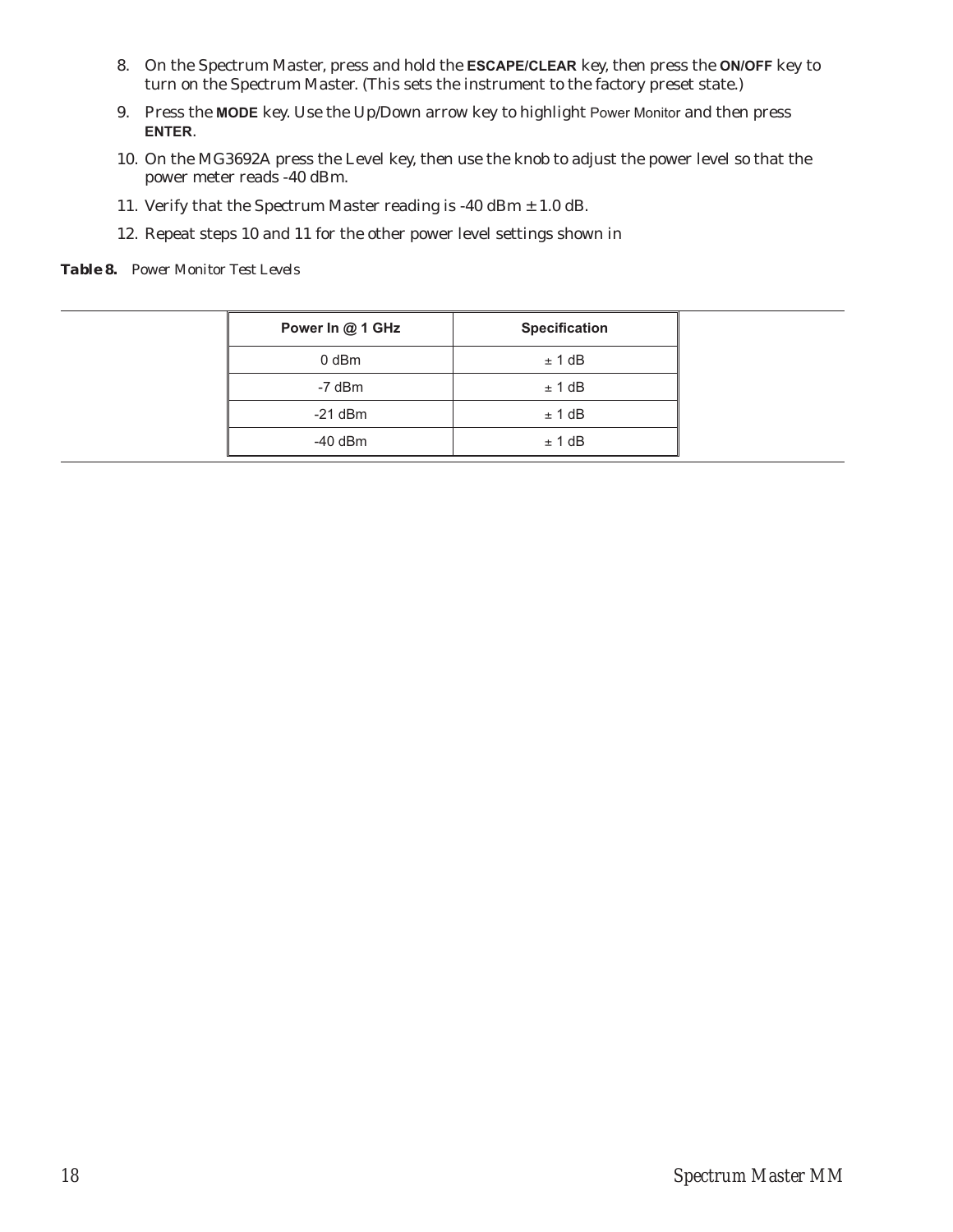# **10. Bias Tee (Option 10) Verification**

If the Bias Tee (Option 10) is installed in the Spectrum Master, the following test can be used to verify the performance of the bias termination.

## **a.** *Equipment Required:*

- 105 Ohm, 1 Watt, Low Current Load, Anritsu T3377
- Spectrum Master External Power Supply, Anritsu Part Number 40-168

## **b.** *Procedure:*

- 1. Connect the external power supply (Anritsu part number 40-168) to the Spectrum Master.
- 2. On the Spectrum Master, press and hold the ESCAPE/CLEAR key, then press the On/Off key to turn on the Spectrum Master and set the instrument to the factory preset state.

*NOTE: Before continuing, allow a 5-minute warm up for the internal circuitry to stabilize.*

- 3. Press the System Options key, then select the Application Options soft key.
- 4. Connect the 105 Ohm load to the RF In test port.
- 5. Press the Bias Tee (On/Off) soft key to turn the Bias Tee On.
- 6. Verify the voltage and current readings displayed on the upper left side of the screen are within the specifications shown in Table 9.

*Table 9. Bias Tee Verification, 105 Ohm Load*

| <b>Voltage Setting (V)</b>        | 18          |
|-----------------------------------|-------------|
| <b>Voltage Specification (V)</b>  | $+1.0$      |
| <b>Current Specification (mA)</b> | $120 - 220$ |

7. Press the Bias Tee (On/Off) soft key to turn the Bias Tee Off.

# **11. Bias Tee Verification (Option 10A)**

If the Bias Tee (Option 10A) is installed in the Spectrum Master, the following test can be used to verify the performance of the bias termination.

## **a.** *Equipment Required:*

- 105 Ohm, 1 Watt, Low Current Load, Anritsu T3377
- 40 Ohm, 5 Watt, High Current Load, Anritsu T2904
- Spectrum Master External Power Supply, Anritsu Part Number 40-168

## **b.** *Procedure:*

- 1. Connect the external power supply (Anritsu part number 40-168) to the Spectrum Master.
- 2. Press the On/Off key to turn on the Spectrum Master.
- 3. Press the Recall Setup (6) key, then select the Default mode setting.
- 4. Press the Enter key.

*NOTE: Before continuing, allow a five minute warm up for the internal circuitry to stabilize.*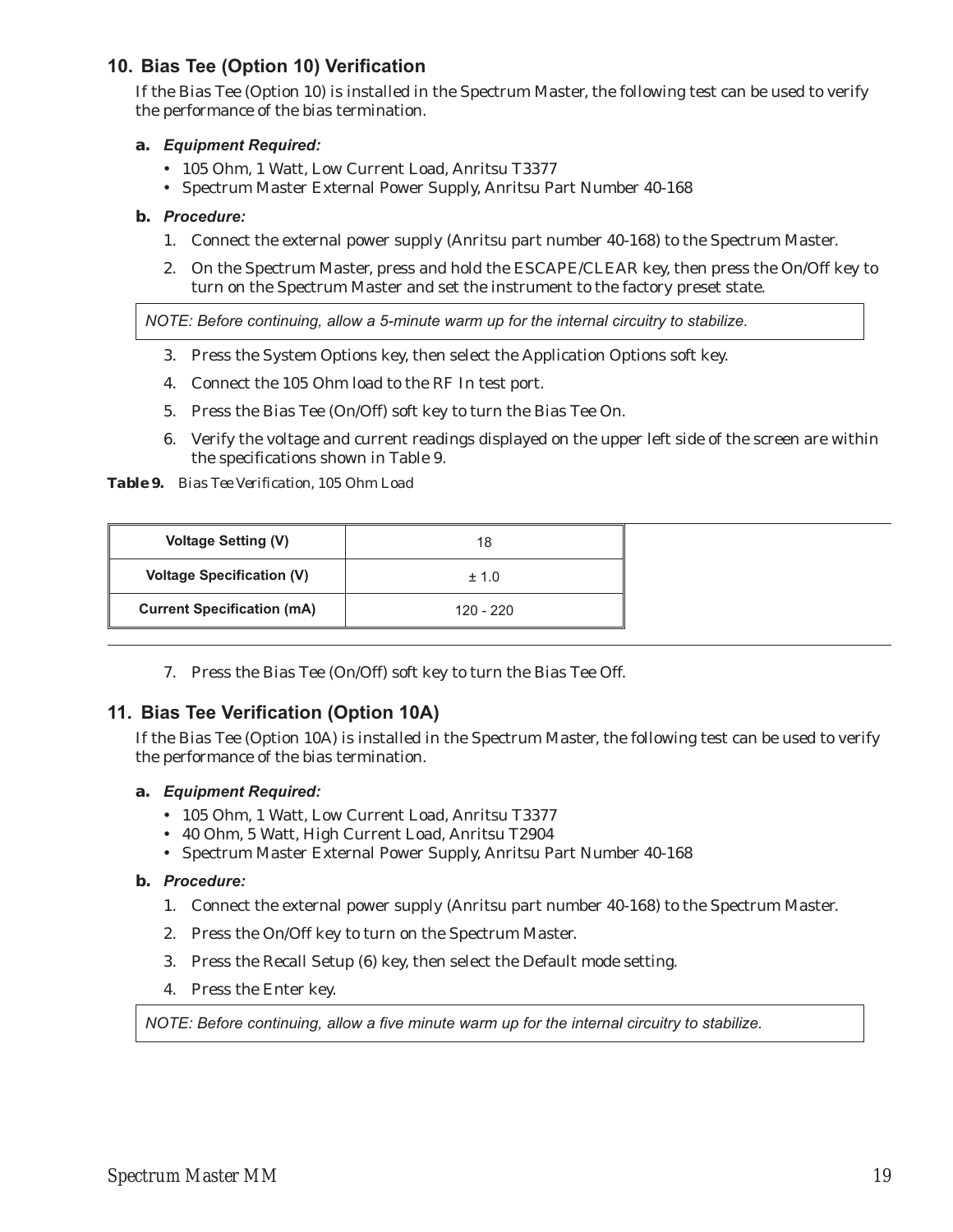## **Bias Tee Test**

- 5. Press the System Options key, then select the Application Options soft key and the Bias Tee soft key.
- 6. Select the Bias Tee Voltage soft key and enter 12 then press the Enter key.
- 7. Connect the 105 Ohm load to the RF In test port.
- 8. Press the Bias Tee On/Off soft key to turn the Bias Tee On.
- 9. Verify the voltage and current readings displayed on the top left side of the screen are within the specifications shown in Table 10.
- 10. Press the Bias Tee On/Off soft key to turn the Bias Tee Off
- 11. Select each of the voltage settings and verify the voltage and current readings displayed on the top left side of the screen are within the specifications shown in Table 10.

*Table 10. Bias Tee Verification, 105 Ohm Load, Low Current*

| <b>Voltage Setting (V)</b> | <b>Voltage Specification (V)</b> | <b>Current Specification (mA)</b> |
|----------------------------|----------------------------------|-----------------------------------|
| 12                         | ± 0.5                            | 85-145                            |
| 15                         | ± 0.6                            | 113-173                           |
| 18                         | ± 0.7                            | 142-202                           |
| 21                         | ±0.8                             | 172-230                           |
| 24                         | ± 1.0                            | 199-259                           |

#### **Fault Test**

- 12. Disconnect the 105 Ohm load and connect the 40 Ohm load to the RF In port.
- 13. Select the Bias Tee Voltage soft key and enter 17 then press the Enter key.
- 14. Press the Bias Tee On/Off soft key to turn the Bias Tee On.
- 15. Verify that the instrument makes a clicking sound and the Bias Tee Error/Fault dialog appears on the screen.
- 16. Press the Bias Tee On/Off soft key to turn the Bias Tee Off.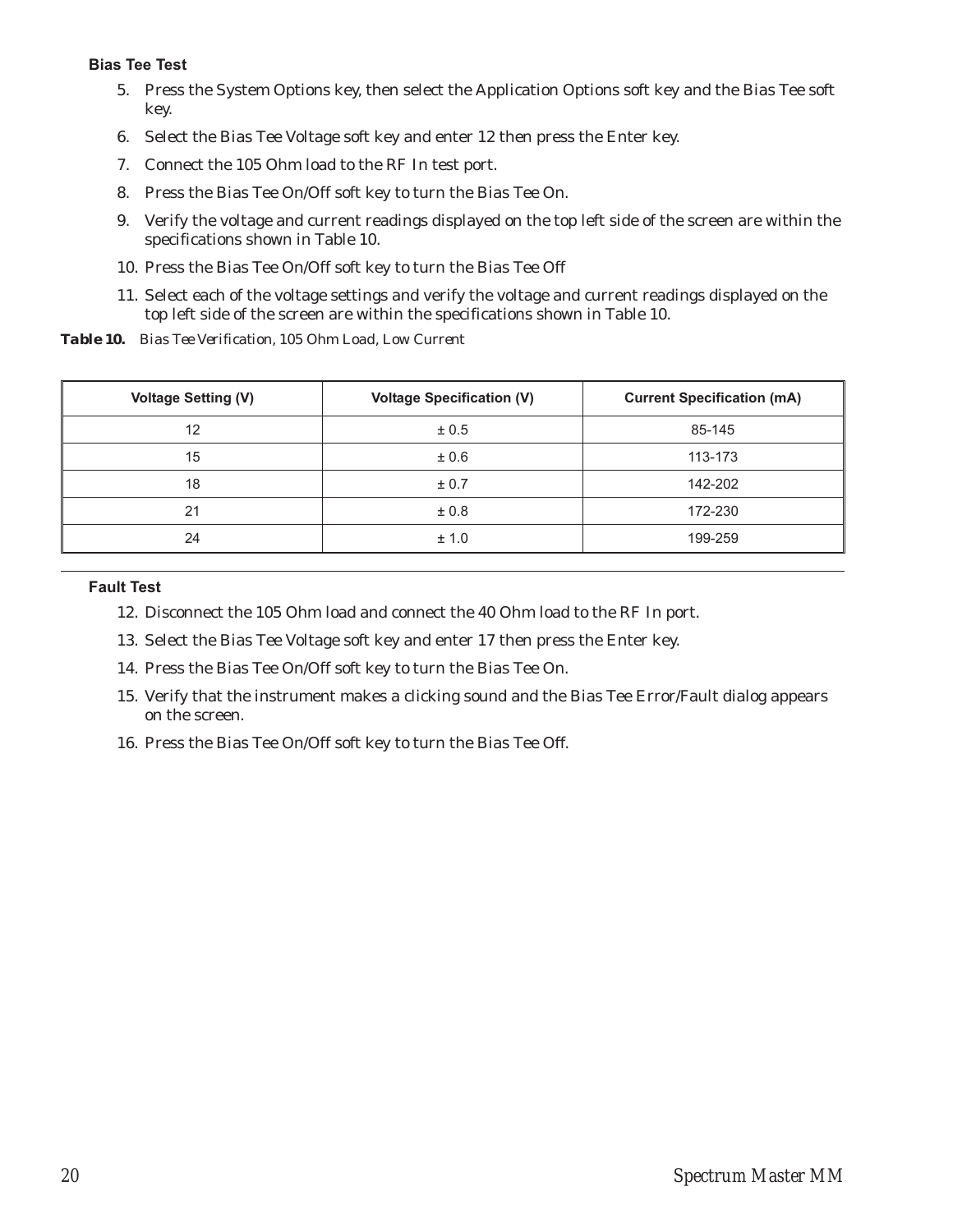# **12. Transmission Measurement Verification (Option 21)**

The tests in this section can be used to verify the Transmission Measurement functionality (Option 21) of a Spectrum Master equipped with Option 21. There are three parts to this test:

- Transmission Power Verification
- Insertion Loss Verification
- Isolation Test

# **Transmission Power Verification**

- **a.** *Equipment Required:*
	- Anritsu 15NN50-1.5C RF Coaxial Cable or equivalent

#### **b.** *Procedure:*

- 1. On the Spectrum Master, press and hold the **ESCAPE/CLEAR** key, then press the **ON/OFF** key to turn on the Spectrum Master. (This sets the instrument to the factory preset state.)
- 2. On the Spectrum Master, press the **MODE** key. Use the up/down arrow key to highlight Transmission Measurement and press **ENTER** to select Transmission Measurement mode.
- 3. On the display, verify that the Trans. Meas Cal Off message is displayed and that the RBW is 1 MHz, the VBW is 300 kHz, the Ref Level is 0.0 dBm, and Atten is Dynamic.
- 4. Use the 15NN50-1.5C RF Coaxial Cable to connect the RF In port of the Spectrum Master to the RF Out port.
- 5. Press the **LIMIT** key, select the Single Limit soft key and then the Edit soft key. Use the keypad to enter –21 and press **ENTER** to set the limit line to –21 dBm.
- 6. Verify that the signal is above the –21 dBm limit line.

*NOTE: Ignore the "Fail if data is: Above Line" message on the bottom of the display.*

## **Insertion Loss Verification**

#### **c.** *Equipment Required:*

- Anritsu 15NN50-1.5C RF Coaxial Cable or equivalent
- Weinschel 44-20, 20 dB attenuator

#### **d.** *Procedure:*

- 1. On the Spectrum Master, press and hold the **ESCAPE/CLEAR** key, then press the **ON/OFF** key to turn on the Spectrum Master. (This sets the instrument to the factory preset state.)
- 2. On the Spectrum Master, press the **MODE** key. Use the Up/Down arrow key to highlight Transmission Measurement and press **ENTER** to select Transmission Measurement mode.
- 3. Press the **BW/SWEEP** key and select the Calibrate TM soft key.
- 4. Use the 15NN50-1.5C RF Coaxial Cable to connect the RF In port of the Spectrum Master to the RF Out port. Press the **ENTER** key on the Spectrum Master to calibrate. The Spectrum Master will beep when one sweep is completed.
- 5. Insert the 20 dB attenuator between the RF Coaxial cable and the RF Out port.
- 6. Press the **AMPLITUDE** key and select the Ref Level soft key. Use the Up/Down arrow key or the keypad to enter –15 and press the **ENTER** key to set the reference level to –15 dBm.
- 7. Press the Scale soft key and use the Up/Down arrow key or the keypad to enter 1 and press the **ENTER** key to set the scale to 1 dB/Div.
- 8. Press the **LIMIT** key and select the Multiple Upper Limits soft key.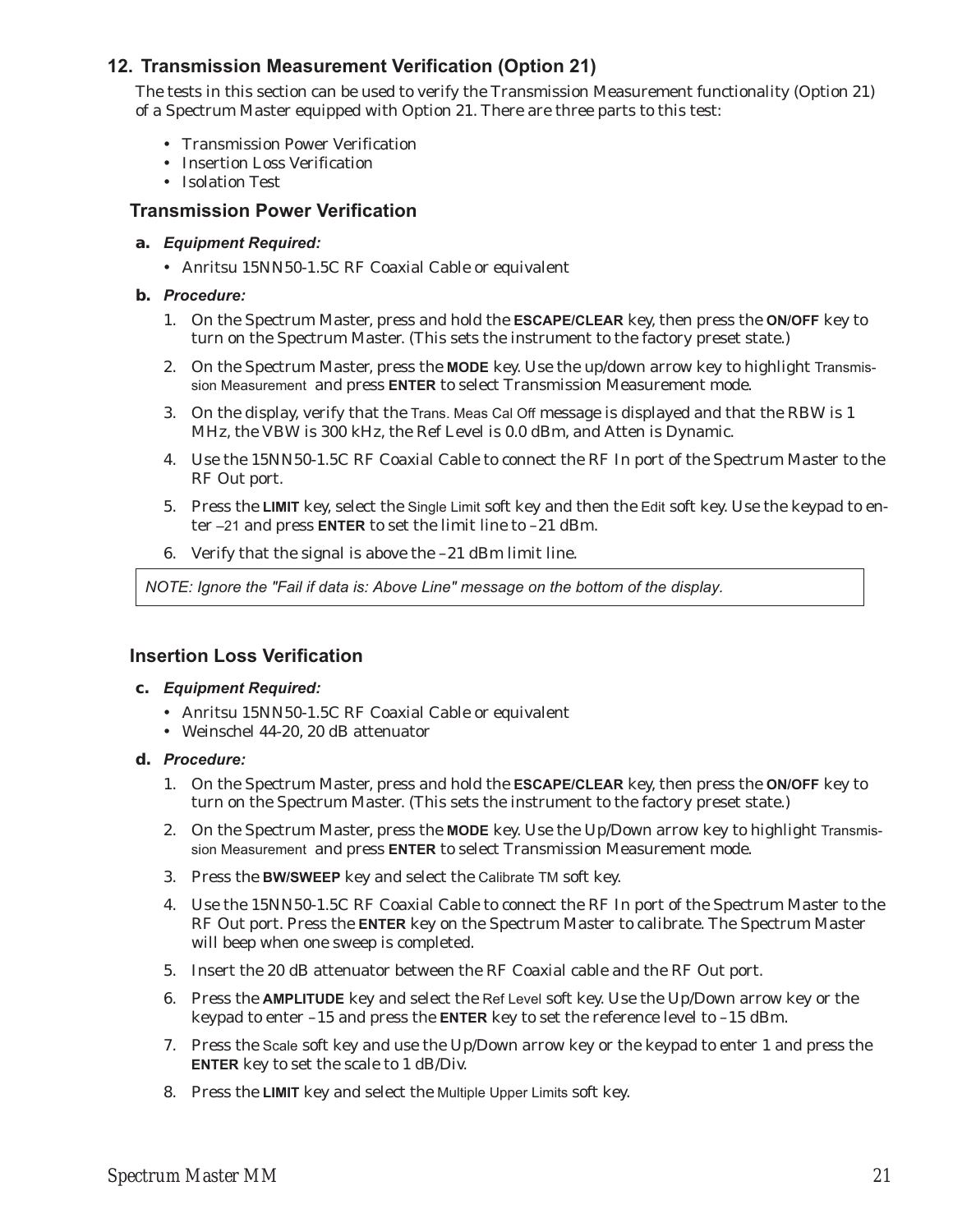- 9. Select the Segment 1 soft key and then the Edit soft key. Use the keypad to enter 25 and press the **ENTER** key to set the start frequency to 25 MHz.
- 10. Use the keypad to enter –18.5 and press **ENTER** key to set the start limit to –18.5 dB.
- 11. Use the keypad to enter 3 and press the GHz soft key to set the end frequency to 3 GHz.
- 12. Use the keypad to enter –18.5 and press **ENTER** key to set the end limit to –18.5 dB.
- 13. Press the **LIMIT** key and then select Multiple Lower Limits soft key.
- 14. Press the Segment 1 soft key and then press the Edit soft key. Use the keypad to enter 25 and press the **ENTER** key to set the start frequency to 25 MHz.
- 15. Use the keypad to enter –21.5 and press the **ENTER** key to set the start limit to –21.5 dB.
- 16. Use the keypad to enter 3 and press GHz soft key to set the end frequency to 3 GHz.
- 17. Use the keypad to enter –21.5 and press the **ENTER** key to set the end limit to –21.5 dB.
- 18. Verify that the trace is within the –18.5 and –21.5 limit lines.

#### **Isolation Test**

- **e.** *Equipment Required:*
	- Anritsu 28N50-2 or SM/PL 50 Ohm Termination
	- Anritsu 15NN50-1.5C RF Coaxial Cable or equivalent
- **f.** *Procedure:*
	- 1. On the Spectrum Master, press and hold the **ESCAPE/CLEAR** key, then press the **ON/OFF** key to turn on the Spectrum Master. (This sets the instrument to the factory preset state.)
	- 2. On the Spectrum Master, press the **MODE** key. Use the Up/Down arrow key to highlight Transmission Measurement and press **ENTER** to select Transmission Measurement mode.
	- 3. Press the **BW/SWEEP** key and then press the Calibrate TM soft key.
	- 4. Use the 15NN50-1.5C RF Coaxial Cable to connect the RF In port of the Spectrum Master to the RF Out port. Press the **ENTER** key on the Spectrum Master to calibrate. The Spectrum Master will beep when one sweep is completed.
	- 5. Disconnect the RF cable from RF In Port and connect the 50 ohm Termination.
	- 6. Press the **LIMIT** key and select the Multiple Upper Limits soft key.
	- 7. Press the Segment 1 soft key and select the Edit soft key. Use the keypad to enter 25 and press the **ENTER** key to set the start frequency to 25 MHz.
	- 8. Use the keypad to enter –80 and press the **ENTER** key to set the start limit to –80 dB.
	- 9. Use the keypad to enter 1 and press the GHz soft key to set the end frequency to 1 GHz.

*NOTE: For instruments with serial number 525001 and above, set the end frequency to 2 GHz.*

- 10. Use the keypad to enter –80 and press the **ENTER** key to set the end limit to –80 dB.
- 11. Press the Next Segment soft key. Verify that Segment: 2 Upper appears at the bottom left corner of the display.
- 12. Press the Edit soft key. Use the keypad to enter 1 and press the GHz soft key to set the start frequency to 1 GHz.

*NOTE: For instruments with serial number 525001 and above, set the start frequency to 2 GHz.*

13. Use the keypad to enter –60 and press the **ENTER** key to set the start limit to –60 dB.

14. Use the keypad to enter 3 and press the GHz soft key to set the end frequency to 3 GHz.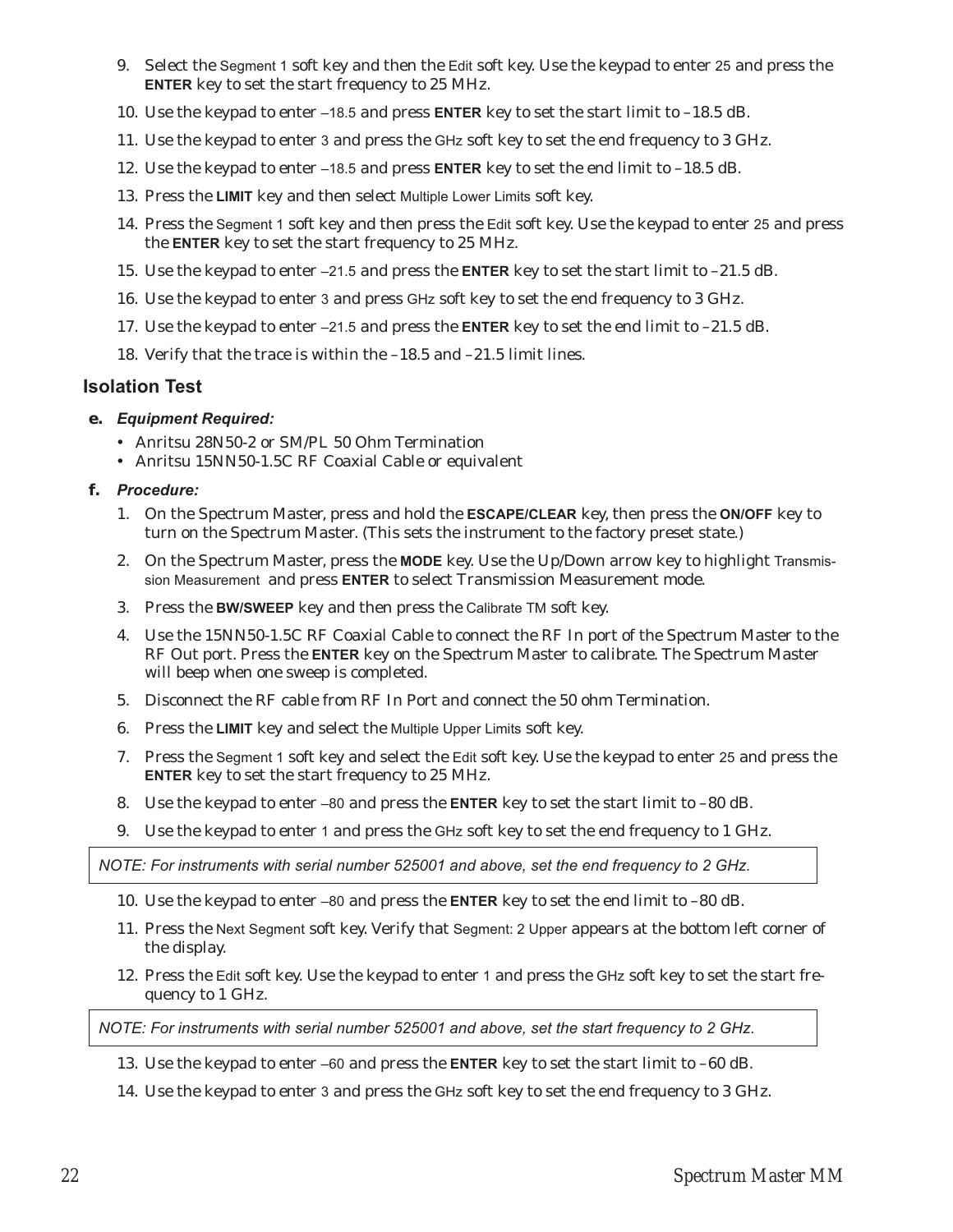- 15. Use the keypad to enter –60 and press the ENTER key to set the end limit to –60 dB.
- 16. Verify that the trace is below the limit lines.

# **13. Power Meter Verification (Option 29)**

The following test can be used to verify the accuracy of the power measurements.

#### **a.** *Equipment Required:*

- Anritsu MG3692A Synthesized Signal Source, with options 2A, 4 and 15A
- Anritsu ML2438A Dual Channel Power Meter or equivalent
- Anritsu MA2442A High Accuracy Power Sensor or equivalent
- Anritsu N241A50 Power Splitter or equivalent
- Anritsu 34NN50A 50Ω adapter or equivalent
- Anritsu 34RSN50 50Ω adapter or equivalent
- Anritsu 34RKNF50 50Ω adapter or equivalent
- Anritsu 15NNF50-1.5C RF Coaxial Cable or equivalent
- Weinschel 1-10 10 dB Fixed Attenuator

#### **b.** *Procedure:*

1. Turn on the power meter and signal source.

*NOTE: Before continuing, allow a 30-minute warm up for the internal circuitry to stabilize.*

- 2. On the power meter, press the Channel key, the Setup soft key and then the CHANNEL soft key to display Channel 2 setup menu. Press the INPUT key twice to set the input configuration to B. Press the Sensor key to display both Sensor A and Sensor B Readings.
- 3. Connect the power sensors to the power meter and calibrate the sensors.
- 4. Set the MG3692A output power level to 5 dBm.
- 5. Set the MG3692A output to 50 MHz CW.
- 6. On the power meter, press the Sensor key, the Cal Factor soft key, and then the FREQ soft key. Use the keypad to enter 50 MHz as the input signal frequency, which sets the power meter to the proper power sensor cal factor. Press the SENSOR key on the power meter to display the power reading.
- 7. Connect sensor A to the MG3692A output, measure the output power level and record the value in column A of Table 11.

|            | A                                          | в                                                   | C                                           | D                                                     | Е                                                     |
|------------|--------------------------------------------|-----------------------------------------------------|---------------------------------------------|-------------------------------------------------------|-------------------------------------------------------|
| Freq (MHz) | <b>Sensor A Reading</b><br>@ Source Output | <b>Sensor A Reading</b><br>@ end of Attenu-<br>ator | Splitter/Attenuator<br><b>Combined Loss</b> | <b>Sensor B Reading</b><br>@ Power Splitter<br>Output | <b>Sensor B Path</b><br><b>Power Splitter</b><br>Loss |
| 50         |                                            |                                                     |                                             |                                                       |                                                       |
| 1000       |                                            |                                                     |                                             |                                                       |                                                       |
| 2000       |                                            |                                                     |                                             |                                                       |                                                       |
| 2850       |                                            |                                                     |                                             |                                                       |                                                       |

*Table 11. Output Power Level*

- 8. Disconnect Sensor A from the MG3692A output.
- 9. Connect the power splitter to the MG3692A output and the Sensor B to one of the power splitter outputs. Install the 10 dB Fixed Attenuator to the other power splitter output and then connect Sensor A to the end of the Attenuator. Refer to Figure 1.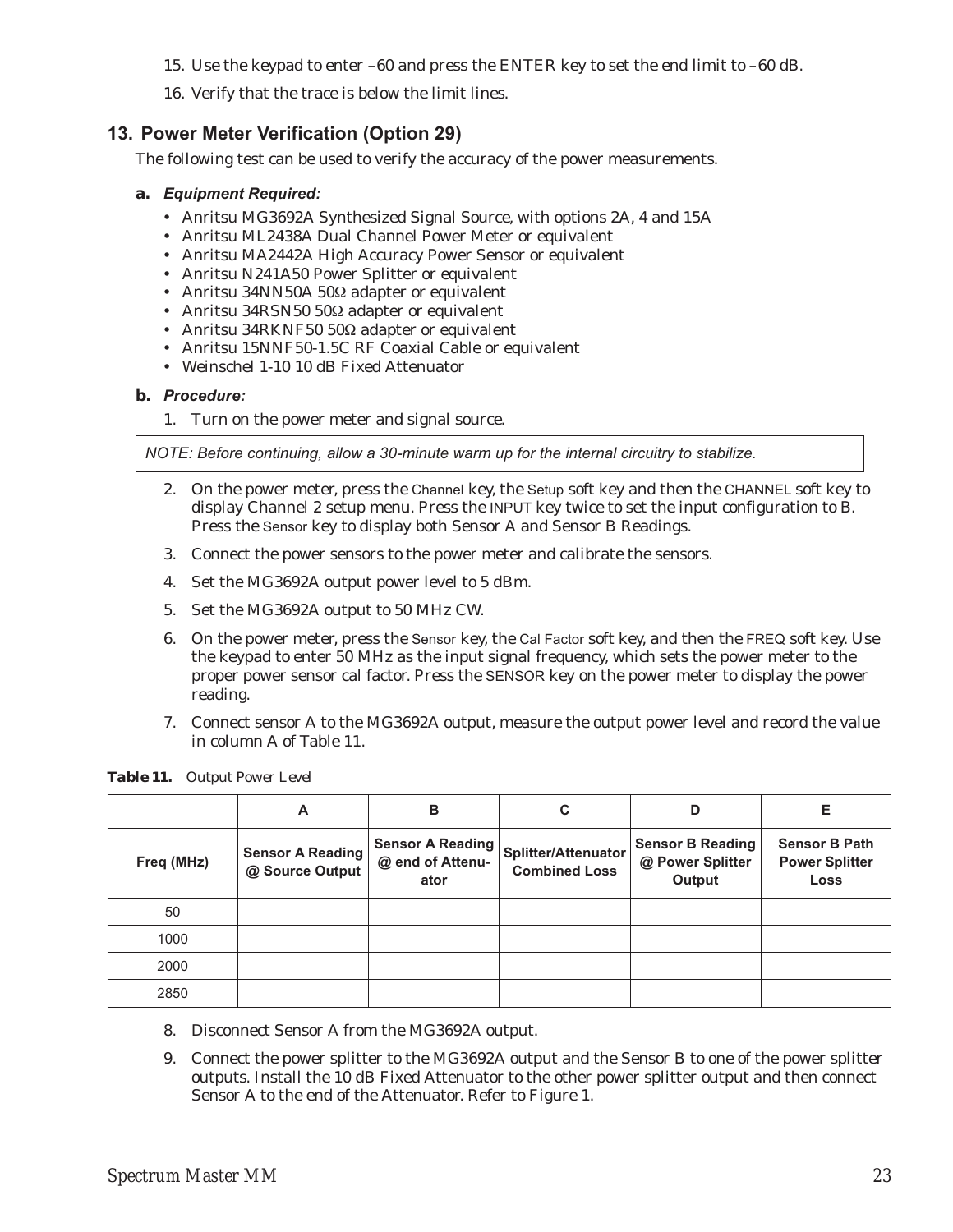- 10. Record the new sensor A reading in column B of Table 11.
- 11. Record Sensor B reading in column D of Table 11.
- 12. Calculate the Splitter/Attenuator Combined Loss using the following formula and record the result in column C of Table 11:  $C = A - B$
- 13. Calculate the Sensor B path Power Splitter Loss using the following formula and record the result in column E of Table 11:  $E = A - D$
- 14. On the power meter, press the INPUT soft key seven times and then press the System key to display the sensor A reading.
- 15. Repeat steps 4 through 11 for 1000 MHz, 2000 MHz and 2850 MHz.
- 16. Calculate the desired Sensor B Reading for –30 dBm Test Power Level at the end of 10 dB attenuator using the following formula: Desired Sensor B Reading = Test Power Level +  $C - E$
- 17. Record the calculated results in Table 12.

*Table 12. –30 dBm Test Power Level*

| Freq (MHz) | Desired Sensor B Reading for -30 dBm Input to Spectrum Master |
|------------|---------------------------------------------------------------|
| 50         |                                                               |
| 1000       |                                                               |
| 2000       |                                                               |
| 2850       |                                                               |

18. Using the power splitter, coaxial cable and adapters, connect the Spectrum Master to the signal source and the power sensor as shown in Figure 5.



*Figure 5. Power Meter Verification Setup*

- 19. Connect the external power supply (Anritsu part number 40-168) to the Spectrum Master.
- 20. On the Spectrum Master, press and hold the **ESCAPE/CLEAR** key, then press the **ON/OFF** key to turn on the Spectrum Master. (This sets the instrument to the factory preset state.)
- 21. Press the **MODE** key. Use the Up/Down arrow key to highlight Power Meter and then press **ENTER**.
- 22. Press the Center soft key and enter 50, then press the MHz soft key to set the center frequency to 50 MHz.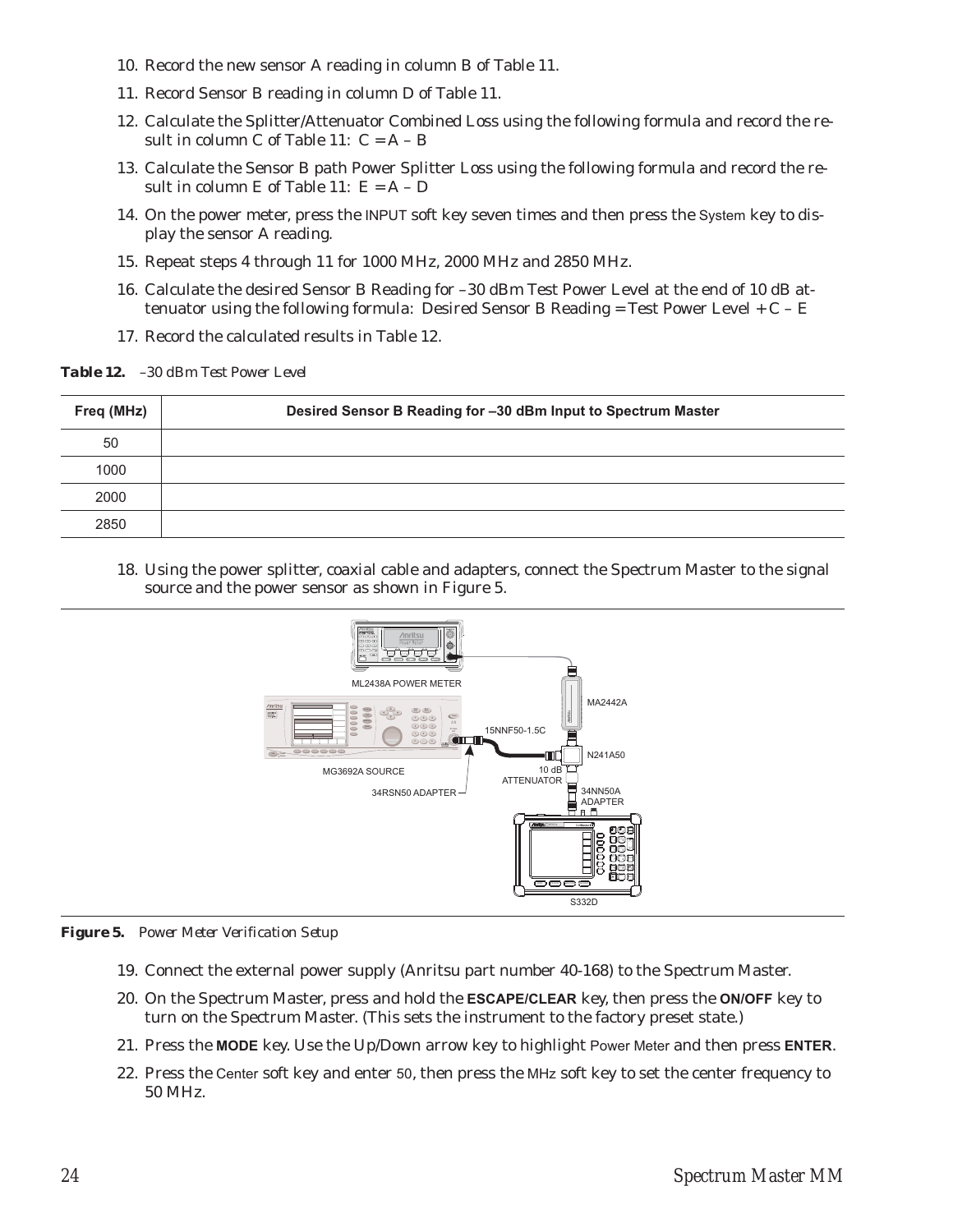- 23. Press the Span soft key and enter 3, then press the MHz key to set the span to 3 MHz.
- 24. On the Power Meter, press the Sensor key and then the CalFactor soft key. Select the FREQ soft key and enter 50 MHz for the Input Signal Frequency. This sets the power meter to the proper power sensor cal factor. Press the Sensor key to display the power reading.
- 25. Set the MG3692A output to 50 MHz CW and adjust the power level so that the power meter displays the corresponding desired Sensor B Reading for –30 dBm as recorded in Table 12.
- 26. Verify that the Power Meter reading on the Spectrum Master is within the specifications in Table 13.

*NOTE: If the reading is unstable, turn on RMS Averaging by pressing the BW/SWEEP key, then the RMS Averaging soft key. The number of points to average can be set to low, medium or high.*

*Table 13. Output Power Level*

| Freq (MHz) | <b>Measured Value</b> | <b>Specification</b>                |
|------------|-----------------------|-------------------------------------|
| 50         |                       | $-30$ dBm $\pm$ 1.5 dB*             |
| 1000       |                       | $-30$ dBm $\pm$ 1.5 dB*             |
| 2000       |                       | $-30$ dBm $\pm$ 1.5 dB <sup>*</sup> |
| 2850       |                       | $-30$ dBm $\pm$ 1.5 dB              |
|            |                       |                                     |

 $*$   $\pm$ 1 dB for units with serial number 405039 and below.

27. Repeat steps 22 and 26 for 1000 MHz, 2000 MHz, and 2850 MHz.

# **14. FCN4760 Frequency Converter Verification**

The tests in this section verify the performance of Model FCN4760 Frequency Converter. The tests include:

- Phase Noise Verification
- Second Harmonic Distortion Test
- Residual Spurious Response Test
- Measurement Accuracy Verification

## **Phase Noise Verification**

This test verifies the combined phase noise of the FCN4760 Frequency Converter and the Spectrum Master.

#### **a.** *Equipment Required:*

- Anritsu FCN4760 Frequency Converter
- Anritsu MG3692A Synthesized Signal Source, with options 2A, 4 and 15A, or equivalent
- Anritsu 34RSN50 50 ohm adapter or equivalent
- Anritsu 15NNF50-1.5C RF Coaxial Cable or equivalent

#### **b.** *Procedure:*

- 1. Connect the output of the FCN4760 to the Spectrum Analyzer RF In port of the Spectrum Master.
- 2. Connect the output of the source to the FCN4760 RF Input with the coaxial cable.
- 3. Connect the external power supply (Anritsu part number 40-168) to the Spectrum Master.
- 4. Press and hold the **ESCAPE/CLEAR** key and press the **ON/OFF** key to turn on the Spectrum Master. (This sets the instrument to the factory preset state.)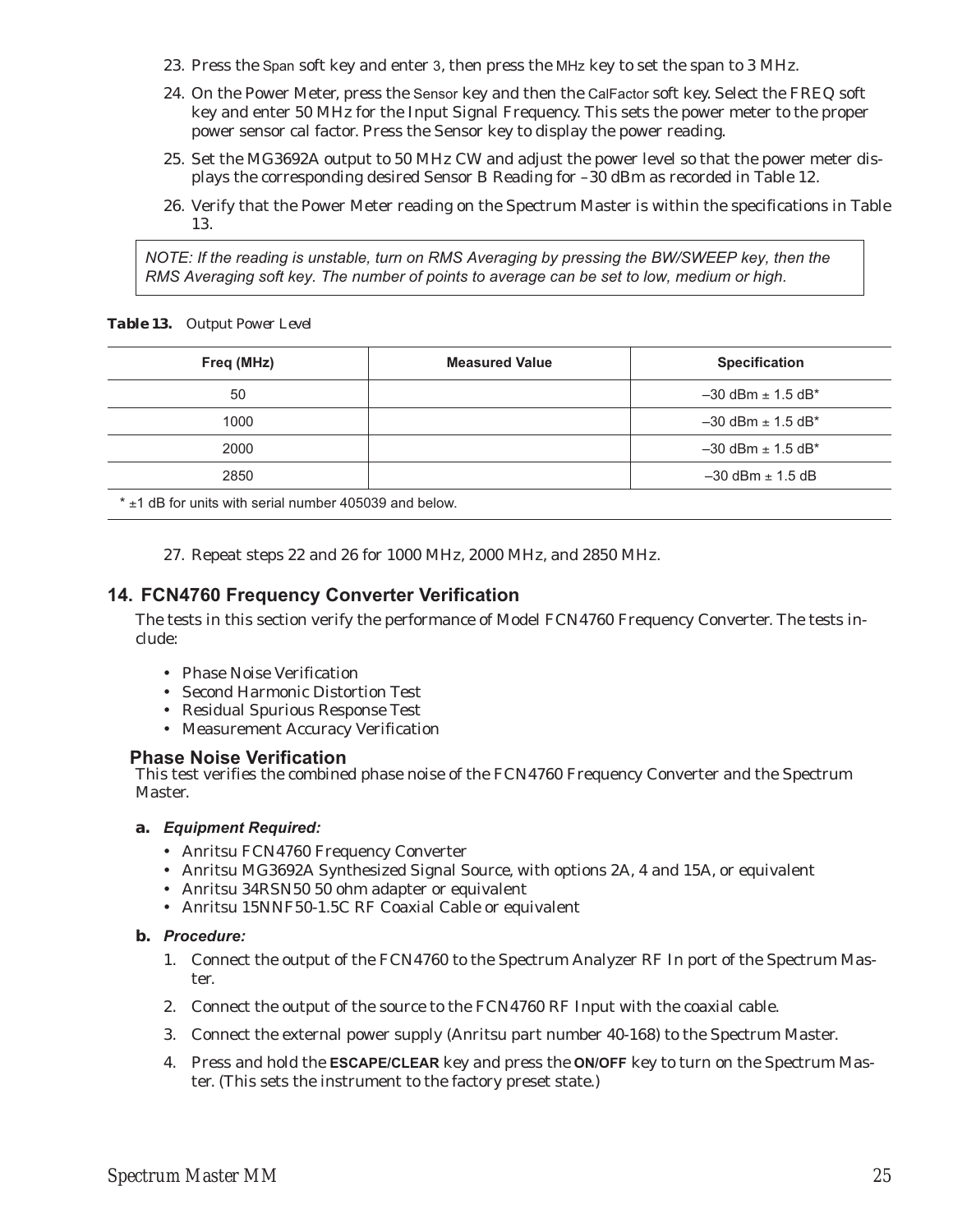*NOTE: Before continuing, allow a 30-minute warm up for the internal circuitry to stabilize.*

- 5. Set the MG3692A output to 5999 MHz CW, with an RF output level of –45 dBm.
- 6. Press the **BW/SWEEP** key and select the Bandwidth soft key.
- 7. Press the RBW Manual soft key and use the Up/Down arrow key to select 1 kHz. Press **ENTER** to set the resolution bandwidth to 1 kHz.
- 8. Press the VBW Manual soft key and use the Up/Down arrow key to select 30 Hz. Press **ENTER** to set the video bandwidth to 30 Hz.
- 9. Press the **FREQ/SPAN** key and select the Center soft key.
- 10. Use the keypad to enter 5999 and press the ENTER key to set the center frequency to 5999 MHz.
- 11. Press the Span soft key and use the keypad to enter 0.1. Press the **ENTER** key to set the span to 0.100 MHz.
- 12. Press the **AMPLITUDE** key.
- 13. Press the Ref Level soft key and enter –40. Press **ENTER** to set the reference level to –40 dBm.
- 14. Press the **MARKER** key, then select the M1 soft key.
- 15. Press Edit and enter 5999. Press **ENTER** to set the M1 marker frequency to 5999 MHz.
- 16. Press the Back soft key and the M2 soft key.
- 17. Press Edit and enter 5999.03. Press **ENTER** to set the M2 marker frequency to 5999.03 MHz (30 kHz higher than the center frequency).
- 18. Press the Delta (M2-M1) soft key.
- 19. Press the **SINGLE/CONT** key and read and record the  $\Delta 2$  reading.
- 20. Press the **SINGLE/CONT** key and read and record five values, then calculate the average of the five recorded values.
- 21. Subtract 30 dB from the average value and verify that the result is  $= -65$  dBc/Hz. (For example:  $-35$  dBc measured  $-30$  dB =  $-65$  dBc/Hz.)

*NOTE: The measured value is converted to dBc/Hz using the following formula: dBc | Hz* = –  $\left|$  *measured dBc* $\left| -\left[ 10_{\log} \left( \frac{RBW}{1Hz} \right) \right] \right|$ 

*At 1 kHz RBW,*  $10_{log}$  $\left(\frac{RBW}{1Hz}\right)$  = 30 , so dBc / Hz = –  $|measured\,dBc|$  – 30.

- 22. Press the Back soft key and the M3 soft key.
- 23. Press the Edit soft key and enter 5998.97. Select the MHz soft key to set the M3 marker frequency to 5998.97 MHz (30 kHz lower than the center frequency).
- 24. Press the Delta (M3-M1) soft key.
- 25. Press the **SINGLE/CONT** key and record the  $\Delta 3$  reading.
- 26. Press the **SINGLE/CONT** key to read and record five values, then calculate the average of the five recorded values.
- 27. Subtract 30 dB from the average value and verify that the result is  $\le -65$  dBc/Hz. (For example:  $-35$  dBc measured  $-30$  dB =  $-65$  dBc/Hz.)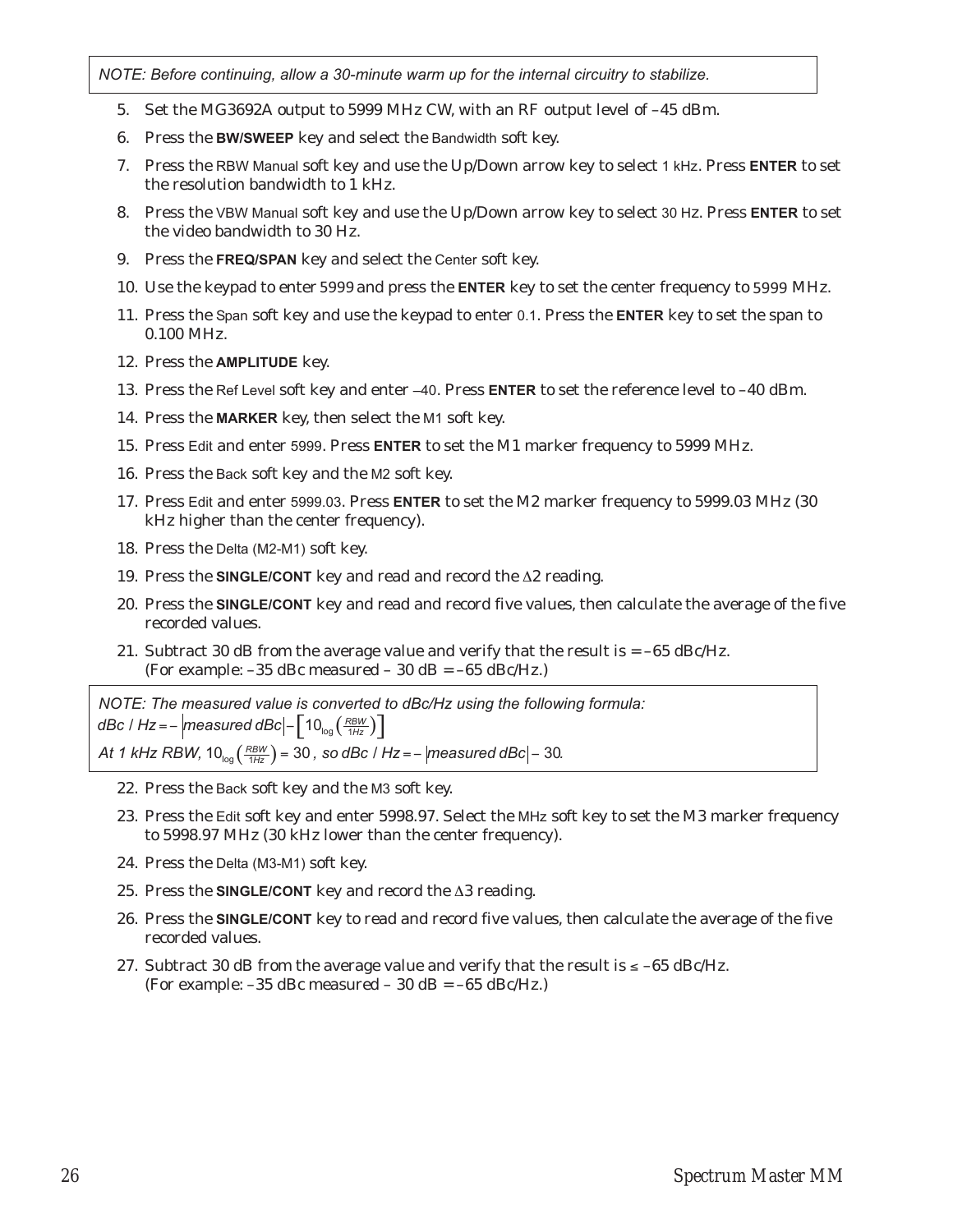# **Second Harmonic Distortion Test**

The following test can be used to verify the combined input related spurious response of the FCN4760 Frequency Converter and Spectrum Master.

#### **c.** *Equipment Required:*

- Anritsu MG3692A Synthesized Signal Source with options 2A, 4 and 15A, or equivalent
- Anritsu 34RSN50 50 ohm adapter or equivalent
- Anritsu 15NNF50-1.5C RF Coaxial Cable or equivalent
- 10 MHz Reference Standard
- BNC male to BNC male coaxial cable

#### **d.** *Procedure:*

- 1. Connect the 10 MHz reference source to the Anritsu MG3692A Synthesized Signal Source.
- 2. Connect the output of the FCN4760 to the Spectrum Analyzer RF In port of the Spectrum Master.
- 3. Connect the output of the source to the FCN4760 RF Input with the coaxial cable.
- 4. Connect the external power supply (Anritsu part number 40-168) to the Spectrum Master.
- 5. On the Spectrum Master, press and hold the **ESCAPE/CLEAR** key and press the **ON/OFF** key to turn on the Spectrum Master. (This sets the instrument to the factory preset state.)
- 6. Turn on the 10 MHz reference source and the Anritsu MG3692A Synthesized Signal Source.
- 7. Set the MG3692A output to 5 GHz CW, with an RF output level of –45 dBm.

*NOTE: Before continuing, allow a 30-minute warm up for the internal circuitry to stabilize.*

- 8. Press the **AMPLITUDE** key and the Ref Level soft key.
- 9. Enter –40 and press the **ENTER** key to set the Reference Level to –40 dBm.
- 10. Press the Scale soft key and enter 7 then press **ENTER**.
- 11. Press the **FREQ/SPAN** key and then the Center soft key.
- 12. Enter 5 and press the GHz soft key to set the center frequency to 5 GHz.
- 13. Press the Span soft key and enter 0.2. Press the MHz soft key to set the span to 0.200 MHz.
- 14. Press the **BW/SWEEP** key and the Bandwidth soft key.
- 15. Press the RBW Manual soft key and use the Up/Down arrow key to select 1 kHz. Press **ENTER** to set the resolution bandwidth to 1 kHz.
- 16. Press the VBW Manual soft key and use the Up/Down arrow key to select 100 Hz. Press **ENTER** to set the video bandwidth to 100 Hz.
- 17. Press the **MARKER** key, then the M1 soft key.
- 18. Select the Edit soft key. Enter 5 and press the GHz soft key to set M1 to 5 GHz.
- 19. On the MG3692A Synthesized Signal Source, adjust the output level so that the M1 reading on the Spectrum Master is –45 dBm at 5 GHz.
- 20. On the Spectrum Master, press the **FREQ/SPAN** key and then the Center soft key.
- 21. Enter 5750 MHz and press the MHz soft key to set the center frequency to 5750 MHz.
- 22. Press the **MARKER** key and the M1 soft key.
- 23. Select the Edit soft key. Enter 5750 and press the MHz soft key to set M1 to 5750 MHz .
- 24. Record the amplitude of the signal at M1 5750 MHz:

Second Harmonic Level @ 5750 MHz = \_\_\_\_\_\_\_\_ dBm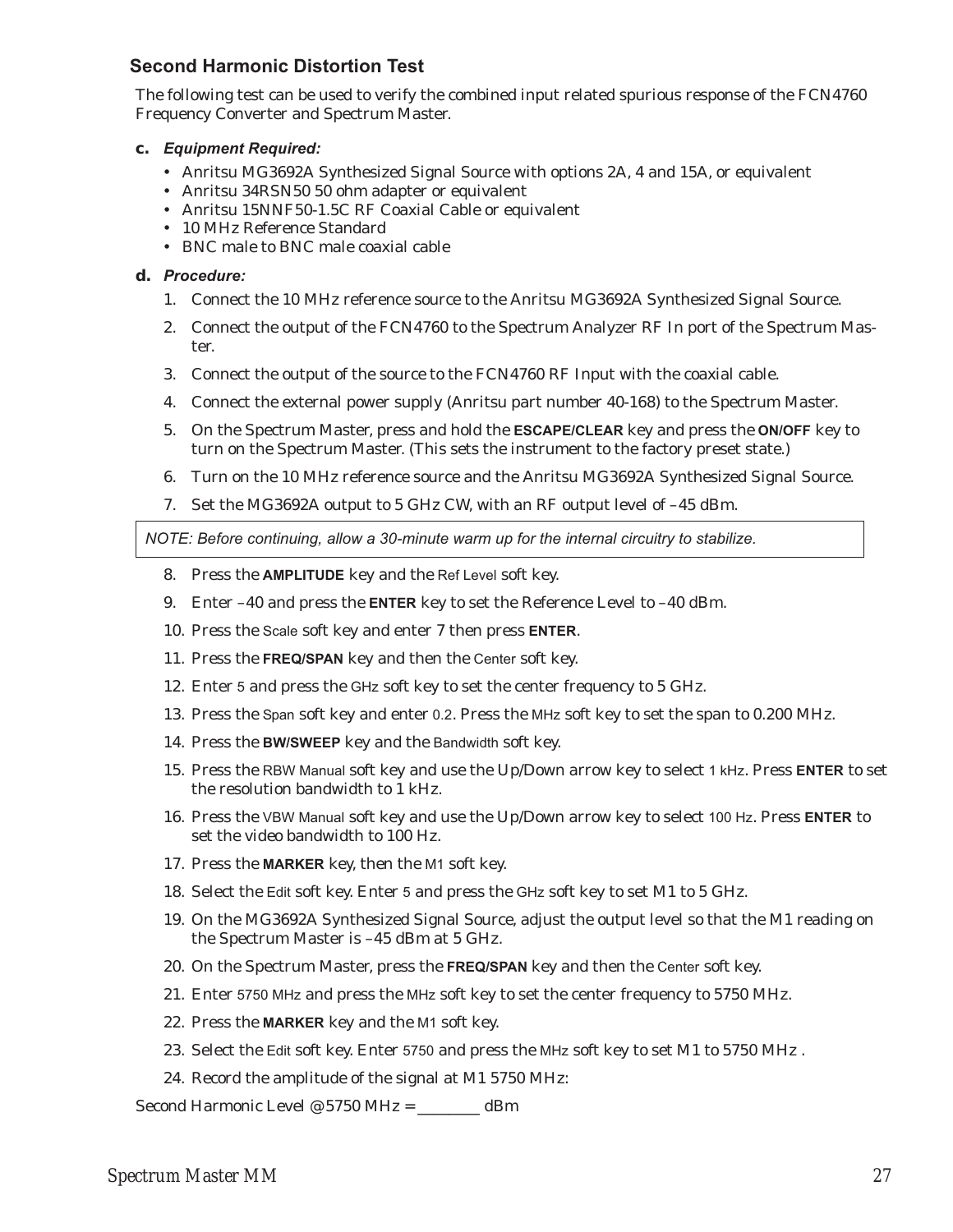## 25. Convert this measured value to dBc using the following formula:

Input Related Spurious Response (dBc) = [Second Harmonic Level @ 5750 MHz] + 45 dBm =  $\_\_\_\_\_\$  dBc

Specifications for this measurement are –45 dBc with –45 dBm into the first mixer.

# **Residual Spurious Response Test**

The following test can be used to verify the combined residual spurious response of the FCN4760 Frequency Converter and Spectrum Master.

## **e.** *Equipment Required:*

- Anritsu 28N50-2 or SM/PL 50 ohm Termination or equivalent

## **f.** *Procedure:*

- 1. Connect the output of the FCN4760 to the Spectrum Master RF In port.
- 2. Connect the 50 ohm termination to the FCN4760 RF Input.
- 3. On the Spectrum Master, press and hold the **ESCAPE/CLEAR** key and press the **ON/OFF** key to turn on the Spectrum Master. (This sets the instrument to the factory preset state.)

*NOTE: Before continuing, allow a 30-minute warm up for the internal circuitry to stabilize.*

- 4. Press the **AMPLITUDE** key and the Ref Level soft key.
- 5. Enter –75 and press the **ENTER** key to set the Reference Level to –75 dBm.
- 6. Press the Scale soft key and enter 5, then press **ENTER**.
- 7. Press the **BW/SWEEP** key and the Bandwidth soft key.
- 8. Press the RBW Manual soft key and use the Up/Down arrow key to select 10 kHz. Press **ENTER** to set the resolution bandwidth to 10 kHz.
- 9. Press the VBW Manual soft key and use the Up/Down arrow key to select 3 kHz and press **ENTER** to set the video bandwidth to 3 kHz.
- 10. Press the **FREQ/SPAN** key and the Start soft key.
- 11. Enter 4.7 and press the GHz soft key to set the start frequency to 4.7 GHz.
- 12. Press the Stop soft key and enter 6, then press the GHz soft key to set the stop frequency to 6 GHz.
- 13. Wait till one full sweep is complete.
- 14. Press the **MARKER** key and then the M1 soft key.
- 15. Press the Marker To Peak soft key.
- 16. Record the M1 amplitude reading and verify whether it is less than or equal to –90 dBm.

*NOTE: If a spur with an amplitude larger than –90 dBm occurs, wait another full sweep and observe whether the spur occurs at the same point on the second sweep. If the spur does not occur at the same point on the second sweep, then the spur on the first sweep was not real.*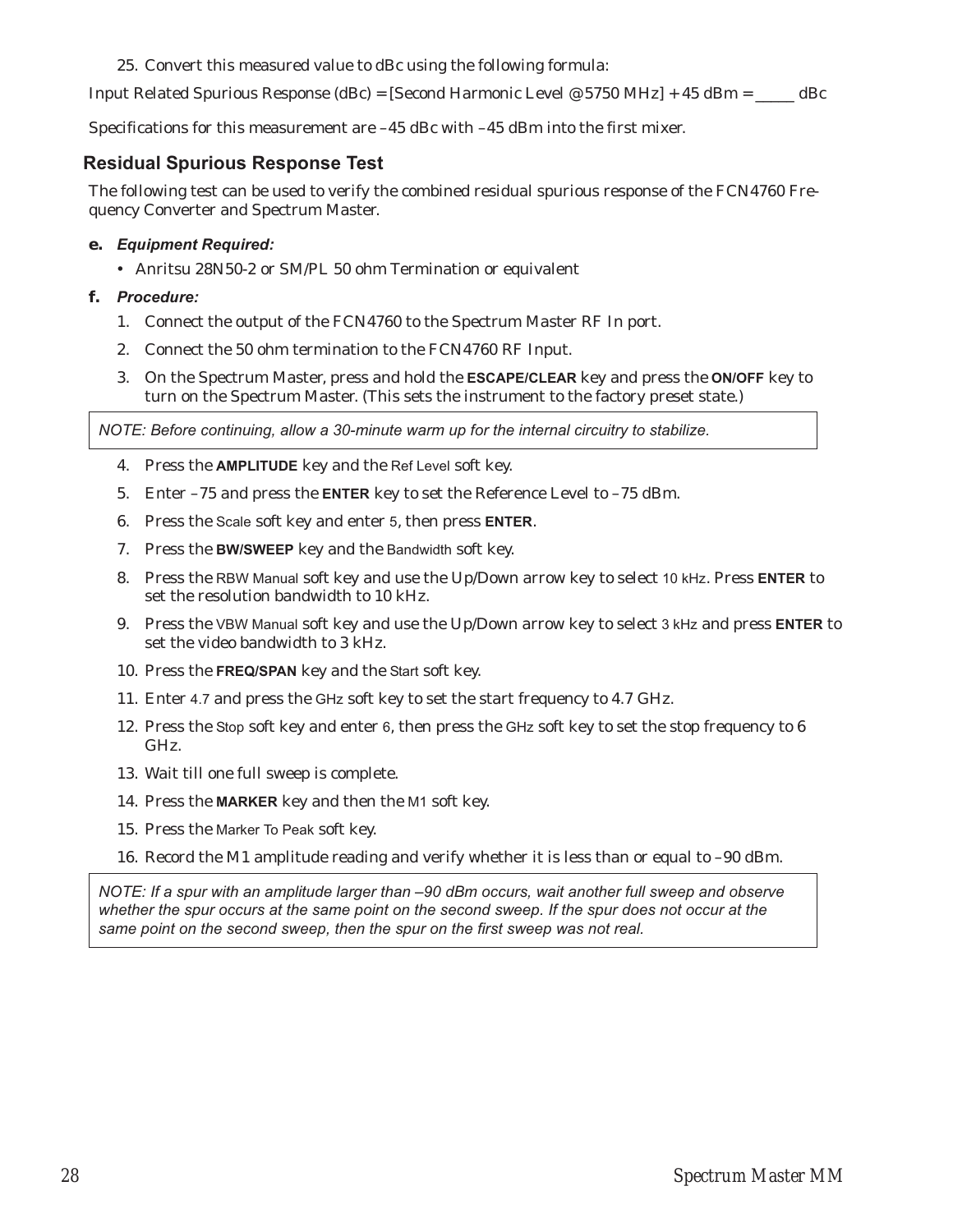# **Measurement Accuracy Verification**

The test in this section verifies the combined level accuracy of the FCN4760 Frequency Converter and Spectrum Master.

## **Level Accuracy with Frequency Test**

#### **g.** *Equipment Required:*

- Anritsu MG3692A Synthesized Signal Source, with options 2A, 4 and 15A
- Anritsu ML2430A-Series Power Meter or equivalent
- Anritsu MA2442A High Accuracy Power Sensor or equivalent (2)
- Anritsu 34NN50A 50 ohm adapter or equivalent
- Anritsu 34RSN50 50 ohm adapter or equivalent
- Anritsu 34RKNF50 50 ohm adapter or equivalent
- Anritsu 15NNF50-1.5C RF Coaxial Cable or equivalent
- Weinschel 1-30 30 dB Fixed Attenuator
- Weinschel 1506A Power Splitter or equivalent

#### **h.** *Procedure:*

1. Turn on the power meter and signal source.

*NOTE: Before continuing, allow a 30-minute warm up for the internal circuitry to stabilize.*

- 2. On the power meter, press the Channel key, the Setup soft key and then the CHANNEL soft key to display Channel 2 setup menu. Press the INPUT key twice to set the Input Configuration to B. Press the Sensor key to display both Sensor A and Sensor B Readings.
- 3. Connect the power sensors to the power meter and calibrate the sensors.
- 4. Set the MG3692A output power level to 5 dBm.
- 5. Set the MG3692A output to 4750 MHz CW.
- 6. On the power meter, press the Sensor key, the Cal Factor soft key, and then the FREQ soft key. Use the keypad to enter 4750 MHz as the input signal frequency, which sets the power meter to the proper power sensor cal factor. Press the SENSOR key on the power meter to display the power reading.
- 7. Connect Sensor A to the MG3692A output, measure the output power level and record the value in column A of Table 14.

|            | A                       | в                                                                | C                                                  | D                                                     | Е                                                  |
|------------|-------------------------|------------------------------------------------------------------|----------------------------------------------------|-------------------------------------------------------|----------------------------------------------------|
| Freq (MHz) | <b>Sensor A Reading</b> | <b>Sensor A Reading</b><br>@ Source Output   @ end of Attenuator | <b>Splitter/Attenuator</b><br><b>Combined Loss</b> | <b>Sensor B Reading</b><br>@ Power Splitter<br>Output | <b>Sensor B Path</b><br><b>Power Splitter Loss</b> |
| 4750       |                         |                                                                  |                                                    |                                                       |                                                    |
| 5153       |                         |                                                                  |                                                    |                                                       |                                                    |
| 5284.9     |                         |                                                                  |                                                    |                                                       |                                                    |
| 5800       |                         |                                                                  |                                                    |                                                       |                                                    |

*Table 14. Output Power Level*

- 8. Disconnect Sensor A from the MG3692A output.
- 9. Connect the power splitter to the MG3692A output and Sensor B to one of the power splitter outputs. Install the 30 dB Fixed Attenuator to the other power splitter output and then connect Sensor A to the end of the Attenuator. Refer to Figure 1.
- 10. Record the new sensor A reading in column B of Table 14.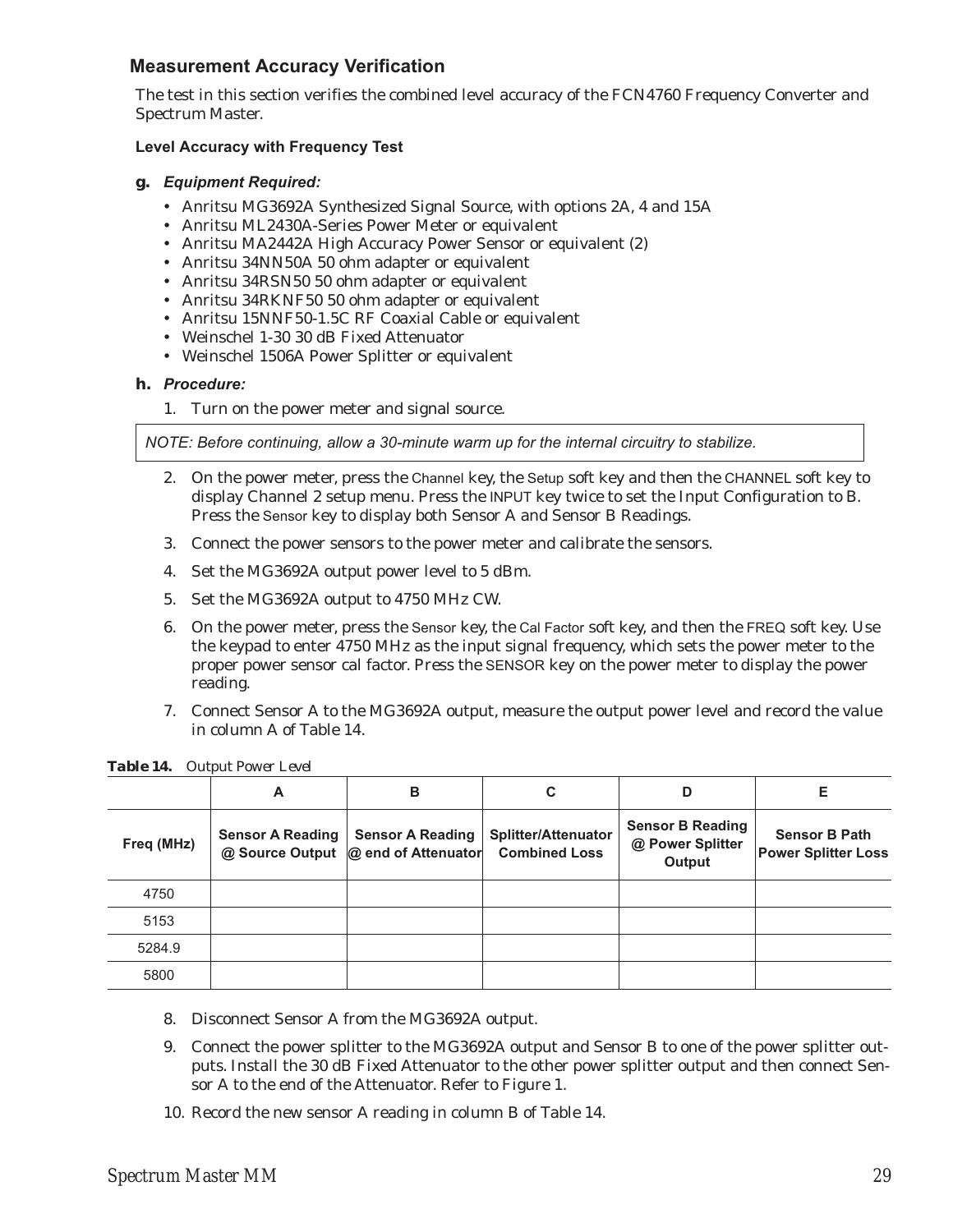- 11. Record Sensor B reading in column D of Table 14.
- 12. Calculate the Splitter/Attenuator Combined Loss using the following formula and record the result in column C of Table  $14: C = A - B$
- 13. Calculate the Sensor B path Power Splitter Loss using the following formula and record the result in column  $E$  of Table 14:  $E = A - D$
- 14. Repeat steps 5 to 13 for 5153 MHz, 5284.9 MHz, and 5800 MHz.
- 15. Calculate the desired Sensor B reading for -60 dBm Test Power Level using the following formula: Desired Sensor B reading = Desired Test Power Level +  $C - E$
- 16. Record the calculated results in Table 15.

*Table 15. Level Accuracy with Frequency Test Setting*

| Freq (MHz) | Desired Sensor B Reading for -60 dBm @ Attenuator Output |
|------------|----------------------------------------------------------|
| 4750       |                                                          |
| 5153       |                                                          |
| 5284.9     |                                                          |
| 5800       |                                                          |

- 17. Using the power splitter, coaxial cable, adapters and fixed attenuator, connect the FCN4760 to the signal source and the power sensor as shown in Figure 3.
- 18. Connect the external power supply (Anritsu part number 40-168) to the Spectrum Master.
- 19. Press and hold the **ESCAPE/CLEAR** key and press the **ON/OFF** key to turn on the Spectrum Master.
- 20. Press the **BW/SWEEP** key and the Bandwidth soft key.
- 21. Press the RBW Manual soft key and use the Up/Down arrow key to select 1 kHz. Press **ENTER** to set the resolution bandwidth to 1 kHz.
- 22. Press the VBW Manual soft key and use the Up/Down arrow key to select 100 Hz. Press **ENTER** to set the video bandwidth to 100 Hz.
- 23. Press the **FREQ/SPAN** key.
- 24. Press the Span soft key and enter .10, then press the MHz key to set the span to 0.10 MHz.
- 25. Press the **AMPLITUDE** key.
- 26. Press the Ref Level soft key, enter 10 and press the **ENTER** key to set the reference level to –40 dBm.
- 27. Press the **FREQ/SPAN** key and the Center soft key.
- 28. Enter 4750 and press the MHz soft key to set the center frequency to 4750 MHz.
- 29. On the Power Meter, press the Sensor key and then the CalFactor soft key. Select the FREQ soft key and enter 4750 MHz for the Input Signal Frequency. This sets the power meter to the proper power sensor cal factor. Press the Sensor key to display the power reading.
- 30. Set the MG3692A output to 4750 MHz CW. Adjust the source power level so that the power meter displays the corresponding desired Sensor B reading for –60 dBm (as recorded in Table 15).
- 31. On the Spectrum Master, press the **MARKER** key, then the M1 soft key.
- 32. Select Marker To Peak to position the marker at the center of the response for the test frequency.
- 33. Verify that the M1 reading is within  $\pm 2.25$  dB.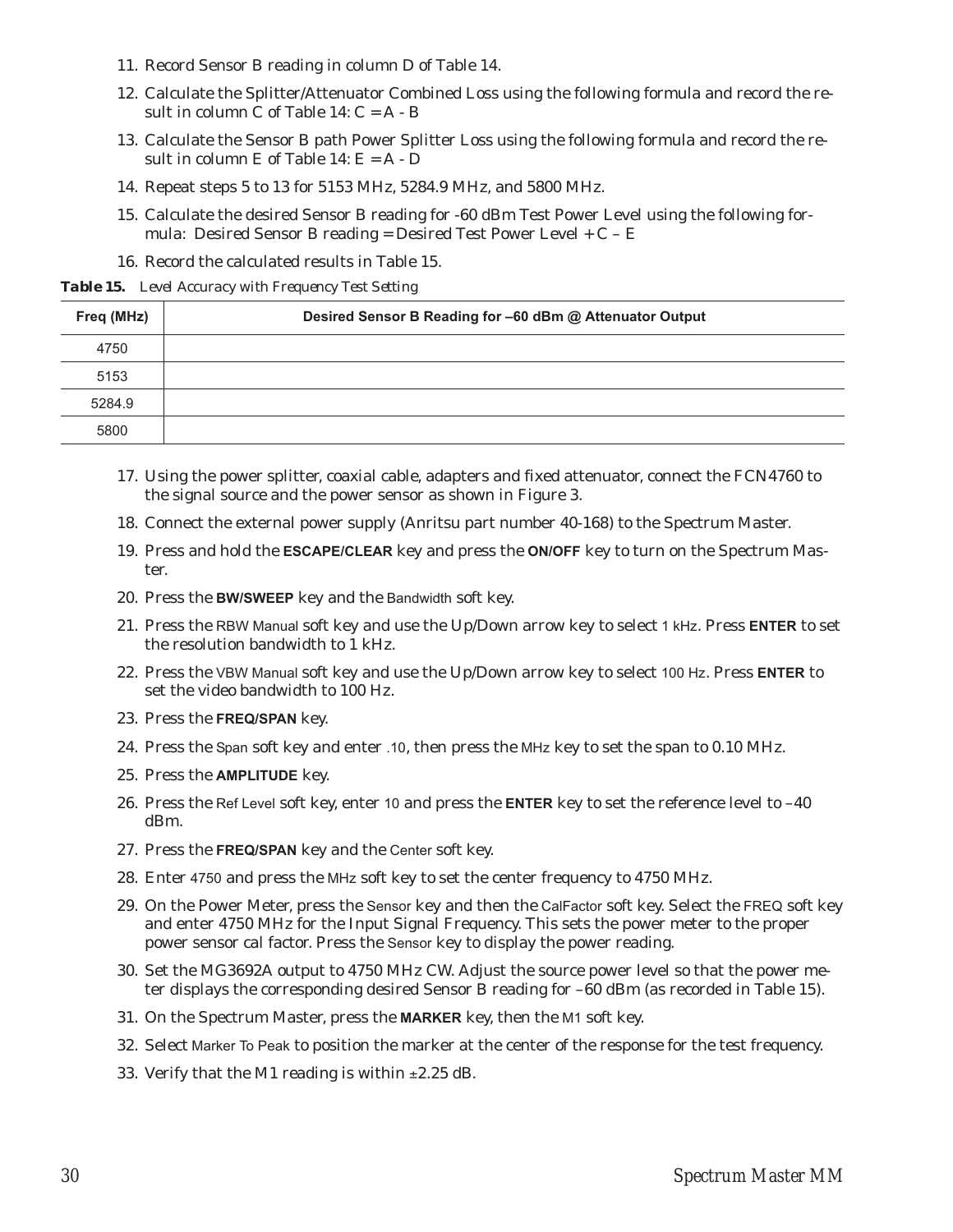34. Repeat steps 27 to 33 for 5153 MHz, 5284.9 MHz, and 5800 MHz and verify that the M1 reading is within  $\pm 2.25$  dB for each frequency.

# **15. Battery Pack Removal and Replacement**

This procedure provides instructions for removing and replacing the Spectrum Master battery pack.

*NOTE: Many of the procedures in this section are generic, and apply to many similar instruments. Photos and illustrations used are representative and may show instruments other than the Spectrum Master.*

1. With the Spectrum Master standing upright on a stable surface, locate the battery access door (Figure 6).



*Figure 6. Battery Access Door Location*

2. Lift up the access door handle and rotate it 90 degrees counterclockwise, as illustrated in Figure 7.



*Figure 7. Rotate the Battery Access Door Handle*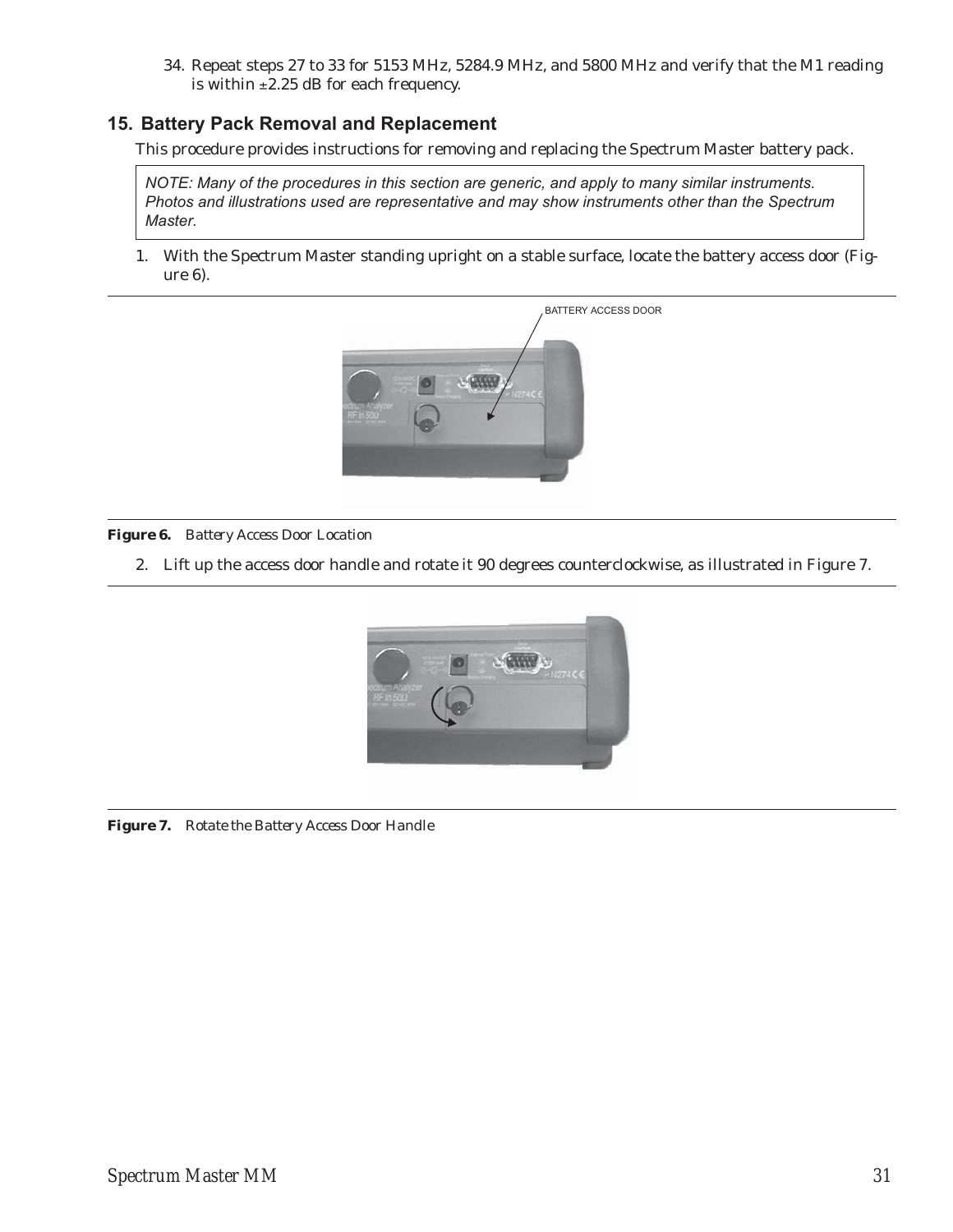3. Lift the door and remove, as illustrated in Figure 8.



*Figure 8. Removing the Battery Access Door*

4. Grasp the battery lanyard and pull the battery straight up and out of the unit, as illustrated in Figure 9.





5. Replacement is the opposite of removal. Note the orientation of the battery contacts, and be sure to insert the new battery with the contacts facing the rear of the unit (Figure 10).



*Figure 10. Battery Orientation*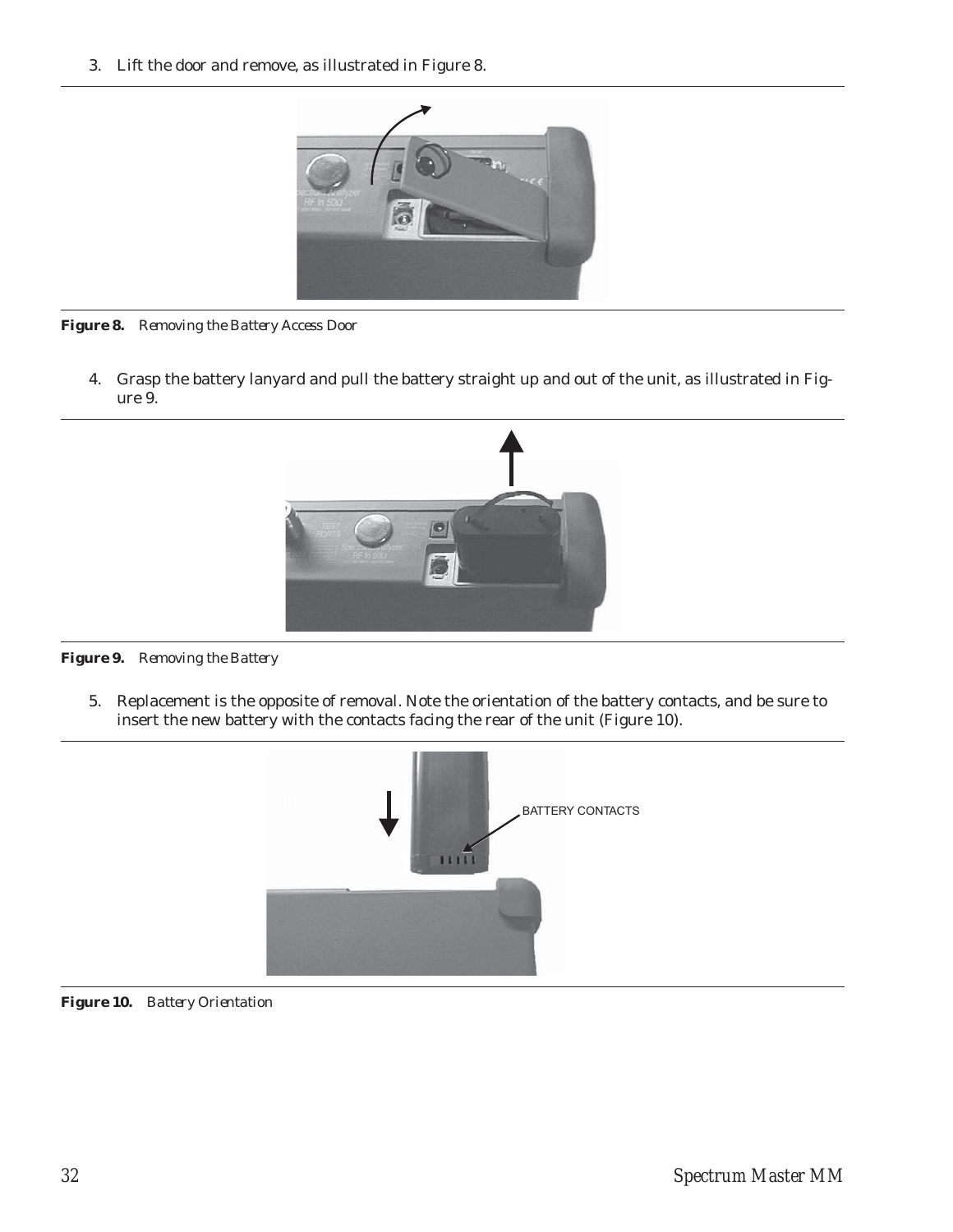# **16. Battery Information**

The following information relates to the care and handling of the Spectrum Master battery, and NiMH batteries in general.

- The Nickel Metal Hydride (NiMH) battery supplied with the Spectrum Master is shipped in a discharged state. Before using the Spectrum Master, the internal battery must first be charged for three hours, either in the Spectrum Master or in the optional battery charger (Anritsu part number: 2000-1029).
- Use only Anritsu approved battery packs.
- Recharge the battery only in the Spectrum Master or in an Anritsu approved charger.
- With a new NiMH battery, full performance is achieved after three to five complete charge and discharge cycles.
- When the Spectrum Master or the charger is not in use, disconnect it from the power source.
- Do not charge batteries for longer than 24 hours; overcharging may shorten battery life.
- If left unused a fully charged battery will discharge itself over time.
- Temperature extremes will affect the ability of the battery to charge: allow the battery to cool down or warm up as necessary before use or charging.
- Discharge an NiMH battery from time to time to improve battery performance and battery life.
- The battery can be charged and discharged hundreds of times, but it will eventually wear out.
- The battery may need to be replaced when the operating time between charging becomes noticeably shorter than normal.
- Never use a damaged or worn out charger or battery.
- Storing the battery in extreme hot or cold places will reduce the capacity and lifetime of the battery.
- Never short-circuit the battery terminals.
- Do not drop, mutilate or attempt to disassemble the battery.
- Do not dispose of batteries in a fire!
- Batteries must be recycled or disposed of properly. Do not place batteries in household garbage.
- Always use the battery for its intended purpose only.

## **16.1. Battery Testing Procedure**

1. With the Spectrum Master off and the battery installed, connect the Universal AC Adapter to the 12.5-15VDC (1350 mA) connector. The External Power LED and the Battery Charging LED will light.

*NOTES: If the Battery Charging LED does not light, the battery may be too low to immediately start full charging. Leaving the unit connected to AC power for several hours may bring the battery up to a level where full charging can begin. Turn the unit off and back on to see if the Battery Charging LED lights indicating a full charge cycle has begun.*

*Charging is inhibited below 0<sup>°</sup>C and above 45<sup>°</sup>C. If the unit is too hot, the battery will not start charging<br>Charging is inhibited below 0<sup>°</sup>C and above 45<sup>°</sup>C. If the unit is too hot, the battery will not start chargi* until the unit temperature has reached 43°C.

- 2. Disconnect the AC-DC Adapter when the Battery Charging LED turns off, indicating the battery is fully charged.
- 3. Press and hold the **ESCAPE/CLEAR** key, then press the **ON/OFF** key to turn on the Spectrum Master. This sets the instrument to the factory preset state. Press **ENTER** when prompted to continue.
- 4. Press the SYS key, followed by the STATUS soft key. Verify that the indicated battery charge is  $\geq$ 80%. If the value is 80% or above, press the **ESCAPE/CLEAR** key and continue with this procedure.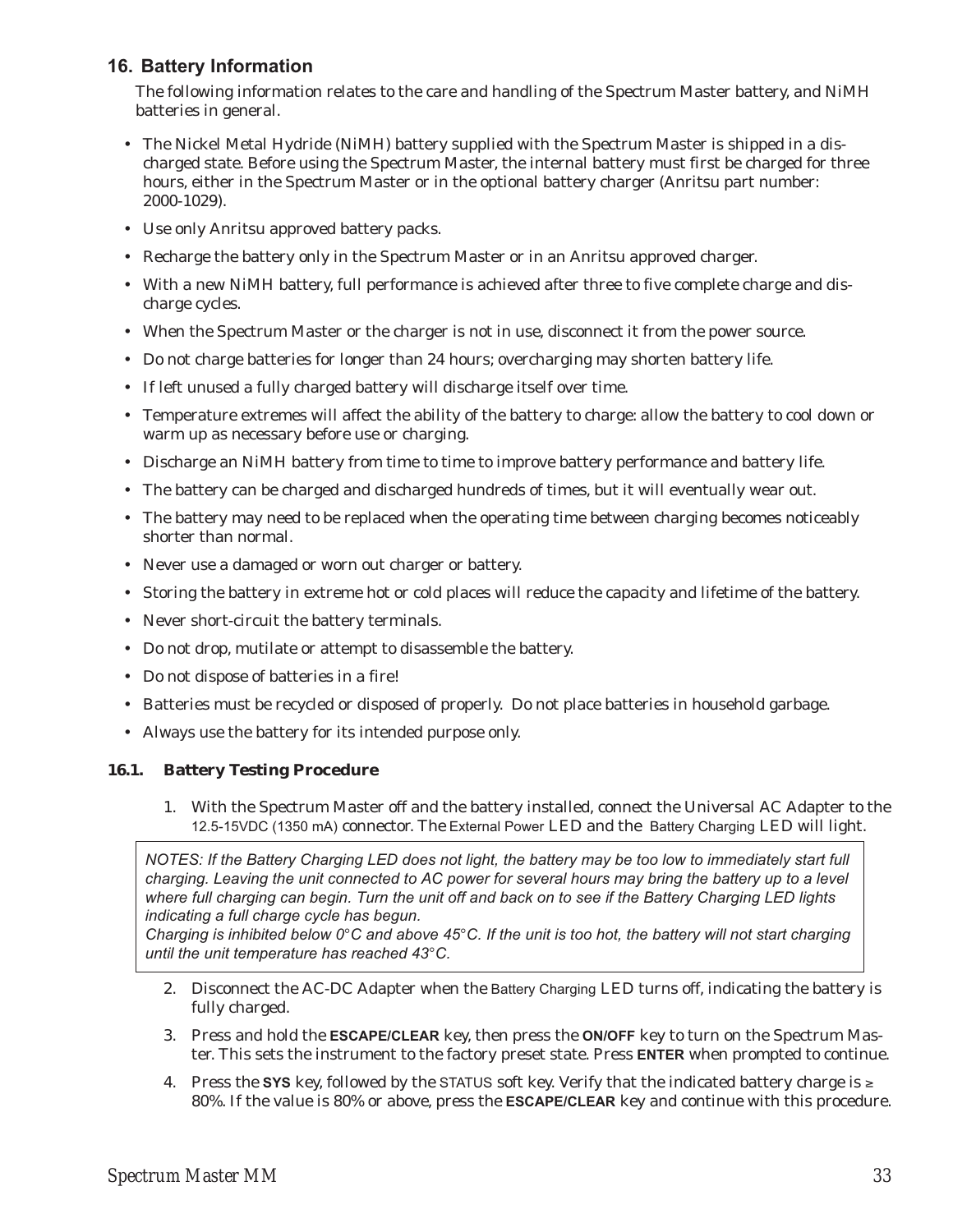If the value is lower than 80%, a discharge/charge cycle may be needed to improve the battery capacity. Completely discharge the battery, as described in Steps 5 and 6 below, and then recharge the battery as described in Steps 1 and 2. If the battery capacity does not increase after a discharge/charge cycle, replace the battery.

- 5. Press the **START CAL** key (to keep the Spectrum Master from going into HOLD mode) and make note of the test start time.
- 6. When the Spectrum Master display fades and the Spectrum Master switches itself off, make note of the test stop time.
- 7. The total test time (Step 5 to Step 6) should be  $\geq 1.5$  hours. If the battery charge started at 80% or more and the total battery test time is <70 minutes, replace the battery.

# **17. Front Panel Assembly Removal and Replacement**

This procedure provides instructions for removing and replacing the Spectrum Master front panel assembly. With the front panel assembly removed, the LCD display, keypad PCB, keypad membrane, and main PCB assemblies can be removed and replaced.

*NOTE: Many of the procedures in this section are generic, and apply to many similar instruments. Photos and illustrations used are representative and may show instruments other than the Spectrum Master.*

- 1. Remove the external power supply, if installed, and remove the battery from the unit.
- 2. Place the Spectrum Master face up on a stable work surface.
- 3. Remove the four rubber corner bumpers by carefully lifting and sliding the bumpers off of the case corners (Figure 11).



*Figure 11. Removing the Corner Bumpers*

- 4. With the bumpers removed, the access holes for the case screws are revealed. Use a Phillips screwdriver to remove the four screws securing the two halves of the Spectrum Master case together.
- 5. Carefully lift up on the right side (as viewed from the front) of the front half of the case and begin to separate the two halves.

## **CAUTION**

*Do not force or pull the two halves of the case apart completely, as there are delicate cables attached between the two halves that must be disconnected first.*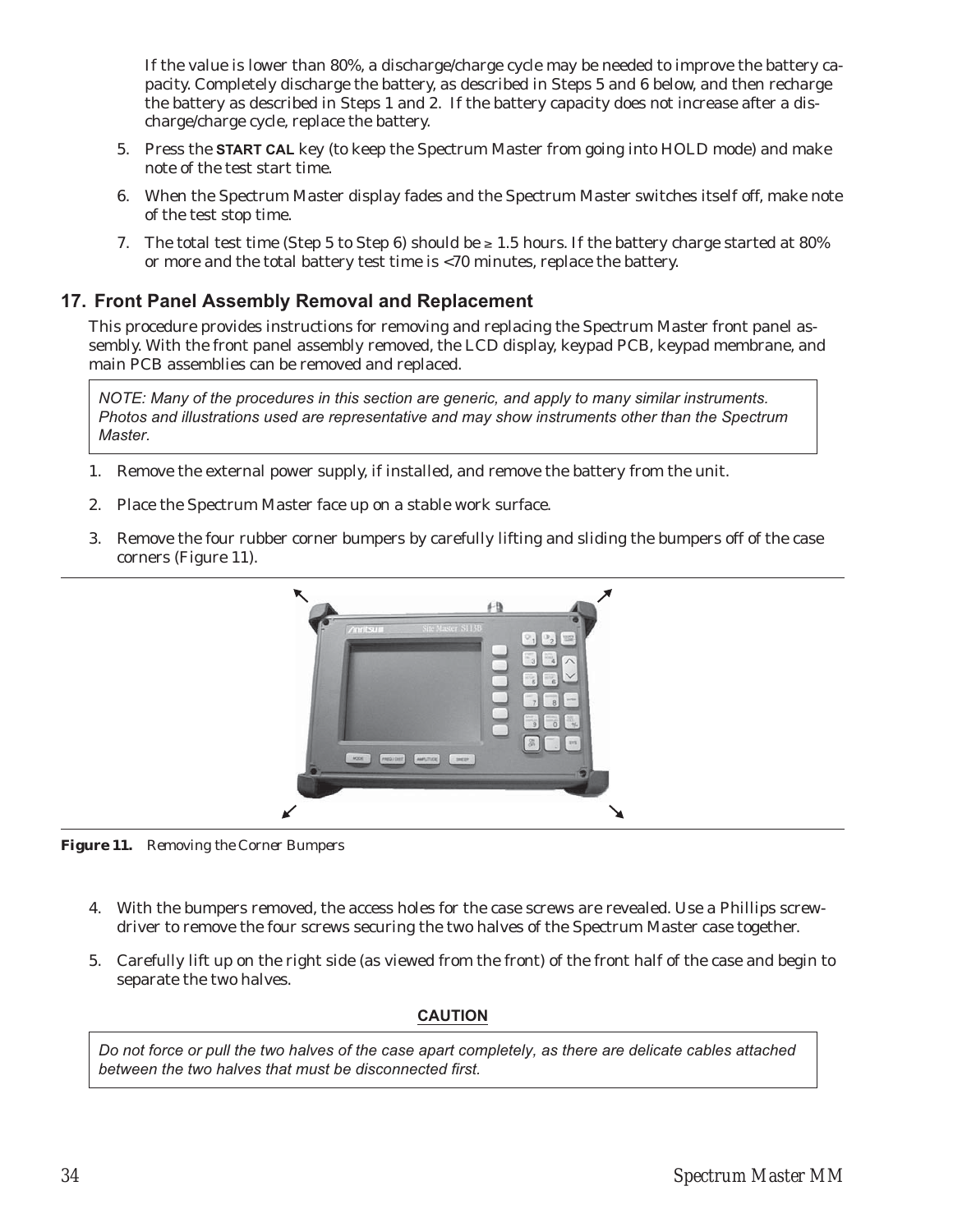6. If the unit is equipped with a monochrome display, carefully depress the latch tab and disconnect the monochrome LCD display cable from J3 on the main PCB. or

If the unit is equipped with a color display, carefully disconnect the display cable from J14 on the main PCB.

- 7. Carefully disconnect the keypad interface cable from J4 on the main PCB.
- 8. Carefully disconnect the LCD display backlight cable from J1 on the main PCB.



*Figure 12. Spectrum Master Front Panel Cable Connections*

- 9. Remove the front panel assembly.
- 10. Reverse the above steps to replace the front panel assembly.

*NOTE: The corner bumpers only mount one way. That is, the raised area inside one end of the bumper (Figure 13) is made to conform to the contour of the front cover only.*



*Figure 13. Corner Bumper Detail*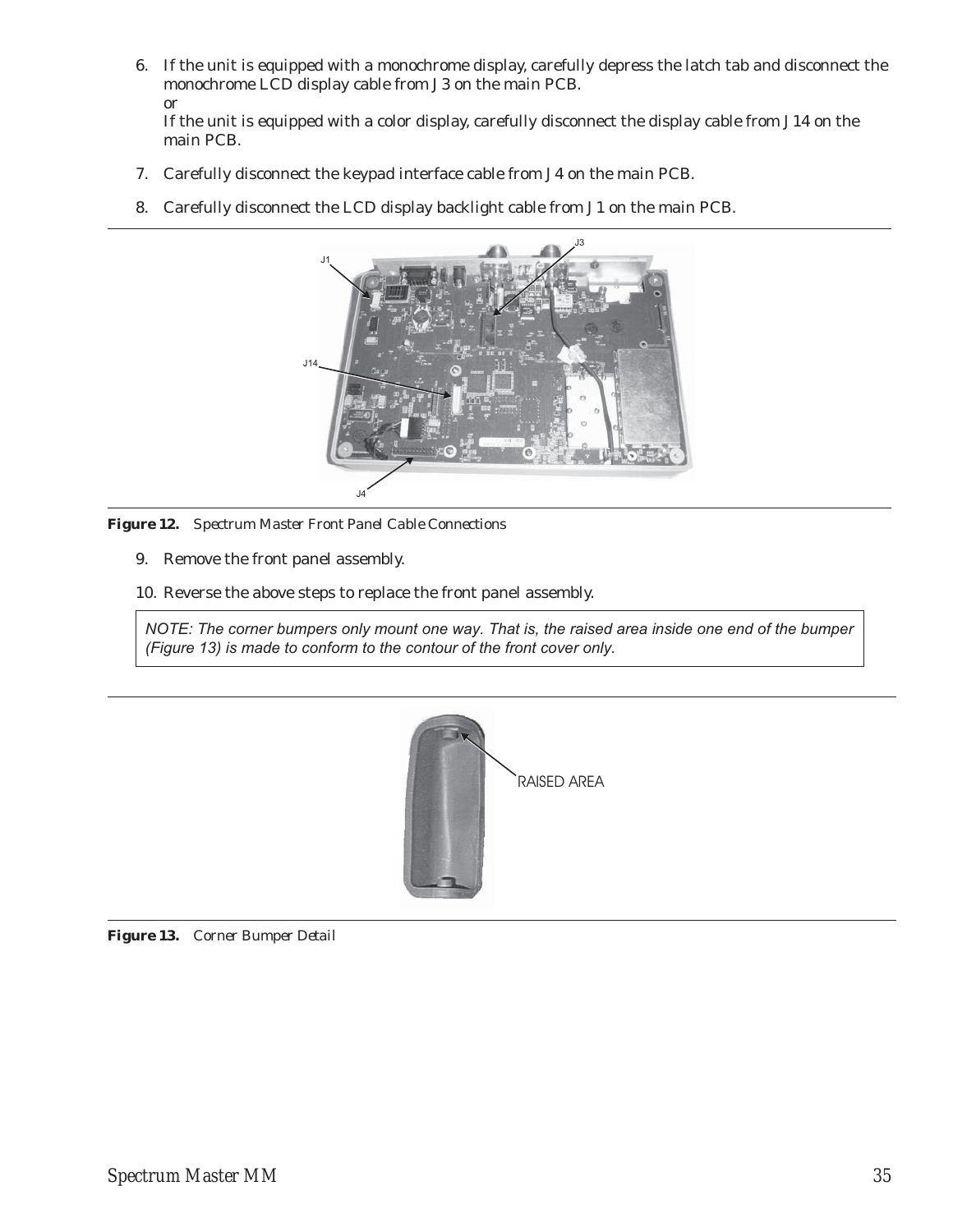# **18. LCD Assembly Replacement**

This procedure provides instructions for removing and replacing the Liquid Crystal Display (LCD) once the front panel assembly has been separated from the Spectrum Master.

- 1. Remove the front panel assembly as directed in section 17.
- 2. Place the front panel assembly face down on a protected work surface.
- 3. Remove the 14 Phillips screws that attach the backing plate to the front panel assembly.
- 4. Release the LCD display cable from the retaining clip on the front panel backing plate.



*Figure 14. Front Panel Backing Plate*

- 5. Remove the front panel backing plate, carefully feeding the LCD cable through the access hole to avoid damage to the cable or connector.
- 6. Remove the rubber cushion pad from the LCD assembly and remove the assembly.
- 7. Reverse the above steps to install the replacement assembly.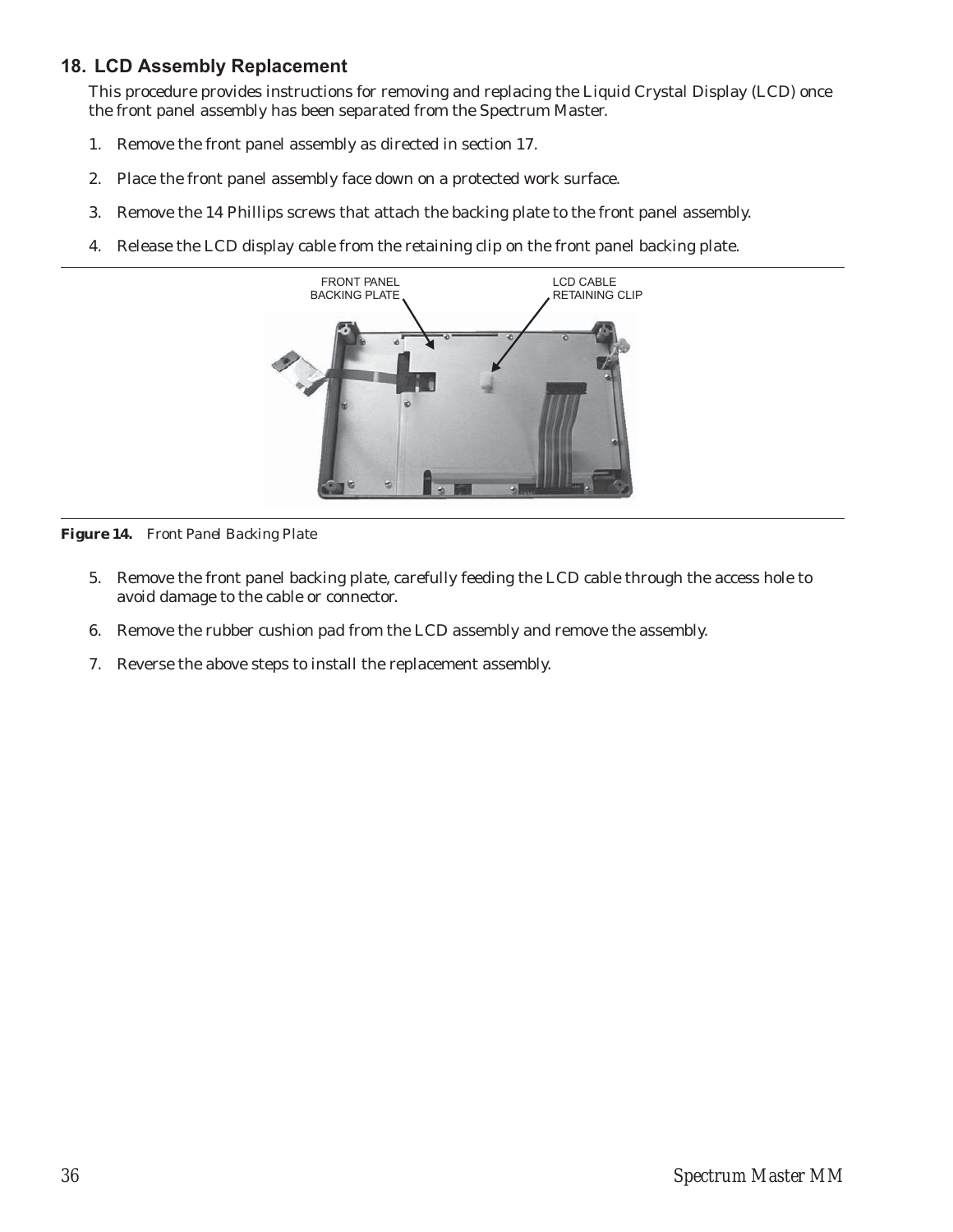# **19. Key Pad PCB Replacement**

This procedure provides instructions for removing and replacing the key pad PCB.

- 1. Remove the front panel assembly as directed in section 17.
- 2. Place the front panel assembly face down on a protected work surface.
- 3. Remove the 14 Phillips screws that attach the backing plate to the front panel assembly.
- 4. Release the LCD display cable from the retaining clip on the front panel backing plate (Figure 14).
- 5. Remove the front panel backing plate, carefully feeding the LCD cable through the access hole to avoid damage to the cable or connector.
- 6. Remove the rubber cushion pad from the key pad PCB and remove the PCB.



*Figure 15. Front Panel Keypad PCB Location*

7. Reverse the above steps to install the replacement assembly.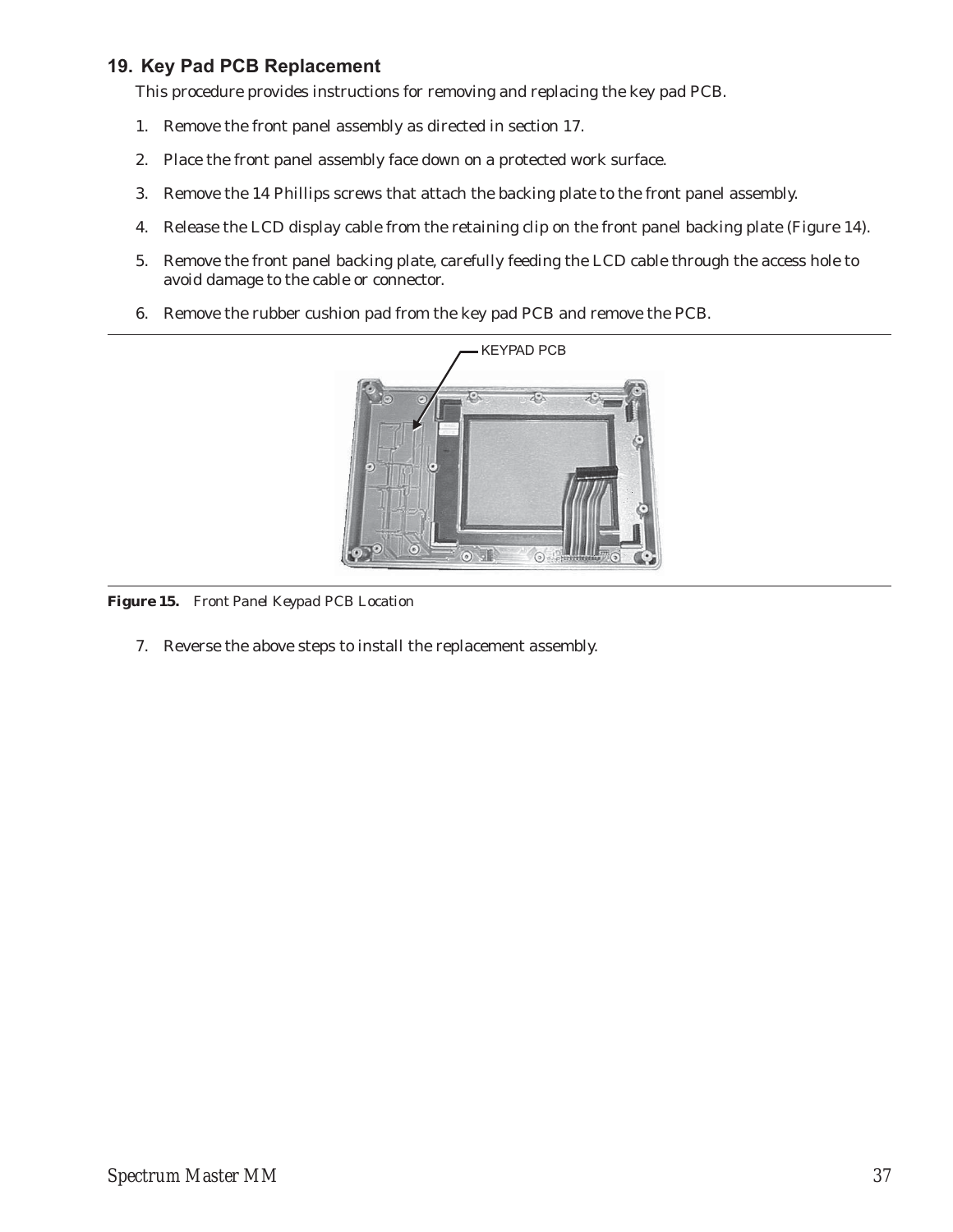# **20. Key Pad Membrane Replacement**

This procedure provides instructions for replacing the key pad membrane.

- 1. Remove the front panel assembly as directed in section 17.
- 2. Remove the key pad PCB as directed in section 19.
- 3. Remove the keypad membrane by gently pulling the membrane up and out of the holes in the front panel.



*Figure 16. Front Panel Keypad Membrane*

4. Reverse the above steps to install the replacement membrane.

# **21. Main PCB Assembly Replacement**

This procedure provides instructions for replacing the main PCB assembly with the connector panel attached.

- 1. Remove the front panel assembly as directed in section 17.
- 2. Disconnect the battery connector from J7 on the main PCB.
- 3. Disconnect the semi-rigid coaxial cable from the RF In connector on the connector panel.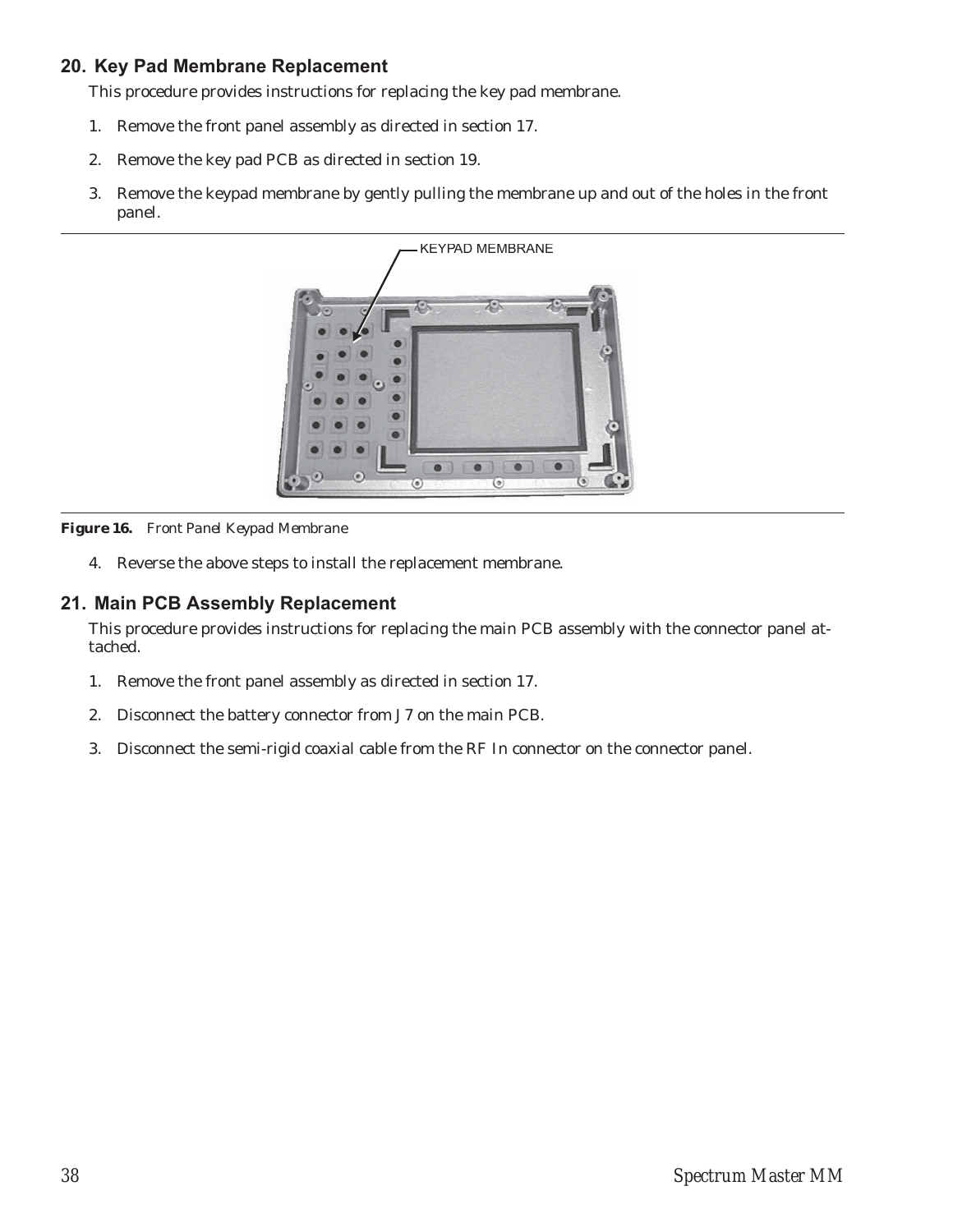4. Remove the three PCB mounting screws and lift the Control PCB assembly with the connector panel attached slightly.



*Figure 17. Main PCB (shown with optional T1/E1 PCB installed)*

5. Carefully reach between the Main PCB and the SPA PCB and disconnect the cables from J2 and J4 on the SPA PCB.





- 6. Remove the Main PCB.
- 7. Remove the three .25" standoffs and four Phillips screws and remove the Spectrum Analyzer PCB.
- 8. Reverse the above steps to install the new main PCB.

*NOTE: The main PCB connector panel fits into grooves in the two halves of the case. Make sure the panel is correctly aligned with the grooves before reassembling the two halves together.*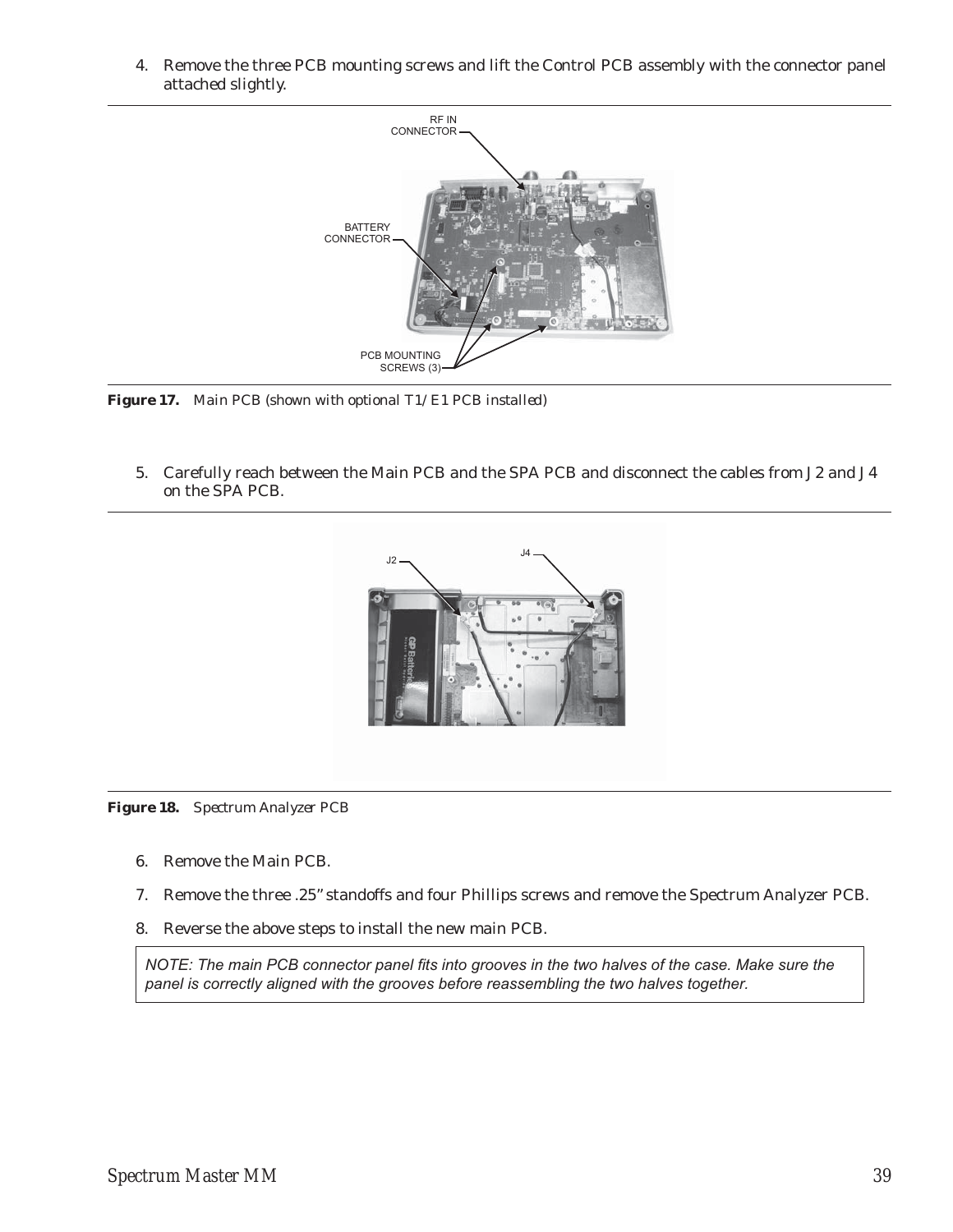# **22. Option 5 Power Monitor PCB Assembly Replacement**

This procedure provides instructions for replacing the Power Monitor PCB Assembly.

- 1. Remove the front panel assembly as directed in on page 34, Front Panel Assembly Removal and Replacement.
- 2. Remove the entire Main PCB assembly from the bottom case as directed on page 38.
- 3. On the upper right corner, locate and remove the nut that secures the blank plate to the connector panel.
- 4. Carefully remove the blank plate from the connector panel.
- 5. Install the new connector plate (p/n 61536) to the connector panel and secure it with the nut that was removed in step 4.
- 6. Peel off the rectangular portion from the overlay (p/n 61503) and stick it to the connector plate.
- 7. Install the three standoffs (p/n 785-405) to the main board on the side that faces the Front Panel assembly and secure them with three Phillips screws (p/n 900-720) from the side that faces the bottom case.
- 8. Install the Option 5 PCB assembly (p/n 63066-3) to the main board. Carefully align J1 to J6 of the main board when installing. Refer to Figure 19.
- 9. Secure the Option 5 PCB assembly to the standoffs using the last three Phillips screws.
- 10. Carefully push the DIN connector through the opening on the connector panel and secure it with the nuts (p/n 900-326) supplied.



*Figure 19. Power Monitor PCB Assembly Replacement*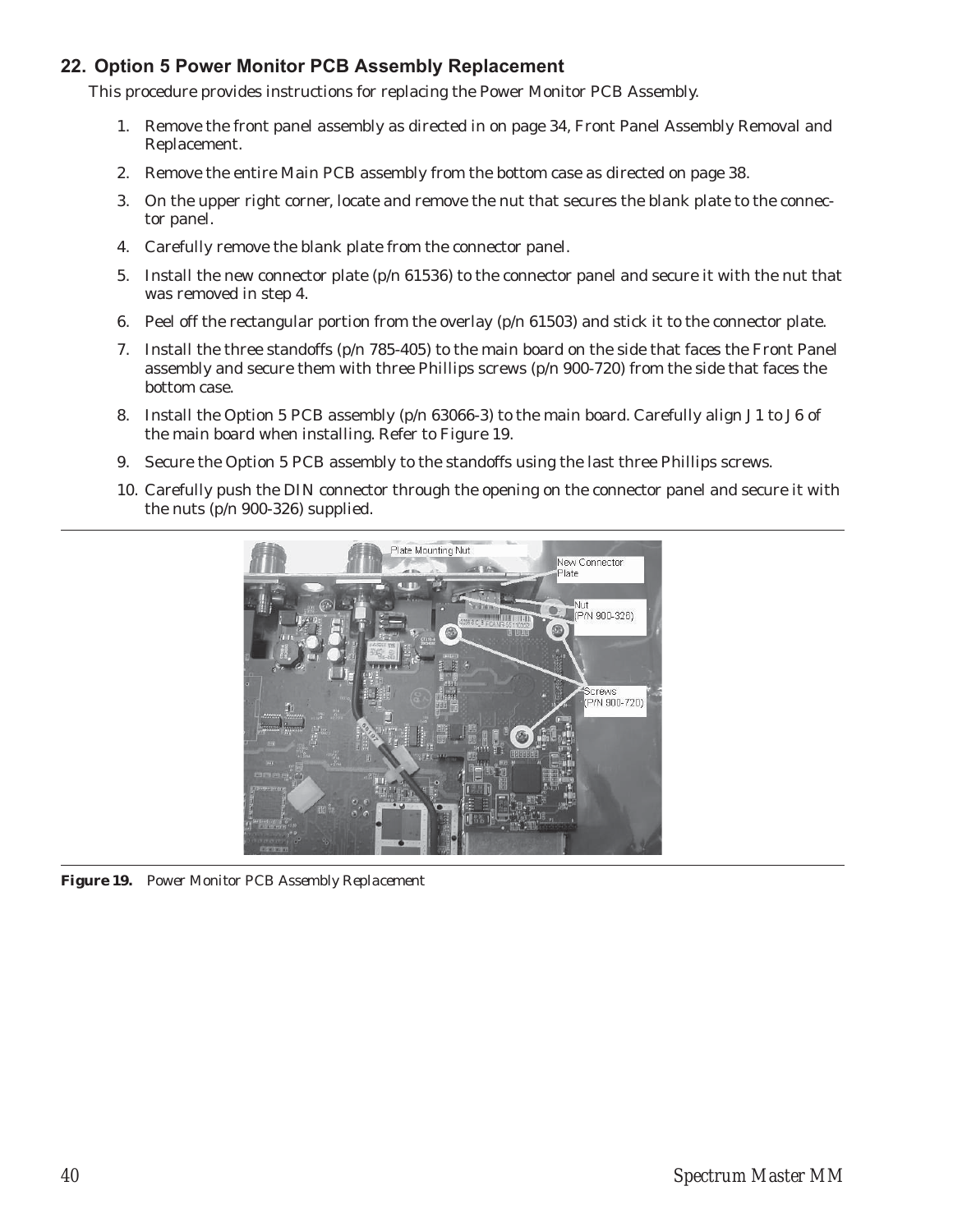# **23. Accessories and Replaceable Parts**

Accessories and replaceable parts for the Spectrum Master MS2711D are listed below.

| Part Number        | <b>Description</b>                                                        | Qty          |
|--------------------|---------------------------------------------------------------------------|--------------|
| 10580-00097        | User's Guide, Spectrum Master MS2711D                                     | 1            |
| 10580-00098        | Programming Manual, Spectrum Master MS2711D (disk only)                   | 1            |
| 2300-347           | <b>Handheld Software Tools</b>                                            | 1            |
| 40-187-R           | Power Supply                                                              | 1            |
| 2000-1029          | <b>Battery Charger</b>                                                    | 1            |
| 22N50              | Open/Short, N Male                                                        | 1            |
| SM/PL              | Precision Termination, N Male                                             | 1            |
| 806-62             | Automotive Power Adapter                                                  | 1            |
|                    |                                                                           |              |
| 806-16             | Bantam Plug to Bantam Plug Cable Assembly                                 | 1            |
| 806-116            | Bantam Plug to BNC Male Cable Assembly, 8 ft                              | 1            |
| 806-117            | Two Bantam Plugs to RJ48 Cable Assembly, 8 ft                             | 1            |
| 800-441            | Serial Interface Cable Assembly                                           | 1            |
| 65717              | Soft Carrying Case                                                        | 1            |
|                    | Replaceable Parts                                                         |              |
| <b>Part Number</b> | Description                                                               | Qty          |
| 510-87             | N Connector                                                               | 2            |
| 15-102             | Monochrome Liquid Crystal Display Assembly                                | 1            |
| 15-123             | TFT Color Liquid Crystal Display Assembly                                 | 1            |
| 633-27             | Rechargeable Battery, NiMH                                                | 1            |
| ND63394            | Main PCB Assembly, MS2711D, Serial Number ≤ 538117                        | 1            |
| ND63395            | Main PCB Assembly, MS2711D/10, Serial Number ≤ 538117                     | 1            |
| ND63396            | Main PCB Assembly, MS2711D/21, Serial Number ≤ 538117                     | 1            |
| ND63397            | Main PCB Assembly, MS2711D/10/21, Serial Number ≤ 538117                  | 1            |
| ND65206            | Main PCB Assembly, MS2711D/31, Serial Number ≤ 538117                     | 1            |
| ND65207            | Main PCB Assembly, MS2711D/10/31, Serial Number ≤ 538117                  | 1            |
| ND65211            | Main PCB Assembly, MS2711D/21/31, Serial number ≤ 538117                  | 1            |
| ND65772            | Main PCB Assembly, MS2711D/10/21/31, Serial Number ≤ 538117               | 1            |
| ND68506            | Main PCB Assembly, MS2711D, Serial Number > 750062                        | 1            |
| ND68507            | Main PCB Assembly, MS2711D/10A, Serial Number > 750062                    | 1            |
| ND68508            | Main PCB Assembly, MS2711D/21, Serial Number > 750062                     | 1            |
| ND68509            | Main PCB Assembly, MS2711D/31, Serial Number > 750062                     | 1            |
| ND68510            | Main PCB Assembly, MS2711D/10A/21, Serial Number > 750062                 | 1            |
| ND68511            | Main PCB Assembly, MS2711D/10A/31, Serial Number > 750062                 | $\mathbf{1}$ |
| ND68512            | Main PCB Assembly, MS2711D/21/31, Serial Number > 750062                  | 1            |
| ND68513            | Main PCB Assembly, MS2711D/10A/21/31, Serial Number > 750062              | 1            |
| ND65212            | Main PCB Assembly, MS2711D/10A, Serial Number 538118 through 750062       | 1            |
| ND65213            | Main PCB Assembly, MS2711D/10A/21, Serial Number 538118 through 750062    | 1            |
| ND65214            | Main PCB Assembly, MS2711D/10A/21/31, Serial Number 538118 through 750062 | 1            |
| ND65215            | Main PCB Assembly, MS2711D/10A/31, Serial Number 538118 through 750062    | 1            |
| ND65782            | Main PCB Assembly, MS2711D, Serial Number 538118 through 750062           | 1            |
| ND65783            | Main PCB Assembly, MS2711D/21, Serial Number 538118 through 750062        | 1            |
| ND65784            | Main PCB Assembly, MS2711D/31, Serial Number 538118 through 750062        | 1            |
| ND65785            | Main PCB Assembly, MS2711D/21/31, Serial Number 538118 through 750062     | 1            |
| 3-71657-3          | <b>Keypad PCB Assembly</b>                                                | 1            |
| 46649-5            | Keypad Membrane with Contrast Symbol                                      | 1            |

46649-7 Keypad Membrane without Contrast Symbol 1 Contrast 1 2 1

**Accessories**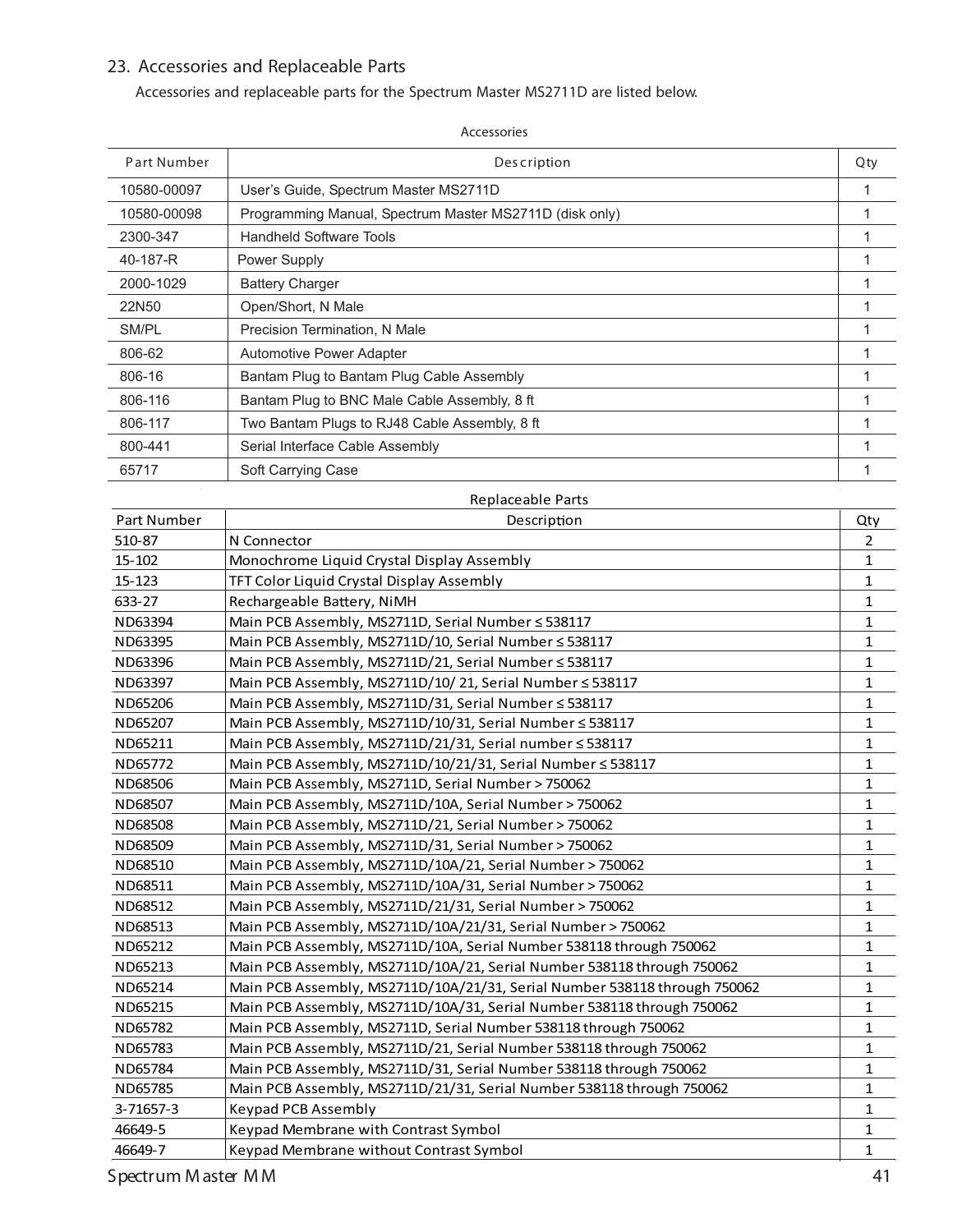#### **Hardware**

| <b>Part Number</b> | <b>Description</b>               | Qty |
|--------------------|----------------------------------|-----|
| 900-861            | Pan Head Screw, 4-20, 0.365      | 18  |
| 900-791            | Screw, 2-56, 0.375               | 77  |
| 900-720            | Screw, 4-40, 0.187               | 6   |
| 900-326            | Kep Nut, 4-40, 0.187             | 3   |
| 790-18             | M-F Standoff, 4-40, 0.375, Hex   | 4   |
| 785-405            | Plain Standoff, 4-40, 0.187, Hex |     |
| 785-927            | M-F Standoff, 4-40, 0.625        | 3   |
| 761-79             | Cap Vinyl, Black, round          | 2   |

| <b>Case Parts</b>           |                                                       |     |  |
|-----------------------------|-------------------------------------------------------|-----|--|
| <b>Part Number</b>          | <b>Description</b>                                    | Qty |  |
| 46652-3                     | Top Case only (for units with Monochrome LCD Display) |     |  |
| 61440-1                     | Top Case only (for units with TFT Color LCD Display)  |     |  |
| 46653-3                     | Bottom Case only                                      |     |  |
| 48231-3                     | <b>Battery Door</b>                                   |     |  |
| 790-509<br>790-510<br>48241 | Battery Door Latch (3 pieces)                         |     |  |
| 790-511                     | Door Lock Receptacle                                  |     |  |
| 46655-2                     | Case Corner Bumpers                                   | 4   |  |
| 46662                       | <b>LCD Retainer Plate</b>                             |     |  |
| 48241                       | Foam, LCD Corners                                     | 9   |  |
| 48278                       | Foam, LCD Window                                      |     |  |
| 46659                       | Foam, LCD Backing                                     |     |  |
| 46661                       | Foam, Keypad Backing                                  |     |  |
| 720-19                      | Cable Clamp                                           |     |  |
| 790-515                     | Spring, Battery Compartment                           |     |  |
| 58247                       | ID Label, Model MS2711D                               |     |  |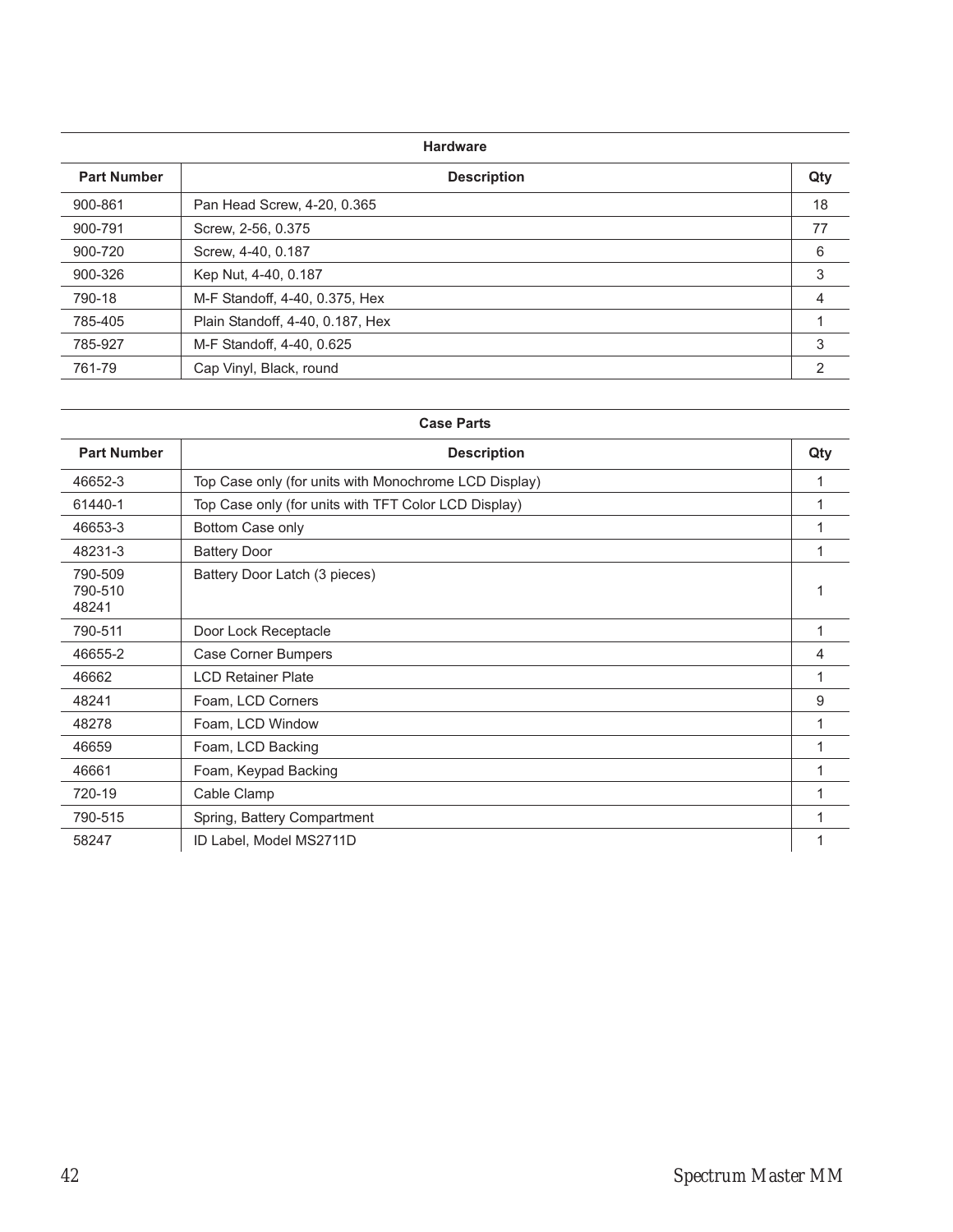# **24. Customer Service**

To locate the nearest Anritsu Customer Service Center, please refer to the Anritsu web page:

http://www.anritsu.com/Contact.asp